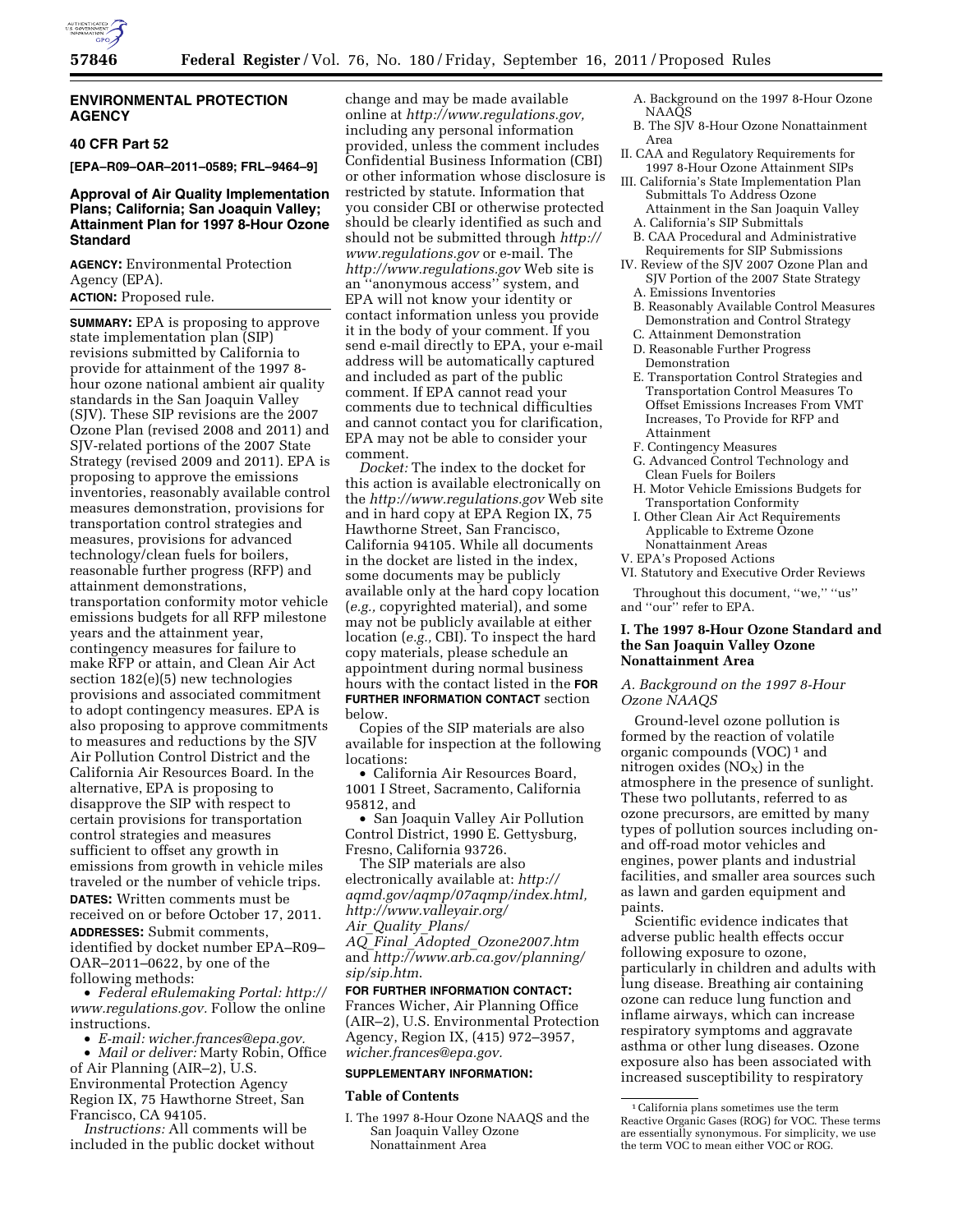infections, medication use, doctor visits, and emergency department visits and hospital admissions for individuals with lung disease. Ozone exposure also increases the risk of premature death from heart or lung disease. Children are at increased risk from exposure to ozone because their lungs are still developing and they are more likely to be active outdoors, which increases their exposure. See ''Fact Sheet, Proposal to Revise the National Ambient Air Quality Standards for Ozone,'' January 6, 2010 and 75 FR 2938 (January 19,

2010). On July 18, 1997, EPA revised the primary and secondary national ambient air quality standards (NAAQS or standard) for ozone to replace the existing 1-hour ozone standard of 0.12 parts per million (ppm) with an 8-hour standard set at 0.08 ppm. 62 FR 33856.2 EPA revised the ozone standard after considering substantial evidence from numerous health studies demonstrating that serious health effects are associated with exposures to ozone concentrations above the levels of these revised standards.

### *B. The SJV 8-Hour Ozone Nonattainment Area*

Following promulgation of a new or revised NAAQS, EPA is required by Clean Air Act (CAA) section 107(d) to designate areas throughout the Nation as attaining or not attaining the NAAQS. On April 15, 2004, EPA designated the SJV as nonattainment for the 1997 8 hour ozone standard and classified the area as ''serious'' under CAA section 181(a)(1) and 40 CFR 51.903(a), Table 1. See 69 FR 23858 at 23888–89 (April 30, 2004) and 40 CFR 81.305. The designation and classification became effective on June 15, 2004. In 2007, California requested that EPA reclassify the SJV from ''serious'' to ''extreme'' nonattainment for the 1997 8-hour ozone standard under CAA section 181(b)(3).3 We granted California's request on May 5, 2010 and reclassified the SJV to extreme nonattainment for the 1997 8-hour ozone standard effective June 4, 2010. See 75 FR 24409.

The SJV 8-hour ozone nonattainment area is home to almost 4 million people and is the Nation's leading agricultural area. Stretching over 250 miles from north to south and averaging 80 miles

wide, it is partially enclosed by the Coast Mountain range to the west, the Tehachapi Mountains to the south, and the Sierra Nevada range to the east. It encompasses over 23,000 square miles and includes all or part of eight counties: San Joaquin, Stanislaus, Merced, Madera, Fresno, Tulare, Kings, and the valley portion of Kern. For a precise description of the geographic boundaries of the San Joaquin Valley 8 hour ozone nonattainment area, see 40 CFR 81.305. The local air district which has primary responsibility for developing a plan to attain the 1997 8 hour ozone NAAQS in this area, is the San Joaquin Valley Unified Air Pollution Control District (SJVUAPCD or District).

Ambient 8-hour ozone values in the SJV vary depending on the location with the highest values being recorded on its eastern edge from Fresno to south of Bakersfield. For the 2008–2010 period, the 8-hour ozone design value for the area is 0.104 ppm, recorded at the Arvin-Bear Mountain Boulevard monitoring site southeast of Bakersfield.4

### **II. CAA and Regulatory Requirements for 1997 8-Hour Ozone Nonattainment Area SIPs**

States must implement the 1997 8 hour ozone standard under Title 1, part D of the CAA, which includes section 172, ''Nonattainment plan provisions,'' and subpart 2, ''Additional Provisions for Ozone Nonattainment Areas'' (sections 181–185).

In order to assist states in developing effective plans to address their ozone nonattainment problem, EPA issued the 8-hour ozone implementation rule. This rule was finalized in two phases. The first phase of the rule addresses classifications for the 1997 8-hour ozone standard, applicable attainment dates for the various classifications, and the timing of emissions reductions needed for attainment. See 69 FR 23951 (April 30, 2004). The second phase addresses SIP submittal dates and the requirements for reasonably available control technology and measures (RACT and RACM), reasonable further progress (RFP) demonstration, modeling and attainment demonstrations, contingency measures, and new source review. See 70 FR 71612 (November 29, 2005). The

rule is codified at 40 CFR part 51, subpart X.<sup>5</sup> We discuss each of these CAA and regulatory requirements for 8 hour ozone nonattainment plans in more detail below.

## **III. California's State Implementation Plan Submittals To Address Ozone Attainment in the San Joaquin Valley**

# *A. California's SIP Submittals*

Designation of an area as nonattainment starts the process for a state to develop and submit to EPA a SIP providing for attainment of the NAAQS under title 1, part D of the CAA. For 8-hour ozone areas designated as nonattainment effective June 15, 2004, this SIP was due by June 15, 2007. See CAA 172(b) and 40 CFR 51.908(a) and 51.910.

California has made five SIP submittals to address the CAA's planning requirements for attaining the 1997 8-hour ozone standard in the San Joaquin Valley. We refer to these submittals collectively as the ''[SJV] 2007 8-Hour Ozone SIP.'' The two principal ones are the SJVUAPCD's 2007 Ozone Plan (also Plan) and the California Air Resources Board's (CARB) State Strategy for California's 2007 State Implementation Plan (2007 State Strategy).

#### 1. SJV 2007 Ozone Plan

The 2007 Ozone Plan was adopted by the District's Governing Board on April 30, 2007 and by CARB on June 14, 2007 and submitted to EPA on November 16, 2007.6 It includes an attainment demonstration, commitments by the SJVUAPCD to adopt control measures to achieve emissions reductions from sources under its jurisdiction (primarily stationary sources), and motor vehicle emissions budgets (MVEB) used for transportation conformity purposes. The attainment demonstration includes air quality modeling, an analysis of CAA section 172 reasonably available control

6See San Joaquin Valley Unified Air Pollution Control District (SJVUAPCD) Governing Board Resolution 07–04–11a: In the Matter of Adopting the San Joaquin Valley Unified Air Pollution Control District 2007 Ozone Plan, April 30, 2007; CARB Resolution No. 07-20, June  $14$ , 2007; letter, James N. Goldstene, Executive Officer, CARB to Wayne Nastri, Regional Administrator, EPA Region 9, November 16, 2007 with enclosures; and letter, James N. Goldstene, Executive Officer, CARB to Wayne Nastri, Regional Administrator, EPA Region 9, February 1, 2008 with enclosures (revising the RFP demonstrations for the South Coast and San Joaquin Valley air basins).

<sup>2</sup> In March 2008, EPA completed another review of the primary and secondary ozone standards and tightened them further by lowering the level for<br>both to 0.075 ppm. 73 FR 16436 (March 27, 2008).

<sup>&</sup>lt;sup>3</sup> See SJVUAPCD Governing Board Resolution No. 07–04–11a (April 30, 2007), p. 4; CARB Resolution No. 07–20 (June 14, 2007), p. 6; and letter, James Goldstene, Executive Officer, CARB to Wayne Nastri, Regional Administrator, EPA Region 9, November 17, 2007.

<sup>4</sup>See EPA, Air Quality System Preliminary Design Report dated September 18, 2011 in the docket for today's proposal. A design value is an ambient concentration calculated using a specific methodology to evaluate monitored air quality data and is used to determine whether an area's air quality meets a NAAQS. The methodology for calculating design values for the 8-hour ozone NAAQS is found in 40 CFR part 50, Appendix I.

<sup>5</sup>EPA has revised or proposed to revise several elements of the 8-hour ozone implementation rule since its initial promulgation in 2004. See, *e.g.,* 74 FR 2936 (January 16, 2009); 75 FR 51960 (August 24, 2010); and 75 FR 80420 (December 22, 2010). None of these revisions affect any provision of the rule that is applicable to EPA's proposed actions on the SJV 2007 8-hour Ozone SIP.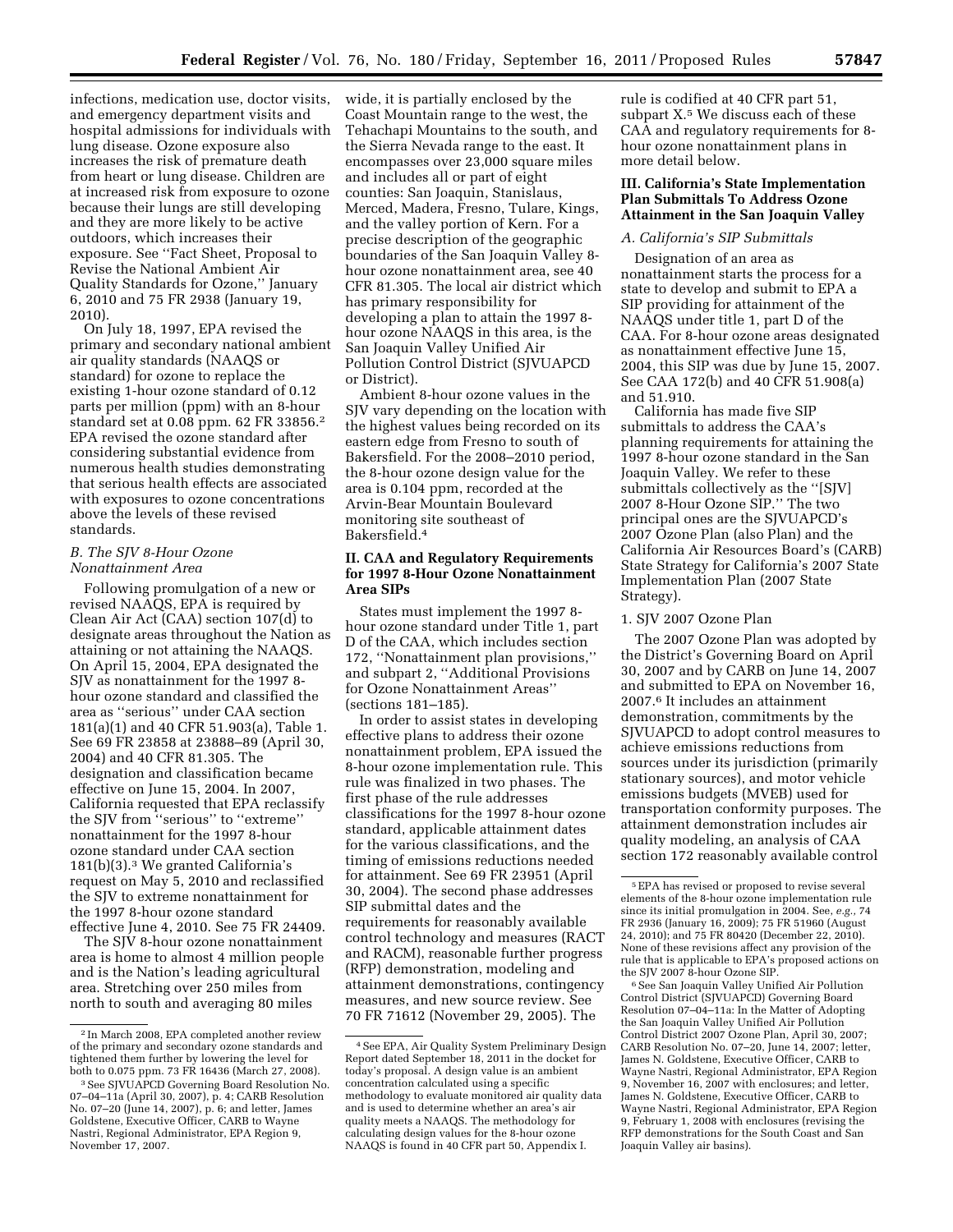measures (RACM), base year and projected year emissions inventories, and contingency measures. On April 24, 2009, CARB submitted a minor amendment to the 2007 Ozone Plan's strategy to extend the adoption date for Control Measure S–Gov–5 ''Composting Green Waste.'' 7

### 2. CARB 2007 State Strategy

To demonstrate attainment, the 2007 Ozone Plan relies to a large extent on measures and commitments in CARB's 2007 State Strategy. The 2007 State Strategy was adopted by CARB on September 27, 2007 and submitted to EPA on November 16, 2007.8 It describes CARB's overall approach to addressing, in conjunction with local plans, attainment of both the 1997 8 hour ozone and 1997  $PM_{2.5}$  NAAQS in all nonattainment areas in the State, including the San Joaquin Valley. It also includes CARB's commitments to propose 15 defined State measures 9 and to obtain specific amounts of aggregate reductions of VOC and  $NO<sub>X</sub>$  emissions in the SJV from sources under the State's jurisdiction, which are primarily on- and off-road motor vehicles and engines, consumer products, and fuels.

On August 12, 2009, CARB submitted the ''Status Report on the State Strategy for California's 2007 State Implementation Plan (SIP) and Proposed Revision to the SIP Reflecting Implementation of the 2007 State Strategy,'' dated March 24, 2009 and adopted April 24, 2009 (2009 State Strategy Status Report).10 This submittal updated the 2007 State Strategy to reflect its implementation during 2007 and 2008.

In today's proposal, we are evaluating only those portions of the 2007 State Strategy and its revisions that are

9The 2007 State Strategy also includes measures to be implemented by the California Bureau of Automotive Repair (Smog Check improvements) and the California Department of Pesticide Regulation (VOC reductions from pesticide use). See 2007 State Strategy, pp. 64–65 and CARB Resolution 7–28, Attachment B, p. 8.

10See CARB Resolution No. 09–34, April 24, 2009, with attachments and letter, James N. Goldstene, Executive Officer, CARB, to Laura Yoshii, Acting Regional Administrator, EPA Region 9, August 12, 2009 with enclosures. Only pages 11– 27 of the 2009 State Strategy Status Report are submitted as a SIP revision. The balance is for informational purposes only. See Attachment A to the CARB Resolution No. 09–34.

relevant for attainment of the 8-hour standard in the San Joaquin Valley.

# 3. CARB 2011 Ozone SIP Revisions

On July 29, 2011, CARB submitted the ''8-Hour Ozone State Implementation Plan Revisions and Technical Revisions to the  $PM_{2.5}$  State Implementation Plan Transportation Conformity Budgets for the South Coast and San Joaquin Valley Air Basins,'' dated June 20, 2011 and adopted July 21, 2011 (2011 Ozone SIP Revisions).11 This submittal updates both the 2007 State Strategy and the SJV 2007 Ozone Plan. Specifically, it amends CARB's rulemaking schedule for the Agricultural Engines measure.12 It also updates the emissions inventories, RFP demonstration, contingency measures, and transportation conformity MVEB for the SJV to reflect rule adoptions and improvements to emissions inventories. CARB provided supplemental documentation for the 2011 Ozone SIP Revisions on August 10, 2011 (2011 Ozone SIP Revision Supplement).13

Future references in this proposal to the 2007 State Strategy and to the SJV 2007 Ozone Plan will be to the Strategy as revised in 2009 and 2011 and the Plan as revised in 2009 and 2011, respectively, unless otherwise noted.

## *B. CAA Procedural and Administrative Requirements for SIP Submittals*

CAA sections  $110(a)(1)$  and  $(2)$  and 110(l) require a state to provide reasonable public notice and opportunity for public hearing prior to the adoption and submittal of a SIP or SIP revision. To meet this requirement, every SIP submittal should include evidence that adequate public notice was given and an opportunity for a public hearing was provided consistent with EPA's implementing regulations in 40 CFR 51.102.

Both the District and CARB have satisfied applicable statutory and regulatory requirements for reasonable public notice and hearing prior to adoption and submittal of the 2007 Ozone Plan. The District conducted public workshops, provided public

comment periods, and held a public hearing prior to the adoption of the Plan on April 30, 2007. See 2007 Ozone Plan, p. ES–1 and SJVUAPCD Governing Board Resolution, p. 3. CARB provided the required public notice and opportunity for public comment prior to its June 14, 2007 public hearing on the Plan. See CARB Resolution No. 07–20. The District also provided the required public notice and hearing on the 2009 revision to the Plan. See SJVUAPCD Governing Board Resolution No. 08–12– 18, December 18, 2008, p. 2.

CARB conducted public workshops, provided public comment periods, and held a public hearing prior to the adoption of the 2007 State Strategy on September 27, 2007. See CARB Resolution No. 07–28. CARB also provided the required public notice, opportunity for public comment, and a public hearing prior to its April 24, 2009 adoption of the 2009 State Strategy Status Report and its July 21, 2011 adoption of the 2011 Ozone SIP Revisions. See CARB Resolution No. 09–34 and CARB Resolution No. 11–22.

The SIP submittals include proof of publication for notices of District and CARB public hearings, as evidence that all hearings were properly noticed. We find, therefore, that each of the five submittals that comprise the SJV 2007 8- Hour Ozone SIP meets the procedural requirements for public notice and hearing in CAA sections 110(a) and 110(l).

CAA section 110(k)(1)(B) requires EPA to determine whether a SIP submittal is complete within 60 days of receipt. This section also provides that any plan submittal that EPA has not affirmatively determined to be complete or incomplete will be deemed complete by operation of law six months after the date of submittal. EPA's SIP completeness criteria are found in 40 CFR part 51, Appendix V.

The November 16, 2007 submittal of the 2007 Ozone Plan and the April 24, 2009 submittal revising the Plan became complete by operation of law on May 15, 2008 and October 24, 2009, respectively. The November 16, 2007 submittal of the 2007 State Strategy and the August 12, 2009 submittal of the 2009 revisions to the Strategy became complete by operation of law on May 16, 2008 and February 12, 2010, respectively. We found the submittal of the 2011 Ozone SIP Revisions complete on August 23, 2011.14

<sup>7</sup>See SJVUAPCD Governing Board Resolution No. 08–12–18, December 18, 2008; and letter, James N. Goldstene, Executive Officer, CARB to Laura Yoshii, Acting Regional Administrator, EPA Region 9, April 24, 2009, with enclosures.

<sup>8</sup>See CARB Resolution No. 07–28, September 27, 2007 with attachments and letter, James N. Goldstene, Executive Officer, CARB, to Wayne Nastri, Regional Administrator, EPA Region 9, November 16, 2007 with enclosures.

<sup>11</sup>See CARB Resolution No. 11–22, July 21, 2011 and letter, James N. Goldstene, Executive Officer, CARB to Jared Blumenfeld, Regional Administrator, EPA Region 9, July 29, 2011, with enclosures.

<sup>12</sup> In May 2011, CARB adopted other updates and revisions to its rulemaking schedule in the 2007 State Strategy. See CARB, *Progress Report on Implementation of PM2.5 State Implementation Plans (SIP) for the South Coast and San Joaquin Valley Air Basins and Proposed SIP Revisions,*  submitted on May 18, 2011 (2011 Progress Report). We proposed to approve those revisions on July 13, 2011 (76 FR 41338).

<sup>13</sup>Letter, Lynn Terry, Deputy Executive Office, CARB, to Deborah Jordan, Director, Air Division, EPA Region 9, August 10, 2011.

<sup>14</sup>Letter, Deborah Jordan, EPA Region 9 to James Goldstene, CARB, August 23, 2011.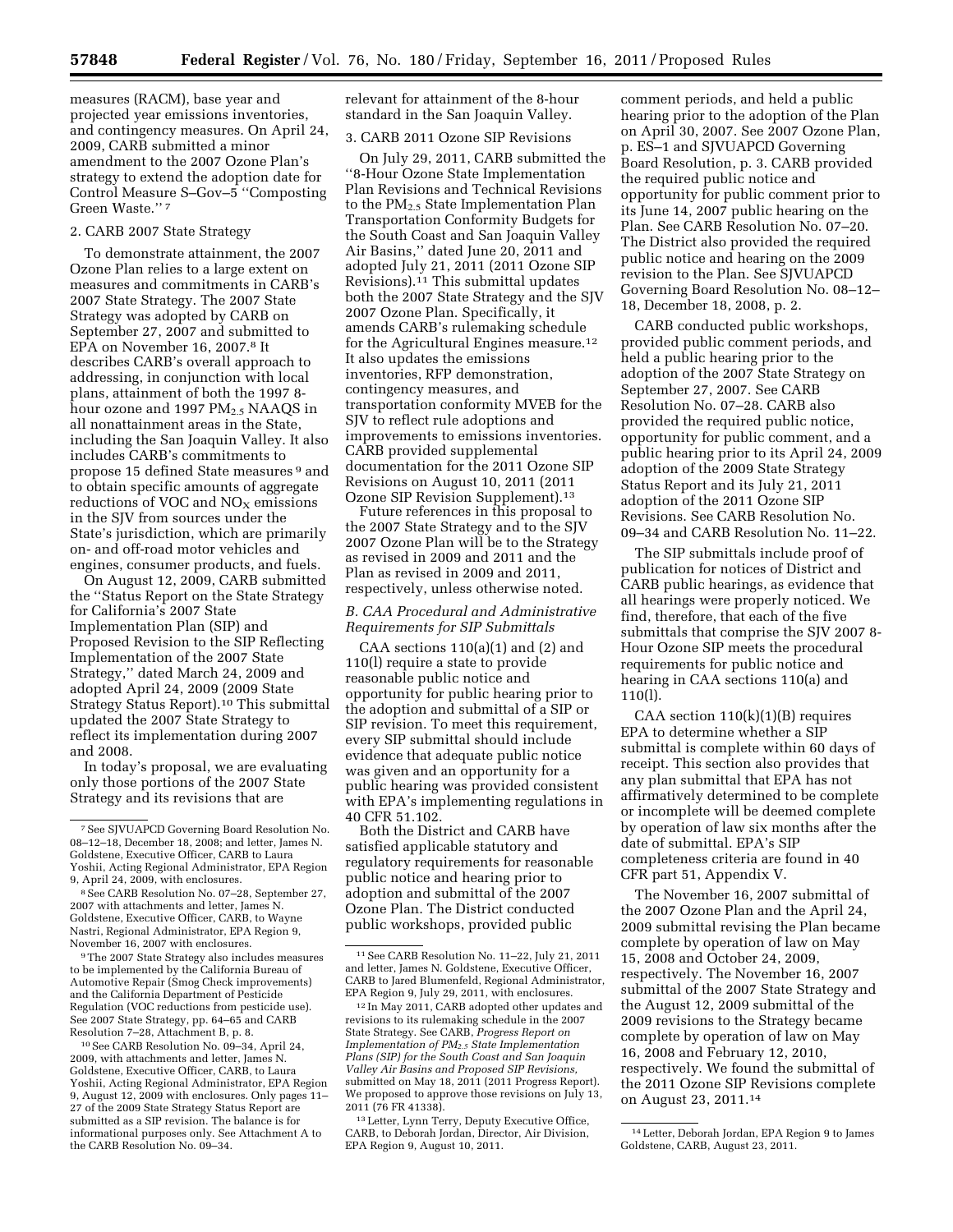### **IV. Review of the SJV 2007 Ozone Plan and the SJV Portion of the 2007 State Strategy**

We summarize our evaluation of the SJV 2007 8-Hour Ozone SIP's compliance with applicable CAA and EPA regulatory requirements below. Our detailed evaluation can be found in the TSD for this proposal which is available online at *<http://www.regulations.gov>* in docket number EPA–R09–OAR–2010– 0589 or from the EPA contact listed at the beginning of this notice.

## *A. Emissions Inventories*

### 1. Requirements for Emissions Inventories

CAA section 182(a)(1) requires each state with an ozone nonattainment area classified under subpart 2 to submit, within two years of the area's designation as nonattainment, a ''comprehensive, accurate, current inventory of actual emissions from all sources'' of the relevant pollutant or pollutants in accordance with guidance provided by EPA. CAA  $182(a)(1)$ , 40 CFR 51.915. EPA has issued the ''Emissions Inventory Guidance for Implementation of Ozone and Particulate Matter National Ambient Air Quality Standards (NAAQS) and Regional Haze Regulations,'' EPA–454/ R–05–001, November 2005 (''EI Guidance'') which provides guidance on how to develop base year and future year baseline emissions inventories for 8-hour ozone,  $PM_{2.5}$ , and regional haze SIPs. For areas that were initially designated nonattainment for the 8-hour ozone standard in 2004, EPA recommends using calendar year 2002 as the base year for the inventory required by CAA section 182(a)(1). EI Guidance, p. 8.

Emissions inventories for ozone should include emissions of VOC,  $NO<sub>x</sub>$ , and carbon monoxide (CO) and represent an average summer week day during the ozone season. EI Guidance, pp. 14 and 17. States should include documentation in their submittals explaining how the emissions data were calculated. 70 FR at 71664 and EI

Guidance, p. 40. In estimating mobile source emissions, states should use the latest emissions models and planning assumptions available at the time the SIP is developed. 68 FR at 32854 and 70 FR 71666.

2. Emissions Inventories in the SJV 2007 8-Hour Ozone SIP

The base year and future year baseline inventories for  $NO<sub>X</sub>$  and VOC for the SJV ozone nonattainment area together with additional documentation for the inventories are found in Appendix B of the 2007 Ozone Plan and Appendices A and F of the 2007 State Strategy.15, 16 These inventories represent average summer day (ozone season) emissions. An inventory is provided for the base year of 2002 and projected baseline inventories are provided for the RFP milestone years of 2008, 2011, 2014, 2017, and 2020; and the attainment year of 2023. The baseline inventories include reductions from federal, State, and District measures adopted prior to 2007. See 2007 State Strategy, Appendix A, p. 1. All inventories include emissions from point, area, on-road, and non-road sources. The 2002 inventory was projected to 2005 and future years using CARB's California Emissions Forecasting System (CEFSv 1.06). Both base year and projected baseline inventories use the most current version of California's mobile source emissions model, EMFAC2007, for estimating onroad motor vehicle emissions. EPA has approved this model for use in SIPs and transportation conformity analyses. 73 FR 3464 (January 18, 2008). See 2007 Ozone Plan, p. B–1.

As part of its 2011 Ozone SIP Revisions, CARB submitted revised base year and future year baseline inventories for the SJV. See Table 1 below. These revised inventories incorporate improved activity data and/ or emissions factors for diesel trucks and buses and off-road equipment that were developed as part of CARB's December 2010 rulemakings amending its In-Use On-Road Truck and Bus Rule and In-Use Off-Road Equipment Rule.

They also reflect revisions to the methodology for estimating  $NO<sub>x</sub>$ emissions from natural-gas fueled industrial equipment as well as other improvements to the stationary source inventories made by the District in the period between adoption of the 2007 Ozone Plan and the initial draft of the 2008 PM<sub>2.5</sub> Plan. See Draft 2008 PM<sub>2.5</sub> Plan, Appendix B, December 2007. Collectively, these revisions reduce the total estimated 2002 base year  $NO<sub>x</sub>$  and VOC inventories by approximately 12 percent and 2.3 percent, respectively. 2011 Ozone SIP Revisions, p. B–9. For a more detailed discussion of these inventory changes, see TSD, section II.A.

The future year baseline inventories were also revised to reflect the effects of the 2007–2009 economic recession, which has significantly reduced activity levels in and associated emissions from the State's construction and goods movement sectors. CARB estimates economic growth rates will return to normal levels by the 2017–2018 time period. 2011 Ozone SIP Revisions, Appendix B. As a result, projected emission levels from these categories in the years up to 2017–2018 are now lower than were originally projected in the 2007 Ozone Plan and 2007 State Strategy as submitted in November 2007. These recession-related decreases in emissions do not in themselves affect the Plan's emissions inventories for the modeling validation years (1999/2000), the base year (2002), or future years (2020 and 2023) and thus do not change the carrying capacity estimates in the Plan (*i.e.,* they do not in themselves affect the target level of overall emissions reductions needed to demonstrate attainment), nor do they alter the 2002 base year inventory which provides the starting point for the RFP demonstration. The principal effect of the recession-related decreases in projected emissions estimates is to reduce the amount of reductions needed from the SIP's control strategy to demonstrate RFP in the years prior to 2018.

TABLE 1—SAN JOAQUIN VALLEY REVISED BASE YEAR AND ATTAINMENT YEAR BASELINE EMISSIONS INVENTORY SUMMARY [tons per summer day]

| Emissions inventory category | NO <sub>x</sub> |          | VOC.       |           |  |
|------------------------------|-----------------|----------|------------|-----------|--|
|                              | 2002            | 2023     | 2002       | 2023      |  |
|                              | 101<br>312      | 53<br>69 | 276<br>110 | 244<br>37 |  |

15By ''future year baseline inventories'' or ''projected baseline inventories,'' we mean projected emissions inventories for future years that account for, among other things, the ongoing effects

of economic growth and adopted emissions control

<sup>16</sup> Inventories for CO and non-anthropogenic sources (that is, biogenic or natural sources) were developed for the air quality modeling and can be found at *[http://www.arb.ca.gov/eos/SIP](http://www.arb.ca.gov/eos/SIP_Modeling/)*\_*Modeling/*.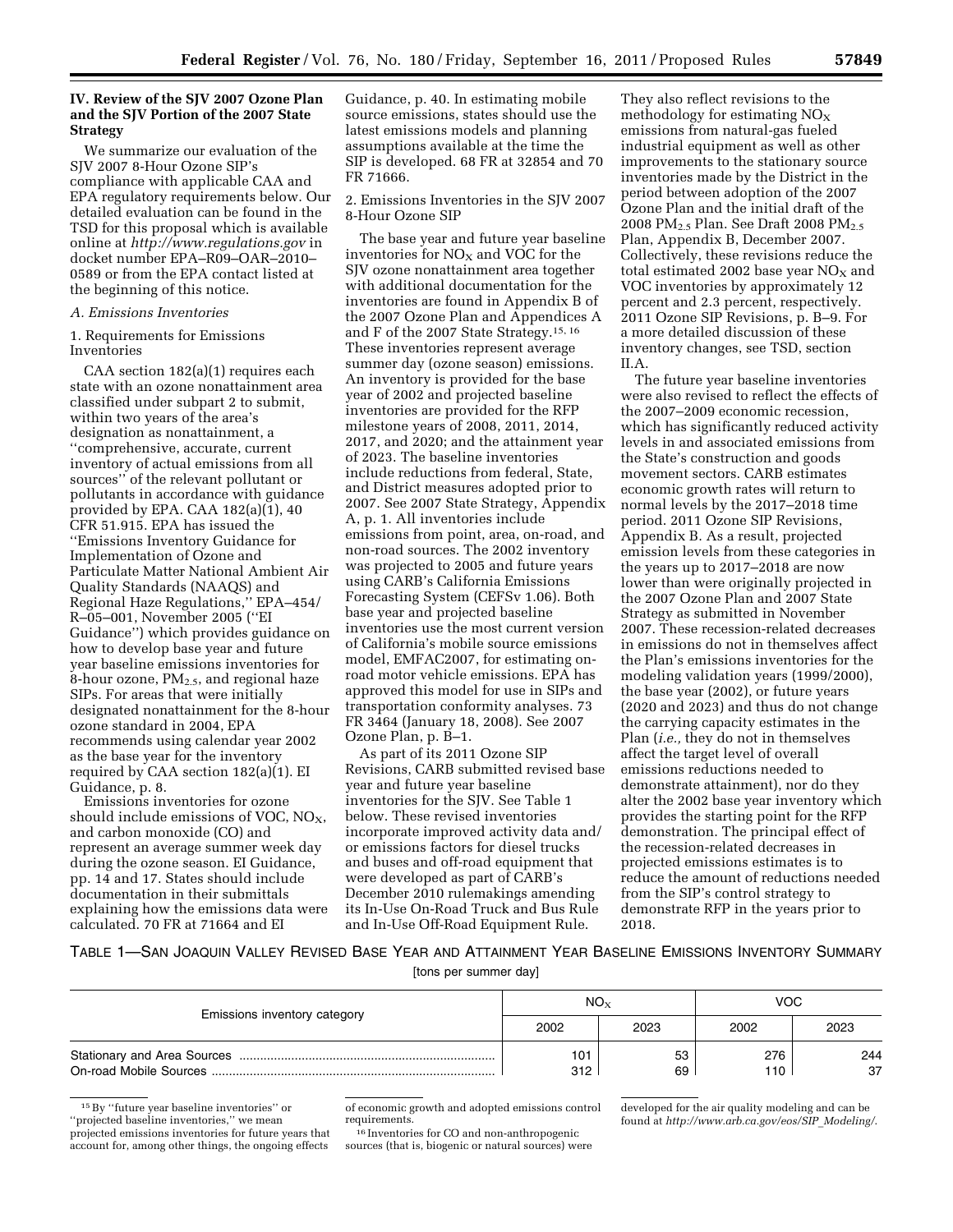# TABLE 1—SAN JOAQUIN VALLEY REVISED BASE YEAR AND ATTAINMENT YEAR BASELINE EMISSIONS INVENTORY SUMMARY—Continued

[tons per summer day]

|                              |      | NO <sub>x</sub> | VOC. |      |  |
|------------------------------|------|-----------------|------|------|--|
| Emissions inventory category | 2002 | 2023            | 2002 | 2023 |  |
|                              | 152  | 73              |      | 57   |  |
| Total                        | 565  | 195             | 457  | 339  |  |

Source: 2011 8-Hour Ozone SIP Revision, Appendix B, p. B–3.

*Note:* 2023 emissions levels reflect control adopted through 2011.

3. Proposed Action on the Emissions Inventories

We have reviewed the 2002 base year emissions inventory in the SJV 2007 8- Hour Ozone SIP and the inventory methodologies used by the District and CARB and have determined that the inventory was developed consistent with CAA requirements as reflected in the 8-hour ozone implementation rule and EPA's guidance. The revised 2002 base year inventory is comprehensive, accurate, and current inventory of actual emissions of 8-hour ozone precursors in the San Joaquin Valley nonattainment area. We therefore propose to approve the base year inventory as meeting the requirements of CAA section 182(a)(1) and EPA's 8-hour ozone implementation rule. We provide more detail on our review of the inventories in section II.A. of the TSD for this proposal.

### *B. Reasonably Available Control Measures Demonstration and Control Strategy*

1. Requirements for RACM and Control Strategies

CAA section  $172(c)(1)$  requires that each attainment plan ''provide for the implementation of all reasonably available control measures as expeditiously as practicable (including such reductions in emissions from existing sources in the area as may be obtained through the adoption, at a minimum, of reasonably available control technology), and shall provide for attainment of the national primary ambient air quality standards.'' The 8 hour ozone implementation rule requires that for each nonattainment area that is required to submit an attainment demonstration, the state must also submit concurrently a SIP revision demonstrating that it has adopted all RACM necessary to demonstrate attainment as expeditiously as practicable and to meet any RFP requirements. 40 CFR 51.912(d).

EPA has previously provided guidance interpreting the RACM

requirement in the General Preamble at 13560 17 and in a memorandum entitled ''Guidance on the Reasonably Available Control Measure Requirement and Attainment Demonstration Submissions for Ozone Nonattainment Areas,'' John Seitz, Director, OAQPS to Regional Air Directors, November 30, 1999 (Seitz memo). In summary, EPA guidance provides that, to address the requirement to adopt all RACM, states should consider all potentially reasonable control measures for source categories in the nonattainment area to determine whether they are reasonably available for implementation in that area and whether they would, if implemented individually or collectively, advance the area's attainment date by one year or more. See Seitz memo and General Preamble at 13560.18 Any measures that are necessary to meet these requirements that are not already either federally promulgated, part of the state's SIP, or otherwise creditable in SIPs must be submitted in enforceable form as part of a state's attainment plan for the area.19

18See also ''State Implementation Plans; General Preamble for Proposed Rulemaking on Approval of Plan Revisions for Nonattainment Areas,'' 44 FR 20372 (April 4, 1979) and *Memorandum* dated December 14, 2000, from John S. Seitz, Director, Office of Air Quality Planning and Standards, ''Additional Submission on RACM From States With Severe One-Hour Ozone Nonattainment Area SIPs.''

 $^{19}\mathrm{For}$ ozone nonattainment areas classified as moderate or above, CAA section 182(b)(2) also requires implementation of RACT for all major sources of VOC and for each VOC source category for which EPA has issued a Control Techniques Guideline (CTG). CAA section 182(f) requires that RACT under section 182(b)(2) also apply to major stationary sources of  $NO<sub>x</sub>$ . In extreme areas, a major source is a stationary source that emits or has the potential to emit at least 10 tons of VOC or  $NO<sub>x</sub>$ per year. CAA sections 182(e) and (f). Under the 8 hour ozone implementation rule, states were required to submit SIP revisions meeting the RACT

CAA section 172(c)(6) requires nonattainment plans to ''include enforceable emission limitations, and such other control measures, means or techniques (including economic incentives such as fees, marketable permits, and auctions of emission rights), as well as schedules and timetables for compliance, as may be necessary or appropriate to provide for attainment of such standard in such area by the applicable attainment date \* \* \*  $\cdot$ <sup>3</sup> See also CAA section 110(a)(2)(A). The ozone implementation rule requires that all control measures needed for attainment be implemented no later than the beginning of the attainment year ozone season. 40 CFR 51.908(d). The attainment year ozone season is defined as the ozone season immediately preceding a nonattainment area's attainment date. 40 CFR 51.900(g).

2. RACM Demonstration and the Control Strategy in the SJV 2007 8-Hour Ozone SIP

For the 2007 Ozone Plan and the 2007 State Strategy, the District, CARB, and the local agencies (through the SJV's eight metropolitan planning organizations (MPO)) each undertook a process to identify and evaluate potential reasonably available control measures that could contribute to expeditious attainment of the 8-hour ozone standards in the SJV. We describe each agency's efforts below. We also discuss CARB's and the District's adopted control strategies including the provisions for the development of new

<sup>17</sup>The ''General Preamble for the Implementation of Title I of the Clean Air Act Amendments of 1990,'' published at 57 FR 13498 on April 16, 1992, describes EPA's preliminary view on how we would interpret various SIP planning provisions in title I of the CAA as amended in 1990, including those planning provisions applicable to the 1-hour ozone standard. EPA continues to rely on certain guidance in the General Preamble to implement the 8-hour ozone standard under title I.

requirements of CAA sections 182(b)(2) and 182(f) no later than 27 months after designation for the 8 hour ozone standard (September 15, 2006 for areas designated in April 2004) and to implement the required RACT measures no later than 30 months after that submittal deadline. See 40 CFR 51.912(a). California submitted the CAA section 182 RACT SIP for SJV in January 2007 and a revised RACT SIP in June 2009. EPA proposed to partially approve and partially disapprove that 2009 SJV RACT SIP on August 31, 2011. See Partial Approval and Partial Disapproval of Air Quality Implementation Plans; California; San Joaquin Valley; Reasonably Available Control Technology for Ozone; Proposed rule, signed August 31, 2011.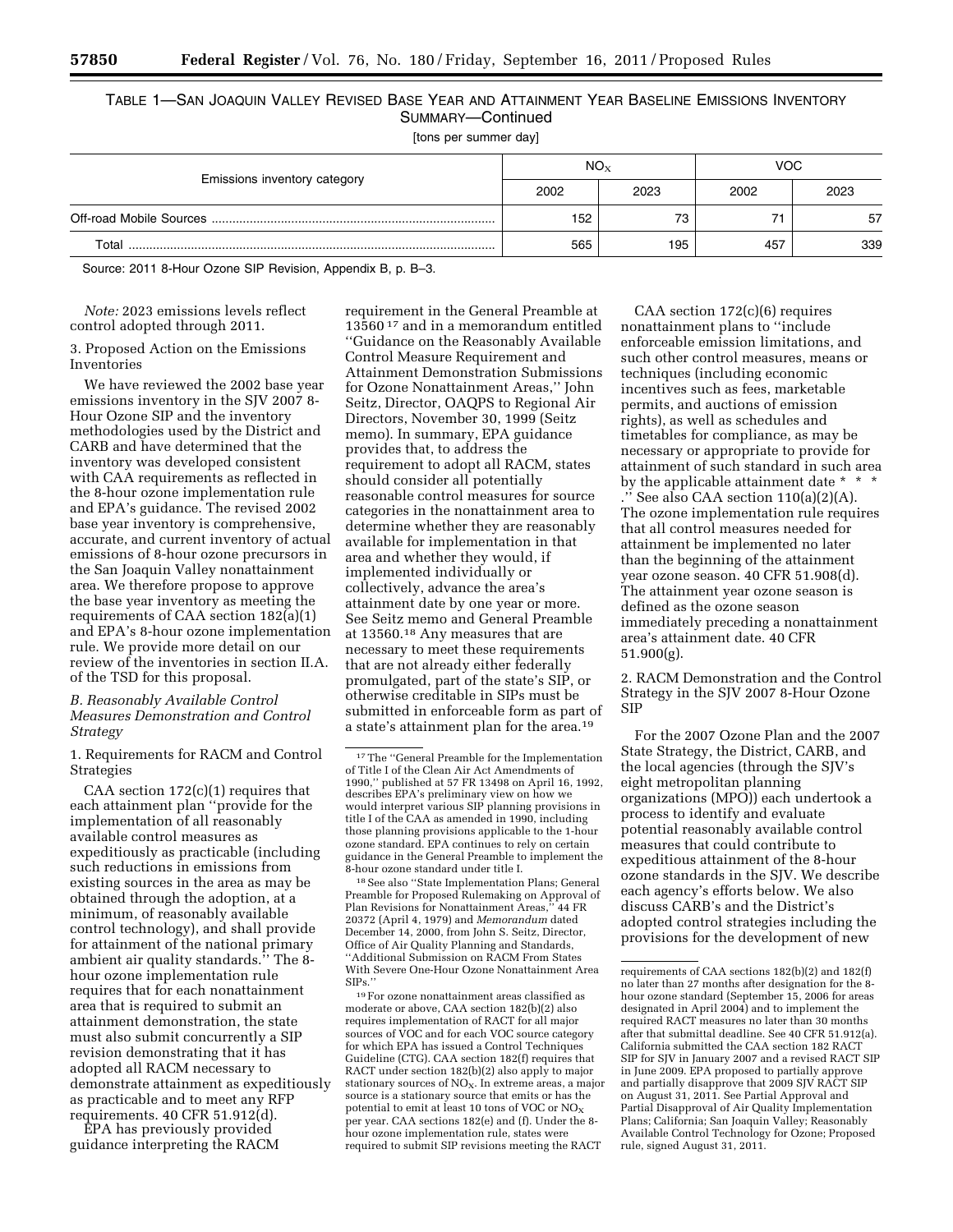and improved technologies under CAA section 182(e)(5).

# a. SJVUAPCD's RACM Analysis and Adopted Control Strategy

The District's RACM analysis, which focuses on stationary and area source controls, is described in Chapter 6 and Appendix I of the 2007 Ozone Plan. To identify potential RACM, the District reviewed measures from a number of sources including measures in other nonattainment areas' plans and measures suggested by the public during development of the Plan. 2007 Ozone Plan, pp. 6–2 to 6–3. The identified potential measures, as well as existing District measures, are described by emissions inventory category in Appendix I of the Plan. From the set of identified potential controls, the District selected measures for adoption and implementation based on the technological and economic feasibility of emissions controls, the potential magnitude and timing of emissions reductions, cost effectiveness, and other acceptable criteria for determining RACM. 2007 Ozone Plan, p. 6–3.

After completing its RACM analysis for stationary and area sources under its jurisdiction, the District developed its ''Stationary Source Regulatory Implementation Schedule'' (2007 Ozone Plan, Table 6–1), which gives the

schedule for regulatory adoption and implementation of the measures determined to be feasible. The District also identified a number of source categories for which feasibility studies would be undertaken to refine the inventory and evaluate potential controls. These categories and the schedule for studying them are listed in Table 6–2 of the 2007 Ozone Plan.

In the five years prior to the adoption of the 2007 Ozone Plan, the District developed and implemented comprehensive plans to address attainment of the  $PM_{10}$  standards (2003) PM<sub>10</sub> Plan, approved 69 FR 30005 (May 26, 2004)) and the 1-hour ozone standards (2004 Extreme Ozone Attainment Plan, approved 75 FR 10420 (March 8, 2010)). These plans have resulted in the adoption by the District of many new rules and revisions to existing rules for stationary and area sources. For the most part, the District's current rules are equivalent to or more stringent than those developed by other air districts. In addition to these stationary and area source measures, the District has also adopted an indirect source review rule, Rule 9510, to address increased indirect emissions from new industrial, commercial and residential developments. See SJVUAPCD Rule 9510 ''Indirect Source Review,'' adopted December 15, 2005,

approved 76 FR 26609 (May 9, 2011). The District also operates incentive grant programs to accelerate turnover of existing stationary and mobile engines to cleaner units. See 2007 Ozone Plan, chapters 7 and 8 and SJV Ozone Mid-Course Review, Section 5 and 6.20

For the 2007 Ozone Plan, the District identified and committed to adopt and implement 19 new control measures for  $NO<sub>X</sub>$  and VOC and to achieve certain aggregate emissions reductions of  $NO<sub>x</sub>$ and VOC. See 2007 Ozone Plan, Table 6–1 (revised December 18, 2008). In Table 2 below, we list these measures, which mostly involve strengthening existing District rules, their adoption dates and current SIP approval status. As can be seen from Table 2, the District has completed action on all of its rule adoption commitments. Table 6–1 in the Plan shows estimated emissions reductions from each rule for milestone years from 2008 to 2020, 2012, and the attainment year of 2023. The District's commitment, however, is only to the aggregate emissions reductions of  $NO<sub>x</sub>$ and VOC in each year. 2007 Ozone Plan, p. 6–5 and SJVUAPCD Governing Board Resolution 07–04–11a, p. 6. We show these commitments in Table 3 below. Table 4 gives the total estimate of SIPcreditable reductions achieved by the District to date.

TABLE 2—SAN JOAQUIN VALLEY AIR POLLUTION CONTROL DISTRICT 2007 OZONE PLAN SPECIFIC RULE COMMITMENTS

|                                                                                 | District rule |              | Adoption date              |                                                                |
|---------------------------------------------------------------------------------|---------------|--------------|----------------------------|----------------------------------------------------------------|
| Measure No. & description                                                       | No.           | Anticipated  | Actual                     | SIP status                                                     |
| S-GOV-1 Composting Biosolids                                                    | 4565          | 1st Q-2007   | March 2007                 | Proposed: August 31, 2011 (signature<br>date).                 |
| S-AGR-1 Open Burning (Phase IV)                                                 | 4103          |              | 2nd Q-2010    April 2010   | Proposed:76 FR 40660 (July 11,<br>$2011$ ).                    |
| S-SOL-11 Solvents:                                                              |               |              |                            |                                                                |
| Organic Solvents                                                                | 4661          | 3rd Q-2007   | September 2007             | 75 FR 24406 (May 5, 2010).                                     |
| Organic Solvent Degreasing                                                      | 4662          |              | September 2007             | 74 FR 37948 (July 30, 2009).                                   |
| Organic Solvent Cleaning                                                        | 4663          |              | September 2007             | 74 FR 37948 (July 30, 2009).                                   |
| S-COM-5 Stationary Gas Turbines                                                 | 4703          | 3rd Q-2007   | September 2007             | 74 FR 53888 (October 21, 2009).                                |
| S-IND-24 Soil Decontamination                                                   | 4651          | 3rd Q-2007   | September 2007             | 74 FR 52894 (October 15, 2009).                                |
| S-IND-6 Polystyrene Foam                                                        | 4682          | 3rd Q-2007   | September 2007             | 76 FR 41745 (July 15, 2011).                                   |
| S-PET-1&2 Gasoline Storage &<br>Transfer.                                       | 4623<br>4624  | 4th Q-2007   | December 2007              | 74 FR 56120 (October 30, 2009).                                |
|                                                                                 |               | 3rd Q-2007   | Found not feasible         | Found infeasible.                                              |
| S-COM-1 Large Boilers                                                           | 4306<br>4320  | 3rd Q-2008   | October 2008               | 75 FR 1715 (January 13, 2010)<br>76 FR 16696 (March 25, 2011). |
| S-COM-2 Boilers, Steam Generators<br>and Process Heaters (2 to 5 MMBtu/<br>hr). | 4307          |              | 3rd Q-2008    October 2008 | 75 FR 1715 (January 13, 2010).                                 |
| S-COM-7 Glass Melting Furnaces <sup>1</sup>                                     | 4354          | 3rd Q-2008   | October 2008               | 76 FR 53640 (August 29, 2011).                                 |
| S-SOL-20 Graphic Arts                                                           | 4607          | 4th Q-2008   | December 2008              | 74 FR 52894 (October 15, 2009).                                |
| S-COM-9 Residential Water Heaters                                               | 4902          | 1st Q-2009   | March 2009                 | 75 FR 24408 (May 5, 2010).                                     |
| S-GOV-5 Composting Green Waste                                                  | 4566          | 4th Q 0 2010 | August 2011                | Rule adopted.                                                  |
|                                                                                 | 4311          | 2nd Q-2009   | June 2009                  | Proposed: 76 FR 52623 (August 8,<br>$2011$ ).                  |
| S-IND-14 Brandy and Wine Aging                                                  |               |              |                            | 4695 3rd Q—2009  September 2009  76 FR 47076 (August 4, 2011). |

<sup>20</sup>SJVAPCD, 2010 Ozone Mid-Course Review, May 2011.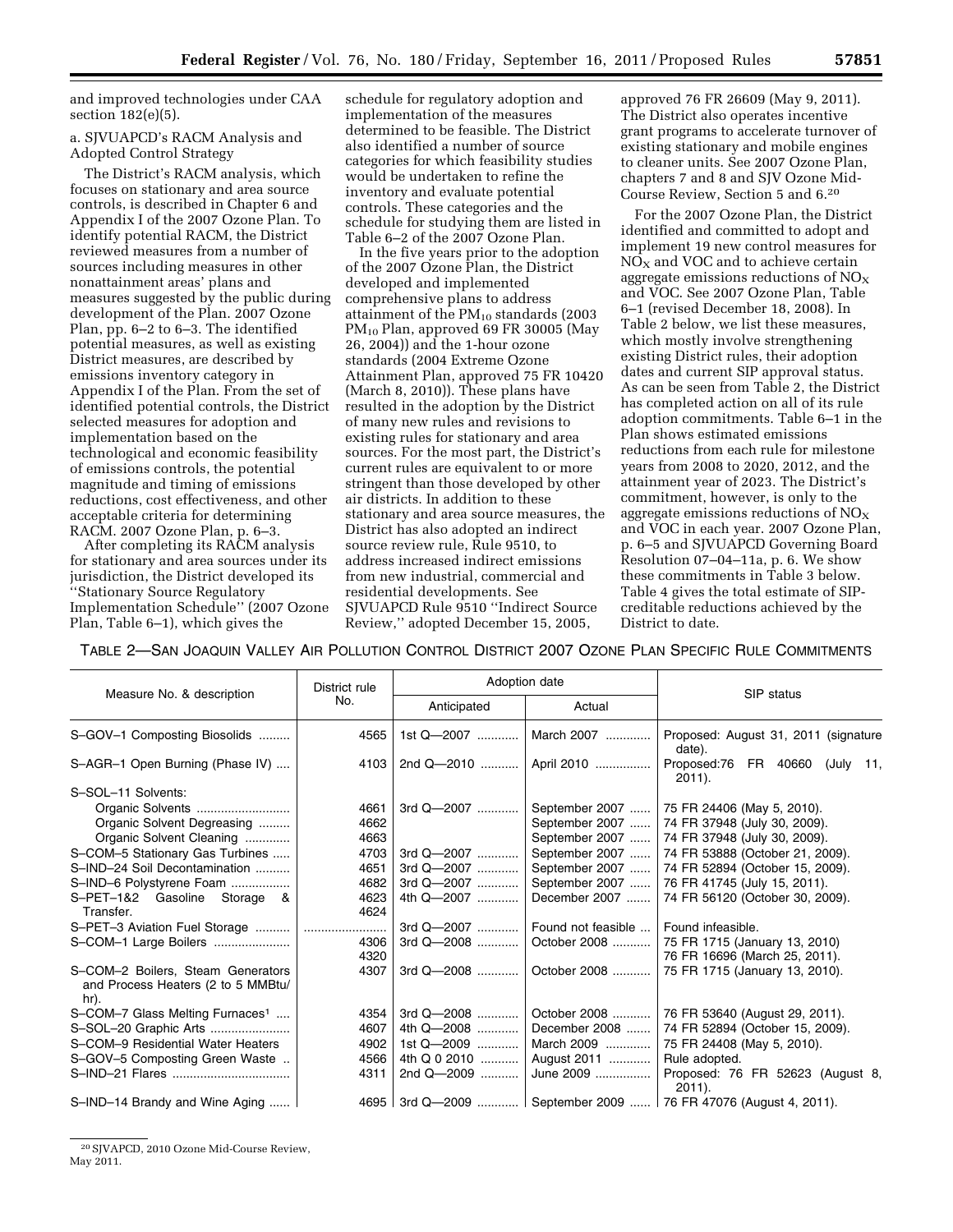# TABLE 2—SAN JOAQUIN VALLEY AIR POLLUTION CONTROL DISTRICT 2007 OZONE PLAN SPECIFIC RULE COMMITMENTS— **Continued**

| Measure No. & description          | District rule      |                                   | Adoption date  | SIP status                                     |  |  |
|------------------------------------|--------------------|-----------------------------------|----------------|------------------------------------------------|--|--|
|                                    | No.<br>Anticipated |                                   | Actual         |                                                |  |  |
| S-SOL-1 Architectural Coatings     | 4601               | 4th Q—2009                        | December 2009  | Proposed: 76 FR 35167 (June 16,<br>2011).      |  |  |
| S-AGR-2 Confined Animal Facilities |                    | 4570   2nd Q-2010    October 2010 |                | Proposed: August 31, 2011 (signature<br>date). |  |  |
| S-SOL-6 Adhesives                  |                    | 4653 3rd Q-2010                   | September 2010 | <sup>1</sup> Rule submitted.                   |  |  |

Source: List of measures and anticipated adoption dates: 2007 Ozone Plan, Table 6–1, revised December 18, 2009.

# TABLE 3—SAN JOAQUIN VALLEY AIR POLLUTION CONTROL DISTRICT 2007 OZONE PLAN AGGREGATE EMISSIONS REDUCTIONS COMMITMENTS

[Tons per summer day]

|                               | 2011                 | 2012        | 2014               | 2017         | 2020        | 2023        |
|-------------------------------|----------------------|-------------|--------------------|--------------|-------------|-------------|
| NO <sub>x</sub><br><b>VOC</b> | ۰.,<br>$-$<br>ن. ن ا | 6.0<br>26.5 | <b>0.0</b><br>40.5 | ه. /<br>42.2 | 8.0<br>44.5 | 8.2<br>46.3 |

Source: 2007 Ozone Plan, Table 6–1, revised December 18, 2008.

# TABLE 4—SAN JOAQUIN VALLEY AIR POLLUTION CONTROL DISTRICT 2007 OZONE PLAN AGGREGATE CREDITABLE EMISSIONS REDUCTIONS FROM ADOPTED RULES

# (Tons per summer day)

|                               | 2011        | 2012                | 2014                | 2017      | 2020          | 2023         |
|-------------------------------|-------------|---------------------|---------------------|-----------|---------------|--------------|
| NO <sub>X</sub><br><b>VOC</b> | ა.ს<br>34.3 | 6.2<br>277<br>، ، ن | 10n<br>ט.טו<br>39.8 | .<br>41.3 | 12.0<br>43. . | 12.6<br>44.5 |

Source: TSD, Table D–5.

The District also included in its Plan programs for incentive grants and to develop innovative strategies such as green contracting and energy conservation. These are discussed below in section II.B.2.d.

### b. The Local Jurisdictions' RACM Analysis

The local jurisdictions' RACM analysis was conducted by the SJV's eight MPOs.21 This analysis focused on potential  $NO<sub>x</sub>$  emissions reductions from transportation control measures (TCM). TCMs are, in general, measures designed to reduce emissions from onroad motor vehicles through reductions in vehicle miles traveled or traffic congestion. The analysis is summarized in Chapter 9 of the 2007 Ozone Plan and described in detail in Appendix C.

For the 2007 Ozone Plan, the SJV MPOs evaluated RACM using a threestep process of developing a list of

potential reasonably available local controls, estimating the maximum potential emissions reductions from the identified measures, and then comparing these reductions against the level of reductions needed to advance attainment of the 8-hour ozone standard in the SJV. Through this process, the MPOs determined that there were no additional local RACM for  $NO<sub>x</sub>$ , beyond those measures already adopted, that could advance attainment of the 8-hour ozone standard in the SJV. 2007 Ozone Plan, p. 9–7.

c. CARB's RACM Analysis and Adopted Control Strategy

Source categories for which CARB has primary responsibility for reducing emissions in California include most new and existing on- and off-road engines and vehicles, motor vehicle fuels, and consumer products.

Given the need for significant emissions reductions from mobile and area sources to meet the NAAQS in California nonattainment areas, the State of California has been a leader in the development of stringent control measures for on-road and off-road mobile sources and the fuels that power them. California has unique authority under CAA section 209 (subject to a

waiver by EPA) to adopt and implement new emission standards for many categories of on-road vehicles and engines and new and in-use off-road vehicles and engines.

According to the 2007 State Strategy, California's new vehicle emissions standards have reduced new car emissions by 99 percent and new truck emissions by 90 percent from uncontrolled levels, and new lawn and garden equipment, recreational vehicles and boats, and other off-road sources are 80–98 percent cleaner than their uncontrolled counterparts. 2007 State Strategy, p. 37. In addition to its new vehicle and engine standards, the State has adopted many measures that focus on achieving reductions from in-use mobile sources that include more stringent inspection and maintenance requirements in California's Smog Check program, truck and bus idling restrictions, and various incentive programs. Appendix A of the TSD includes a list of all measures adopted by CARB between 1990 and the beginning of 2007. These measures, reductions from which are reflected in the Plan's baseline inventories, fall into two categories: Measures that are subject to a waiver of Federal pre-emption under CAA section 209 (section 209

<sup>21</sup>These eight MPOs represent the eight counties in the San Joaquin Valley nonattainment area: The San Joaquin Council of Governments, the Stanislaus Council of Governments, the Merced County Association of Governments, the Madera County Transportation Commission, the Council of Fresno County Governments, Kings County Association of Governments, the Tulare County Association of Governments and the Kern Council of Governments.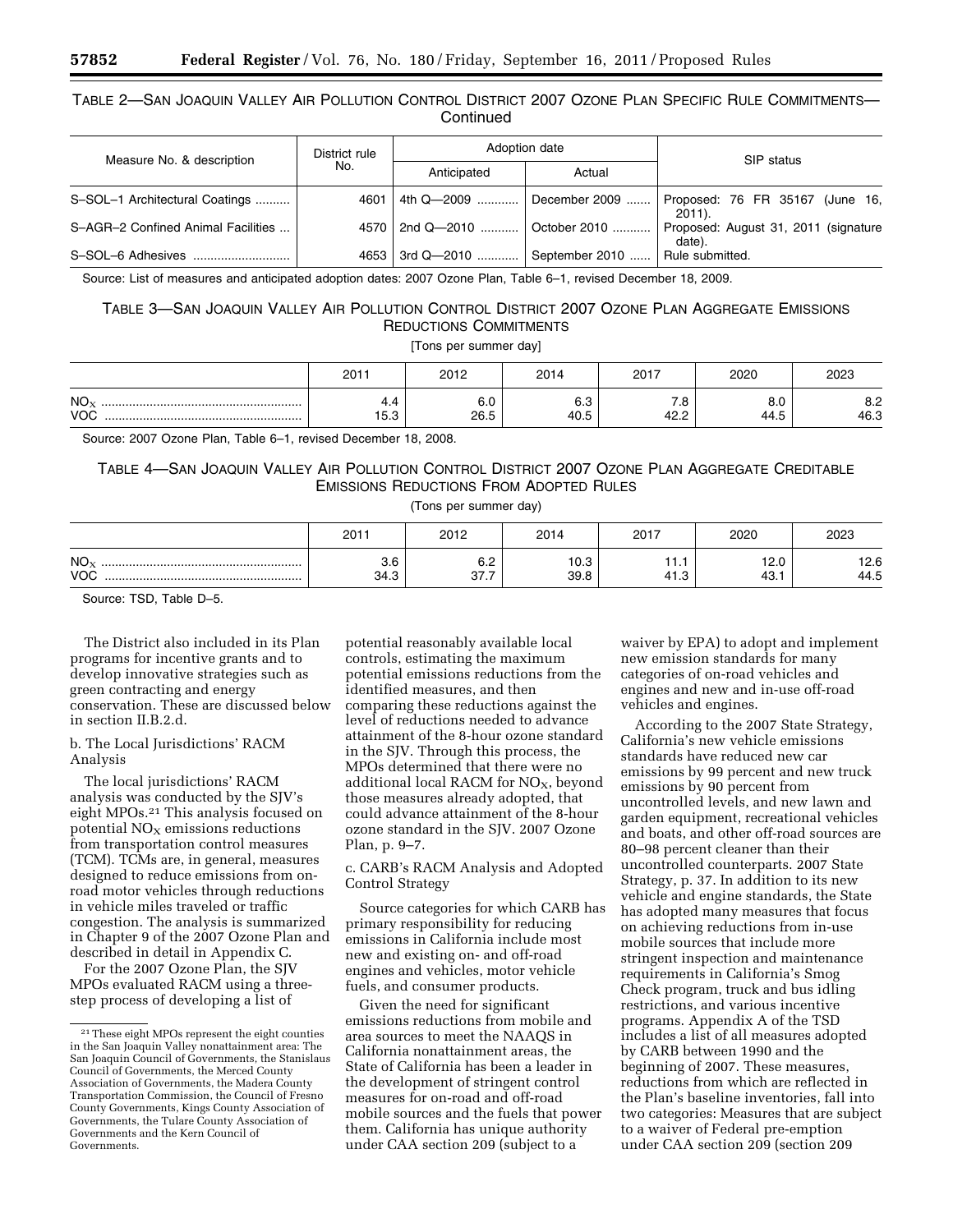waiver measures or waiver measures) and those for which the State is not required to obtain a waiver (non-waiver measures). Emissions reductions from waiver measures are fully creditable in attainment and RFP demonstrations and may be used to meet other CAA requirements, such as contingency measures. See TSD, section II.D.3.a.i. and EPA's proposed and final approval of the SJV 1–Hour Ozone Plan at 74 FR 33933, 33938 (July 14, 2009) and 75 FR 10420 (March 8, 2010). Generally, the State's baseline non-waiver measures have been approved by EPA into the SIP and are fully creditable for meeting CAA requirements. See TSD, Appendix A.

CARB developed its proposed 2007 State Strategy after an extensive public consultation process to identify potential measures.22 Through this process, CARB identified and has committed to develop 15 new defined measures. These measures focus on cleaning up the in-use fleet as well as increasing the stringency of emissions standards for a number of engine categories, fuels, and consumer products. They build on CARB's already extensive existing program described above, which addresses emissions from

all types of mobile sources through both regulations and incentive programs. See TSD, Appendix A. Table 5 below lists the defined measures in the 2007 State Strategy that are applicable to the SJV and their current adoption and approval status. Table 6 provides the CARB's current estimates of the emissions reductions in the SJV from these measures, which are part of the State's commitment to achieve the tonnage of reductions needed for attainment. Table 7 provides the estimates of the emissions reductions that are currently SIP creditable.

# TABLE 5—2007 STATE STRATEGY DEFINED MEASURES APPLICABLE TO THE SJV, SCHEDULE FOR CONSIDERATION AND CURRENT STATUS

| State measures                                                   | Expected action<br>year | Current status                                                                                                                                                                                            |
|------------------------------------------------------------------|-------------------------|-----------------------------------------------------------------------------------------------------------------------------------------------------------------------------------------------------------|
| Smog Check Improvements                                          | 2007-2009               | Elements approved 75 FR 38023 (July 1, 2010). <sup>23</sup>                                                                                                                                               |
| Expanded Vehicle Retirement (AB 118)                             | 2007                    | Adopted by CARB, June 2009; by BAR, September 2010.                                                                                                                                                       |
| Modification to Reformulated Gasoline<br>Program.                | 2007                    | Approved, 75 FR 26653 (May 12, 2010).                                                                                                                                                                     |
| Cleaner In-Use Heavy Duty Trucks                                 |                         | 2007, 2008, 2010   Proposed for approval: 76 FR 40652 (July 11, 2011).                                                                                                                                    |
| Accelerated Introduction of Cleaner Lo-<br>comotives.            | 2008                    | Prop 1B bond funds awarded to upgrade line-haul locomotive engines not al-<br>ready accounted for by enforceable agreements with the railroads. Those<br>cleaner line-hauls will begin operation by 2012. |
| Cleaner In-Use Off-Road Engines                                  | 2007, 2010              | Waiver decision pending.                                                                                                                                                                                  |
| Cleaner In-Use Agricultural Equipment                            | 2013                    | Incentive program in progress. Additional action expected 2013.                                                                                                                                           |
| New Emissions Standards for Rec-<br>reational Boats.             | 2013                    | Action expected 2013.                                                                                                                                                                                     |
| Expanded Off-Road Recreational Vehi-<br>cle Emissions Standards. | 2013                    | Action expected 2013.                                                                                                                                                                                     |
| Enhanced Vapor Recovery for Above<br>Ground Storage Tanks.       | 2008                    | Adopted June 2007. Requirements implemented through District Rule 4621.                                                                                                                                   |
| Additional Evaporative Emissions Stand-<br>ards.                 | 2013                    | Action expected 2013.                                                                                                                                                                                     |
| Consumer Products Program (1 & II)                               | 2008, 2009, 2011        | Approved, 74 FR 57074 (November 4, 2009) and 76 FR 27613 (May 12, 2011).                                                                                                                                  |
| Pesticide Regulation (DPR)                                       | 2008, 2009              | Submitted October 2009, revisions submitted August 2011.                                                                                                                                                  |

Source: 2009 State Strategy Status Report, p.4, 2011 Progress Report, Table 1, and 2011 Ozone SIP Revisions, Appendix A–3. Additional information from *[http://www.ca.arb.gov.](http://www.ca.arb.gov)* 

# TABLE 6—EXPECTED EMISSIONS RE DUCTIONS FROM DEFINED MEAS-URES IN THE SAN JOAQUIN VALLEY

[Tons per summer day 2023]

| State measure                                        | $NO_{\rm Y}$ | VOC |
|------------------------------------------------------|--------------|-----|
| Smog Check Improvements<br>Cleaner In-Use Heavy-Duty | 1.0          | 3.0 |
|                                                      | 16.9         | 0.9 |
| Cleaner In-Use Off-Road                              |              |     |
| Equipment                                            | 1.9          | 0.2 |
| Consumer Products Program                            |              | 5.0 |
| Pesticides: DPR Regulation                           |              | 1.2 |

<sup>22</sup>This process is described in the 2007 Ozone Plan at p. 9–10. More information on this public process including presentations from the workshops and symposium that proceeded adoption of the 2007 State Strategy can be found at

TABLE 6—EXPECTED EMISSIONS RE-DUCTIONS FROM DEFINED MEAS-URES IN THE SAN JOAQUIN VAL-LEY—Continued

[Tons per summer day 2023]

| State measure |      | VOC. |
|---------------|------|------|
| Totals        | 19.8 | 10.3 |

Source: 2011 Ozone SIP Revisions Supplement, Attachment 1.

TABLE 7—CURRENTLY CREDITABLE EMISSIONS REDUCTIONS FROM DE-FINED MEASURES IN THE SAN JOA-QUIN VALLEY

[Tons per summer day 2023]

| State measure                        | $NO_{Y}$ | <b>VOC</b> |
|--------------------------------------|----------|------------|
| Smog Check Improvements              | 1.0      | 3.0        |
| Cleaner In-Use Heavy-Duty            | 16.9     | 0.9        |
| Cleaner In-Use Off-Road<br>Equipment | 1.9      | 0.2        |
| Consumer Products Program            |          | 5.0        |

*[http://www.arb.ca.gov/planning/sip/2007sip/](http://www.arb.ca.gov/planning/sip/2007sip/2007sip.htm)  [2007sip.htm.](http://www.arb.ca.gov/planning/sip/2007sip/2007sip.htm)* 

23California Assembly Bill 2289, passed in 2010, requires the Bureau of Automotive Repair to direct older vehicles to high performing auto technicians and test stations for inspection and certification

effective 2013. Reductions shown for the SmogCheck program in the 2011 Ozone SIP Revisions do not include reductions from AB 2289 improvements. 2011 Ozone SIP Revisions, Appendix C.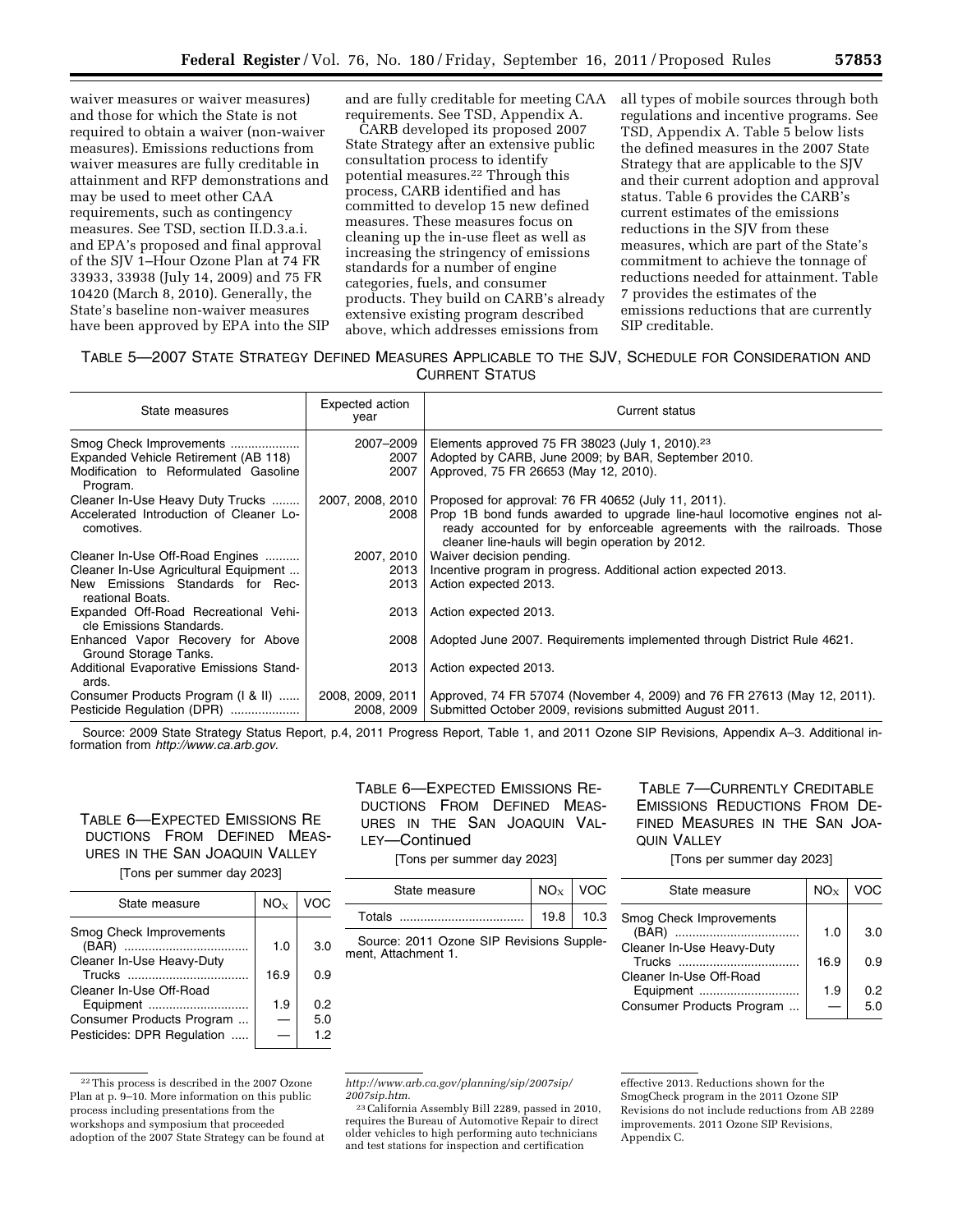TABLE 7—CURRENTLY CREDITABLE EMISSIONS REDUCTIONS FROM DE-FINED MEASURES IN THE SAN JOA-QUIN VALLEY—Continued

[Tons per summer day 2023]

| State measure |      | VOC. |
|---------------|------|------|
| Totals        | 19.8 |      |

Source: 2011 Ozone SIP Revisions Supplement, p. attachment 1.

The 2007 State Strategy also includes an enforceable commitment to achieve aggregate emissions reductions of 46 tpd  $NO<sub>X</sub>$  and 25 tpd VOC in the SJV by the attainment year of 2023 that are sufficient, in combination with existing SIP-creditable measures, the District's commitments, and commitments for reductions under the CAA section

182(e)(5) new technologies provision, to attain the 1997 8-hour ozone standard in the San Joaquin Valley by the applicable attainment date of June 15, 2024. CARB also made enforceable commitments to achieve aggregate emissions reductions in the SJV in the RFP milestone years of 2014, 2017, and 2020. See 2007 State Strategy, p. 63; CARB Resolution 07–28, Attachment B, p. 6; and 2009 State Strategy Status Report, p. 21. See Table 8 below. The nature of these commitments is described in the State Strategy as follows:

The total emission reductions from the new measures necessary to attain the federal standards are an enforceable State commitment in the SIP. While the proposed State Strategy includes estimates of the emission reductions from each of the individual new measures, it is important to note that the commitment of the State

Strategy is to achieve the total emission reductions necessary to attain the federal standards, which would be the aggregate of all existing and proposed new measures combined. Therefore, if a particular measure does not get its expected emission reductions, the State still commits to achieving the total aggregate emission reductions, whether this is realized through additional reductions from the new measures or from alternative control measures or incentive programs. If actual emission decreases occur in any air basin for which emission reduction commitments have been made that are greater than the projected emissions reductions from the adopted measures in the State Strategy, the actual emission decreases may be counted toward meeting ARB's total emission reduction commitments.

CARB Resolution 07–28 (September 27, 2007), Appendix B, p. 3.

### TABLE 8—CARB COMMITMENTS TO SPECIFIC AGGREGATE EMISSIONS REDUCTIONS

[Tons per summer day]

|                               | 2014           | 2017                              | 2020     | 2023     | 2023<br>CAA 182(e)(5) |
|-------------------------------|----------------|-----------------------------------|----------|----------|-----------------------|
| <b>VOC</b><br>NO <sub>x</sub> | nn<br>د∠<br>76 | $\overline{\phantom{0}}$<br>88-93 | 24<br>56 | 25<br>46 | 81                    |

Source: 2009 State Strategy Status Report, p. 23.

1 No commitment to VOC reductions in 2017 or to VOC reductions pursuant to CAA 182(e)(5) advanced technologies provision.

d. Section 182(e)(5) New or Improved Technologies Provisions

For ozone nonattainment areas classified as extreme, the CAA recognizes that an attainment demonstration may need to rely to a certain extent on new or evolving technologies, given the relatively long time between developing the initial plan and attaining the standard and the degree of emissions reductions needed to attain. To address these needs, CAA section 182(e)(5) authorizes EPA to approve provisions in an extreme area plan which ''anticipate development of new control techniques or improvement of existing control technologies,'' and to approve an attainment demonstration based on such provisions, if the State demonstrates that: (1) Such provisions are not necessary to achieve the incremental emission reductions required during the first 10 years after November 15, 1990; 24 and (2) the State has submitted enforceable commitments to develop and adopt contingency measures to be implemented if the anticipated technologies do not achieve the planned reductions. CAA 182(e)(5).

The State must submit these contingency measures to EPA no later than 3 years before proposed implementation of these long-term measures, and the contingency measures must be ''adequate to produce emissions reductions sufficient, in conjunction with other approved plan provisions, to achieve the periodic emissions reductions required by [CAA sections 182(b)(1) or (c)(2)] and attainment by the applicable dates.'' *Id.* 

The General Preamble further provides that the new technology measures contemplated by section 182(e)(5) may include those that anticipate future technological developments as well as those that require complex analyses, decision making and coordination among a number of government agencies. See General Preamble at 13524. An attainment demonstration that relies on long-term new technology measures under section 182(e)(5) must identify any such measures and contain a schedule outlining the steps leading to final development and adoption of the measures. *Id.* The General Preamble also provides that EPA will set a schedule for implementing contingency measures upon making a finding of failure to meet a milestone, *i.e.,* to achieve the periodic emissions reductions required by CAA

sections  $182(b)(1)$  or  $(c)(2)$  or to attain by the applicable dates. *Id.* 

CARB and the District have demonstrated a clear need for emissions reduction from new control technologies or improvement of existing technologies to reduce air pollution in the SJV. Adopted control measures and enforceable commitments discussed above provide the majority, but not all, of the emissions reductions needed to attain the 1997 8-hour ozone standards in the SJV. See 2007 State Strategy, p. 54. For the balance of the reductions needed to attain by June 15, 2024, the 2007 State Strategy and 2007 Ozone Plan rely on CARB's commitments to achieve additional reductions of 81 tpd  $NO<sub>X</sub>$  by 2023 from new and improved technologies. See 2009 State Strategy Status Report, p. 20. The new technology provisions (also called ''long-term measures'') described in the 2007 State Strategy and 2007 Ozone Plan are not relied on to demonstrate RFP in any year and are accompanied by an enforceable commitment by the State to adopt and submit contingency measures no later than 3 years before implementation, as required by CAA section 182(e)(5).

CARB and the California districts have a longstanding history of successfully adopting and implementing

<sup>24</sup>Consistent with provisions in the 8-hour ozone implementation rule at 40 CFR part 51, subpart X, we interpret this 10-year timeframe to run from the effective date of designation for the 1997 8-hour ozone standard, that is, June 15, 2004.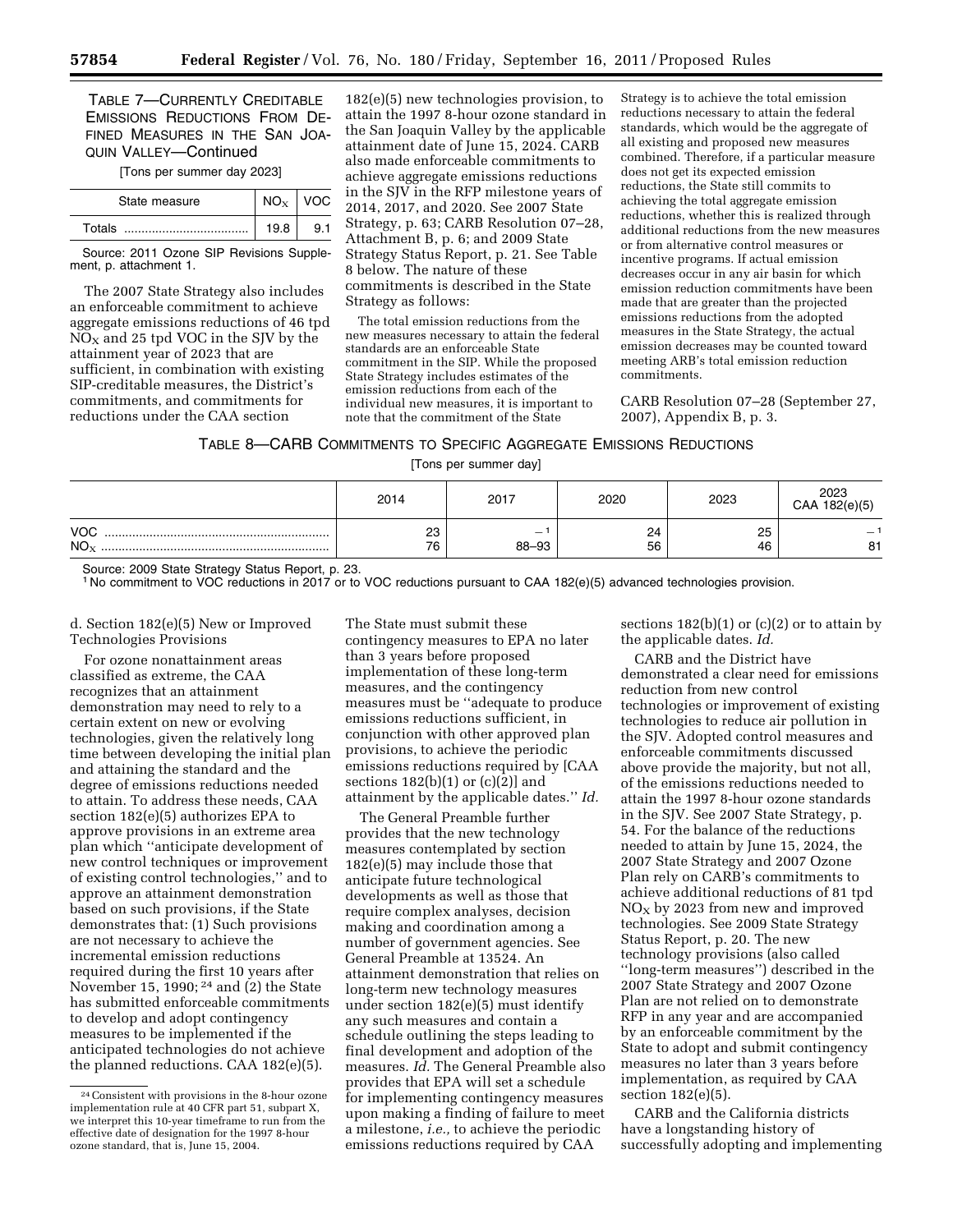technology-advancing regulations and innovative control measures. They have worked closely with research scientists and the regulated industry to develop regulations that are stringent enough to compel technology development yet flexible enough to encourage industry innovations. CARB has provided a list of potential long-term control measures which include reduced deterioration of emission control equipment in passenger vehicles, tighter engine emission standards, cleaner ground support equipment at airports, and prioritizing federal transportation funding to support air quality goals. See pp. 56–57 of the 2007 State Strategy. The District has also provided a list of potential advanced control technologies and innovative approaches that could achieve the long-term reductions. See 2007 Ozone Plan, pp. 11–5 to 11–10, and Chapters 7 and 8. CARB updated its list of potential long-term measures in both the 2009 State Strategy Status Report and the 2011 Ozone SIP Revisions. See 2009 State Strategy Status Report, pp. 25–27 and 2011 Ozone SIP Revisions, Appendix A, pp. A–8 to A–12.

To implement the long-term strategy, CARB has committed to a process that will ensure that the long-term measures and reductions are achieved by the attainment year. CARB is coordinating a government, private and public effort to establish emissions reductions goals for critical mobile and stationary source categories. The effort includes periodic assessment of technology advancement opportunities and updates to the Board and the public regarding new emission control opportunities and progress in achieving the long-term measure reductions. CARB's commitment for implementing the long-term strategy also includes (a) Sharing results through periodic briefings to the Board, workshops, conferences, symposia, Web site postings and other means, (b) working to secure resources for continuing research and development of new technologies, and (c) developing schedules for moving from research to implementation. *Id.* 

An initial step in the long-term strategy was the signing of a Memorandum of Agreement (MOA) between the U.S. EPA, CARB and the South Coast and San Joaquin Valley Air Districts to commit to developing and testing new sustainable technologies to accelerate progress in meeting air quality goals. The goal of the MOA is to help align agency research resources to evaluate innovative technologies and assess new monitoring equipment to better measure mobile and stationary source emissions. The MOA agencies

have also established a Clean Air Technology Initiative to help bring together the necessary participants (*e.g.,*  scientists, engineers, analysts and agency specialists) to achieve the goals of the MOA. 2009 State Strategy Status Report, pp. 25–27. For the SJV, the focus is on the area that straddles Kern and Tulare counties. This area, which frequently exceeds health-based air standards, has high levels of mobile source emissions from the goods movement corridors of Highway 99 and Interstate 5 as well as stationary source emissions from a variety of energy production facilities, farms, and agricultural processing operations. See 2011 Ozone SIP Revisions, p. A–9. For a summary of San Joaquin Valley funded projects, see *[http://epa.gov/](http://epa.gov/region9/cleantech/projects.html) [region9/cleantech/projects.html.](http://epa.gov/region9/cleantech/projects.html)* 

Other State programs that may achieve emissions reductions to help meet CARB's 182(e)(5) commitment include: potential co-benefits from California's climate change programs where State legislation (Assembly Bill 32—Global Warming Solutions Act of 2006 (AB 32)) aims to reduce Greenhouse Gas (GHG) in 2020 to 1990 levels or by about 30 percent; California's Air Quality Improvement Program (AQIP), an incentive program that supports the deployment of hybrid and zero-emission vehicles and other advanced technologies; and California's annual research program, which identifies projects and provides funding to help provide timely scientific and technical information needed for air quality control programs.

In addition, the District is pursuing innovative strategies. Its ''Fast Track'' strategy includes opportunities to reduce emissions from heavy-duty trucks by shifting goods movement to lower-emission alternatives, such as short-sea shipping. In 2010, the U.S. Department of Transportation awarded the Ports of Stockton, West Sacramento, and Oakland with a \$30 million grant to move goods between Oakland and the two inland ports over the San Joaquin-Sacramento Delta. The District has also adopted a Technology Advancement Program (TAP) which is its strategic approach to encouraging innovation and development of new emission reduction technologies. The TAP will consist of an ongoing review of new technology concepts, interagency partnerships, funding for technology advancement programs, and collaborations to build and expand local capacity for research and development in the SJV. For more information about the SJV TAP, see *[http://www.valleyair.org/Grant](http://www.valleyair.org/Grant_Programs/TAP/tap_idx.htm)*\_ *[Programs/TAP/tap](http://www.valleyair.org/Grant_Programs/TAP/tap_idx.htm)*\_*idx.htm.* In addition to the TAP, The District has established

a Regional Energy Efficiency Strategy to support technology development and deployment in the Valley. The Regional Energy Efficiency Program lays out goals and measures that will guide the District's actions to reduce emissions caused by electricity and natural gas consumption in residential, industrial, and institutional settings. See 2011 Ozone SIP Revisions, pp. A–11 to A–12.

Along with its commitment to the process discussed above, CARB has committed to submit an 8-hour ozone SIP revision by 2020 that will: (1) Reflect modifications to the 2023 emission reduction target based on updated science and (2) identify additional strategies and implementing agencies needed to achieve the needed reductions by 2023. See 2011 Ozone SIP Revisions, p. A–8. The District has also committed to submit by late 2019 SIP revisions containing the control measures that are necessary to achieve the long-term measure reductions by the attainment year and to make any other needed revisions to the SIP. See SJVUAPCD Governing Board Resolution No. 07–04–11a p. 6.

CARB's 2011 Ozone SIP Revisions update and reaffirm both the ''long-term strategy commitment to identify and implement advanced technologies to reduce ozone-forming emissions in the State Strategy'' and the State's enforceable commitment ''to develop, adopt, and submit contingency measures by 2020 if advanced technology measures do not achieve planned reductions.'' See CARB Resolution 11–22, July 21, 2011. Finally, CARB has committed to meet annually with EPA to discuss strategies to maximize the clean air benefits of emerging advanced technologies and to provide annual summaries of strategies and activities. See letter, James Goldstene, Executive Officer, CARB, to Jared Blumenfeld, Regional Administrator, EPA Region 9, August 29, 2011.

3. Proposed Actions on the RACM Demonstration and Control Strategy

As described above, the District evaluated a range of potentially available measures for inclusion in its 2007 Ozone Plan and committed to adopt those it found to be reasonably available for implementation in the SJV. The process and the criteria the District used to select certain measures and reject others are consistent with EPA's RACM guidance. We also describe above the measure evaluation processes undertaken by the SJV MPOs and the State. Their processes are also consistent with EPA's RACM guidance.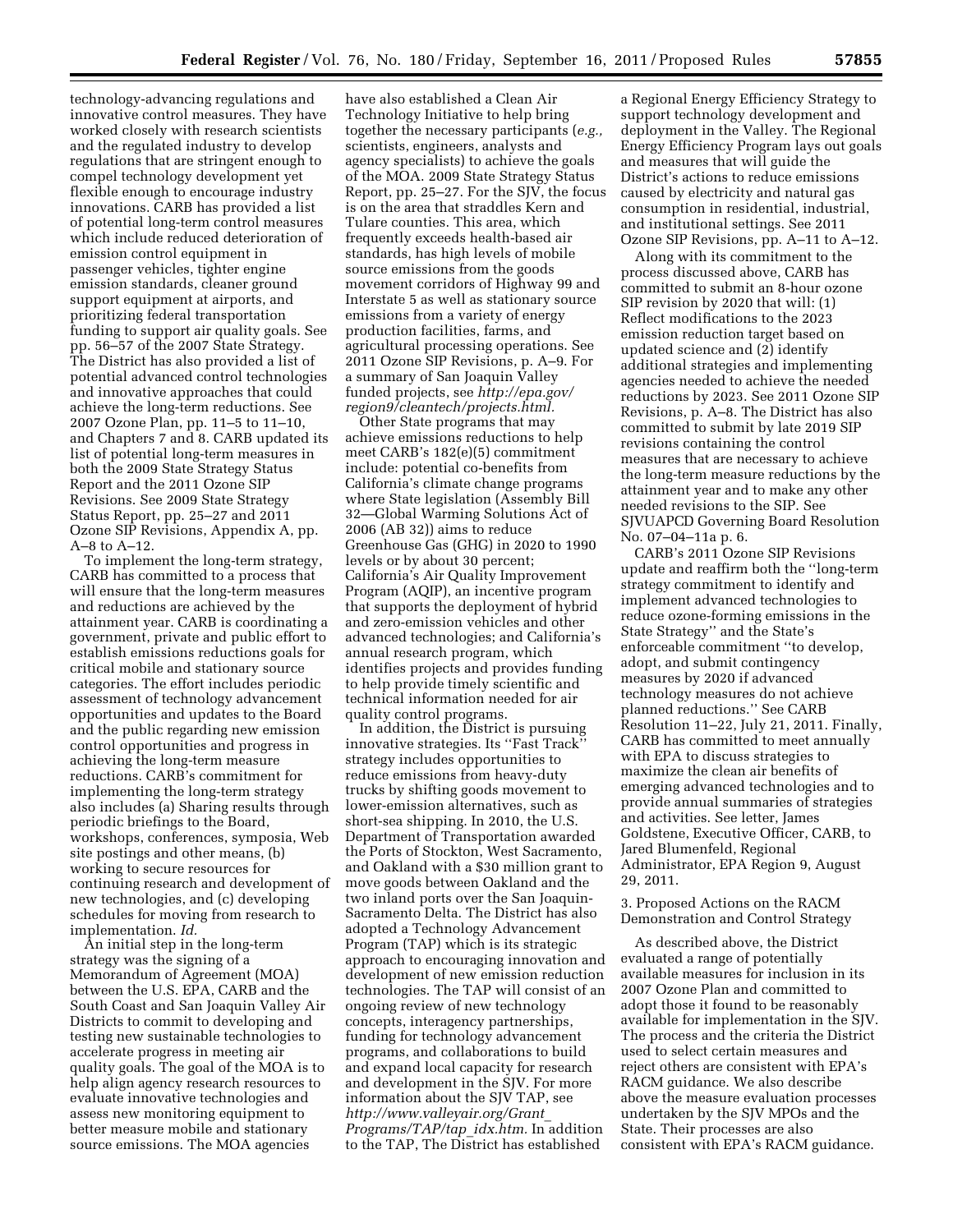See, *e.g.,* General Preamble at 13560 and 18, 2011 with the adoption of the Rule Seitz memo.

Based on our review of these RACM analyses and the District's and California's adopted rules, as well as their commitments to adopt and implement additional controls, we propose to find that there are, at this time, no additional reasonably available control measures that would advance attainment of the 1997 8-hour ozone standard in the SJV. Therefore, we propose to find that the SJV 2007 Ozone Plan, together with the 2007 State Strategy, provides for the implementation of all RACM as required by CAA section  $172(c)(1)$ .

Because the SJV is designated and classified as extreme nonattainment for the 1997 8-hour ozone NAAQS, CAA sections 182(b)(2) and 182(f) require the implementation of RACT for all major sources of VOC or  $NO<sub>X</sub>$  and all VOC sources covered by an EPA-issued CTG in this area. California submitted the District's revised 8-hour ozone RACT SIP (adopted April 16, 2009) on June 18, 2009. We have recently proposed to partially approve and partially disapprove this RACT SIP, based on our proposal to determine that the RACT SIP does not adequately demonstrate compliance with section 182 RACT requirements for ten source categories. See Partial Approval and Partial Disapproval of Air Quality Implementation Plans; California; San Joaquin Valley; Reasonably Available Control Technology for Ozone; Proposed rule, signed August 31, 2011.

Under EPA's longstanding policy, a SIP meets the RACM requirement in CAA section 172(c)(1) if it includes all reasonably available measures that individually or in combination with other such reasonably available measures can advance attainment of the relevant standard by one year or more. Based on our evaluation of the potential emission reductions from the missing section 182 RACT controls, we propose to determine that the additional reductions from these rules in combination with other potential RACM would not result in earlier attainment of the 1997 8-hour ozone standard in the SJV. See TSD, section II.C.3.

We propose to approve the SJVUAPCD's commitments to achieve specific aggregate emissions reductions of  $NO<sub>x</sub>$  and VOC by specific years as given in Table 6–2 of the 2007 Ozone Plan and shown in Table 3 above. We are not proposing to act on SJVAPCD's commitments to adopt and implement specific control measures on the schedule identified in Table 6–1 (as amended December 18, 2008) in the 2007 Ozone Plan because, as of August

4655, these commitments have all been fulfilled.

We are proposing to approve CARB's commitments to propose certain defined measures, as given in Table B–1 in 2011 Progress Report, Appendix B and Appendix A–7 of the 2011 Ozone SIP Revisions. We are also proposing to approve CARB's commitment to achieve the total aggregate emissions reductions necessary to demonstrate RFP and to attain the 1997 8-hour ozone standard in the SJV as given in the 2009 State Strategy Status Report, p. 20 and shown in Table 8 above. See CARB Resolution 07–28 (September 27, 2007), Appendix B, p. 3.

Finally, we are proposing to approve the CARB's and District's long-term strategy provisions and related commitments in the SJV 2007 8-Hour Ozone SIP under the new technology provisions of CAA section 182(e)(5). This proposal is based on our proposed findings that they satisfy the two criteria in  $CA\bar{A}$  section 182(e)(5)(A) and (B). First, the SJV 2007 8-Hour Ozone SIP does not rely on any of the new technology reductions to demonstrate RFP in any milestone year between 2008 and 2020. CARB has committed to achieve 81 tpd of  $NO<sub>x</sub>$  reductions through new technology measures approved under section 182(e)(5) only in the attainment year (2023). We note that the amount and relative proportion of reductions from measures scheduled for long-term adoption under section 182(e)(5), as compared to measures already adopted in regulatory form or scheduled for near-term adoption, should clearly decrease in any future SIP update, and that EPA will not approve a SIP revision that contains an increase in the amount or relative proportion of section 182(e)(5) new technology measures without a convincing showing in a SIP revision that the technologies relied upon in the near-term rules have been found to be technologically infeasible or ineffective in achieving the expected emissions reductions.

Second, CARB has submitted an enforceable commitment to submit adopted contingency measures to EPA by 2020 as required by CAA section 182(e)(5). See CARB Resolution 11–22, July 21, 2011. These contingency measures must be adequate to produce emissions reductions sufficient, in conjunction with other approved plan provisions, to achieve the periodic emissions reductions required by CAA sections  $182(b)(1)$  or  $(c)(2)$  and to attain by the applicable dates. See CAA 182(e)(5). Following the State's submittal of these contingency

measures, EPA will approve or disapprove the provisions in accordance with CAA section 110.

#### *C. Attainment Demonstration*

1. Requirements for Attainment Demonstrations

CAA section 182(c)(2)(A) requires states with ozone nonattainment areas classified as serious or above to submit plans that demonstrate attainment of the applicable standard as expeditiously as practicable but no later than the outside date established in the CAA.25 The attainment demonstration is due within three years of the area's designation as nonattainment (40 CFR 51.908) and should include:

(1) Technical analyses to locate and identify sources of emissions that are causing violations of the 8-hour ozone NAAQS within the nonattainment area;

(2) Adopted measures with schedules for implementation and other means and techniques necessary and appropriate for attainment; and

(3) Contingency measures required under section 172(c)(9) of the CAA.

See 70 FR 71612 at 71615.

The requirements for the first two items are described in the sections on emissions inventories and RACM/RACT above (sections IV.A. and IV.C.) and in the sections on the air quality modeling and attainment demonstration that follow immediately below. Requirements for the third item are described in the section on contingency measures (IV.F.).

2. Air Quality Modeling in the SJV 2007 Ozone Plan

CAA section 182(c)(2)(A) requires SIPs for ozone nonattainment areas to include a ''demonstration that the plan, as revised, will provide for attainment of the ozone [NAAQS] by the applicable attainment date. This attainment demonstration must be based on photochemical grid modeling or any other analytical method determined by the Administrator, in the Administrator's discretion, to be at least as effective.'' Air quality modeling is used to establish emissions attainment targets, that is, the combination of emissions of ozone precursors that the area can accommodate without exceeding the relevant standard, and to assess whether the proposed control strategy will result in attainment of that standard. Air quality modeling is

<sup>25</sup>EPA's regulation at 40 CFR 51.903(a) translates the maximum attainment periods in Table 1 of section 181, which are specifically linked to enactment of the 1990 CAA Amendments, for purposes of attaining the 1997 8-hour ozone NAAQS.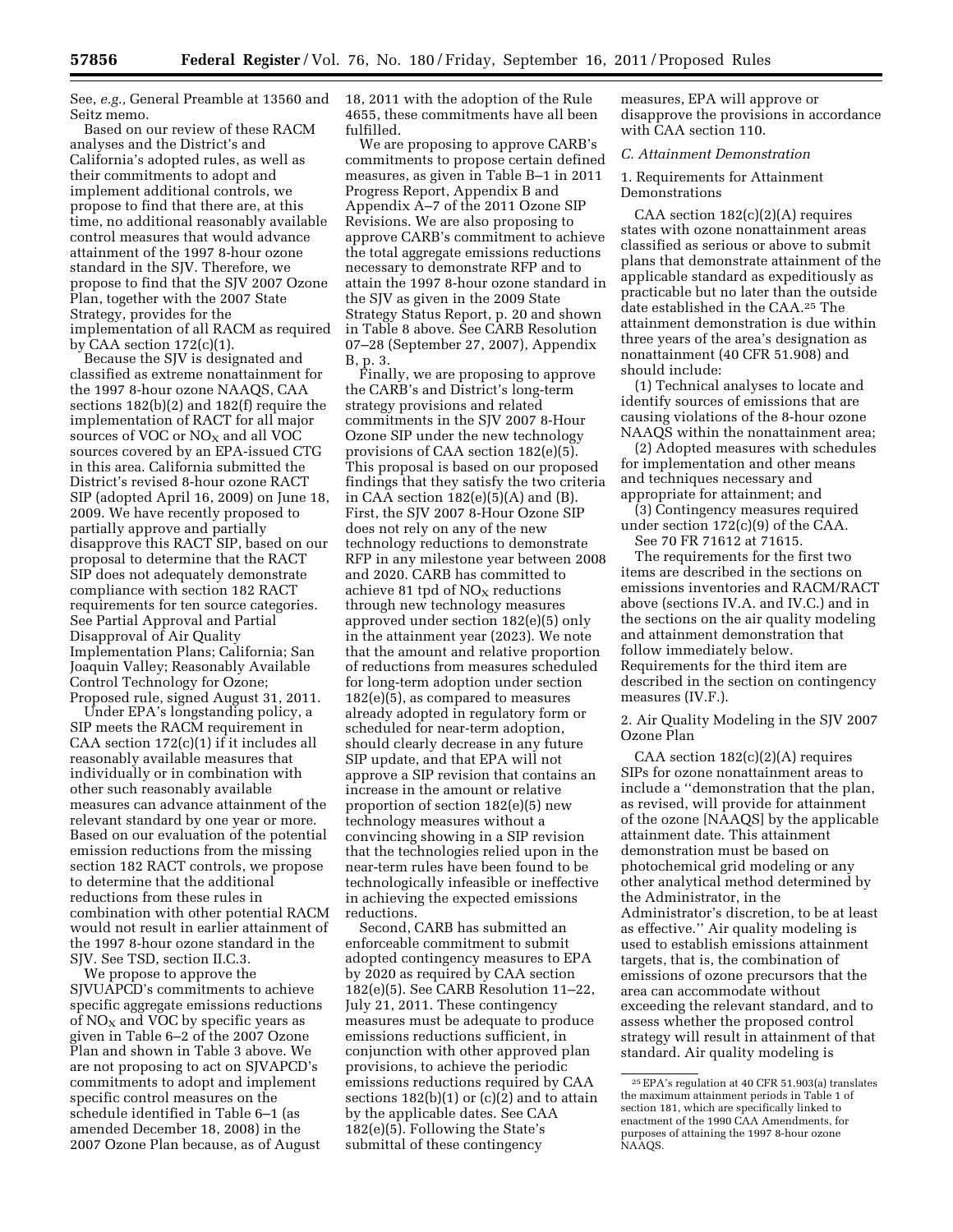performed for a base year and compared to air quality monitoring data from that year in order to evaluate model performance. Once the performance is determined to be acceptable, future year changes to the emissions inventory are simulated to determine the relationship between emissions reductions and changes in ambient air quality throughout the air basin. The procedures for modeling ozone as part of an attainment demonstration are contained in EPA's ''Guidance on the Use of Models and Other Analyses for Demonstrating Attainment of Air Quality Goals for the 8-Hour Ozone and PM2.5 NAAQS and Regional Haze'' <sup>26</sup> (Guidance).

The air quality modeling that underpins the SJV 2007 Ozone Plan is described in Chapter 3 and documented in Appendix F. We provide a brief description of the modeling and a summary of our evaluation of it below. More detailed information about the modeling and our evaluation are available in section II.B. of the TSD.

CARB performed the air quality modeling for the 2007 Ozone Plan. Significant time, money, and effort by CARB, the District, and many others have gone into preparing the air quality modeling to support the attainment demonstration in the 2007 Ozone Plan for the San Joaquin Valley, including support for the multi-million dollar Central California Ozone Study (CCOS). CCOS is a cooperative effort involving California cities, State and local and air pollution control agencies, federal agencies, industry groups, academics, and contractors. Field data for CCOS were collected during the 4 months from June through October 2000 and included five several-day intensive monitoring periods. Data and modeling results based on the CCOS study provided a solid foundation for the 2007 Ozone Plan.

The Plan includes an attainment demonstration using photochemical modeling with the Comprehensive Air Quality Model with Extensions (CAMx) model, incorporating the [California] Statewide Air Pollution Research Center (SAPRC) chemical mechanism, and meteorological fields from the Mesoscale Model version 5 (MM5). In addition to the July 29–August 2, 2000 episode using CCOS data, CARB modeled ambient ozone levels during July 9–13, 1999 using routinely

available meteorological and air quality data.

EPA recommends that States prepare modeling protocols as part of their modeled attainment demonstrations. Guidance, p. 133. The Guidance at pp. 133–134 describes the topics to be addressed in this modeling protocol. A modeling protocol should detail and formalize the procedures for conducting all phases of the modeling analysis, such as describing the background and objectives, creating a schedule and organizational structure, developing the input data, conducting model performance evaluations, interpreting modeling results, describing procedures for using the model to demonstrate whether proposed strategies are sufficient to attain the NAAQS, and producing documentation to be submitted for EPA Regional Office review and approval prior to actual modeling.

The 2007 Ozone Plan's modeling protocol is contained in Appendix C of the CARB Staff Report 27 in the Plan. The protocol covers all of the topics recommended in the Guidance, including model and episode selection, meteorological and emission data preparation, and performance testing.

The 2007 Ozone Plan's air quality model performance is discussed in Appendix F, including extensive statistical and graphical analysis demonstrating adequate overall model performance. The attainment demonstration for a given monitoring location used only those days that satisfied a number of performance criteria. The sensitivity testing described by CARB provides assurance that the model is adequately simulating the physical and chemical processes leading to ozone in the atmosphere and that the model responds in a scientifically reasonable way to emissions changes.

The Plan's Appendix F also provides extensive documentation on the Relative Reduction Factors, which are the key results from the model for use in the attainment test, and the details of their calculation. The documentation also includes the results of modeling runs with various combinations of VOC and  $NO<sub>x</sub>$  reductions, to illustrate alternative control strategies and establish a ''carrying capacity'', a

combination of VOC and  $NO<sub>X</sub>$  emissions consistent with attainment of the ozone standard. EPA proposes to conclude that the attainment tests are adequate and consistent with EPA guidance.

In addition to a modeled attainment demonstration, which focuses on locations with an air quality monitor, EPA generally requires an unmonitored area analysis. The unmonitored area analysis uses a combination of model output and ambient data to identify areas that might exceed the NAAQS if monitors were located there. It ensures that a control strategy leads to reductions in ozone in unmonitored locations that might have baseline (and future) ambient ozone levels exceeding the NAAQS. In order to examine unmonitored areas in all portions of the modeling domain, EPA recommends use of interpolated spatial fields of ambient data combined with gridded modeled outputs. Guidance, p. 29. CARB's unmonitored area analysis 28 uses EPA's MATS software. Based on this analysis CARB concluded that there are no unmonitored ozone peaks in the modeling domain that would violate the 1997 8-hour ozone standards.

Finally, the Plan's Appendix F concludes with ''Corroborative Analyses/Weight Of Evidence Elements'', containing a supplemental analyses in support of the attainment demonstration. These analyses include ozone air quality trends, meteorologically adjusted ozone trends, and precursor emission trends, all of which show continued progress and support the conclusion that the attainment demonstration is sound.

Base on our review, EPA proposes to find that the air quality modeling provides an adequate basis for the RACM/RACT, RFP, and attainment demonstrations in the SJV 2007 8-Hour Ozone SIP.

3. Enforceable Commitments in the Attainment Demonstration

Section 11.2 of the 2007 Ozone Plan includes the initial attainment demonstration for the 1997 8-hour ozone standards in the SJV. The 2011 Ozone SIP Revisions update this demonstration to reflect changes to future year inventories and adopted controls.

The air quality modeling described above demonstrates that a 75 percent reduction in  $NO<sub>X</sub>$  emissions from the 2002 base year level is necessary to attain the 1997 8-hour ozone standard.

<sup>26</sup> ''Guidance on the Use of Models and Other Analyses for Demonstrating Attainment of Air Quality Goals for the 8-Hour Ozone and PM2.5 NAAQS and Regional Haze'', EPA–454/B–07–002, April 2007. Additional EPA modeling guidance can be found in ''Guideline on Air Quality Models'' in 40 CFR part 51, Appendix W.

<sup>27</sup> ''Photochemical Modeling Protocol for Developing Strategies to Attain the Federal 8-hour Ozone Air Quality Standard in Central California'', California Air Resources Board, 5/22/2007, included as Appendix C to the ''Final Draft, Staff Report: Analysis of the San Joaquin Valley 2007 Ozone Plan'', State of California Air Resources Board, 5/30/2007. (''Staff Report'' at *[http://](http://www.arb.ca.gov/planning/sip/2007sip/sjv8hr/sjvozone.htm)  [www.arb.ca.gov/planning/sip/2007sip/sjv8hr/](http://www.arb.ca.gov/planning/sip/2007sip/sjv8hr/sjvozone.htm)  [sjvozone.htm](http://www.arb.ca.gov/planning/sip/2007sip/sjv8hr/sjvozone.htm)*).

<sup>28</sup> ''Unmonitored Area Analysis for Ozone in the San Joaquin Valley'', California Air Resources Board, August 12, 2011.

*SJV*\_*unmonitored*\_*ozone.pdf.*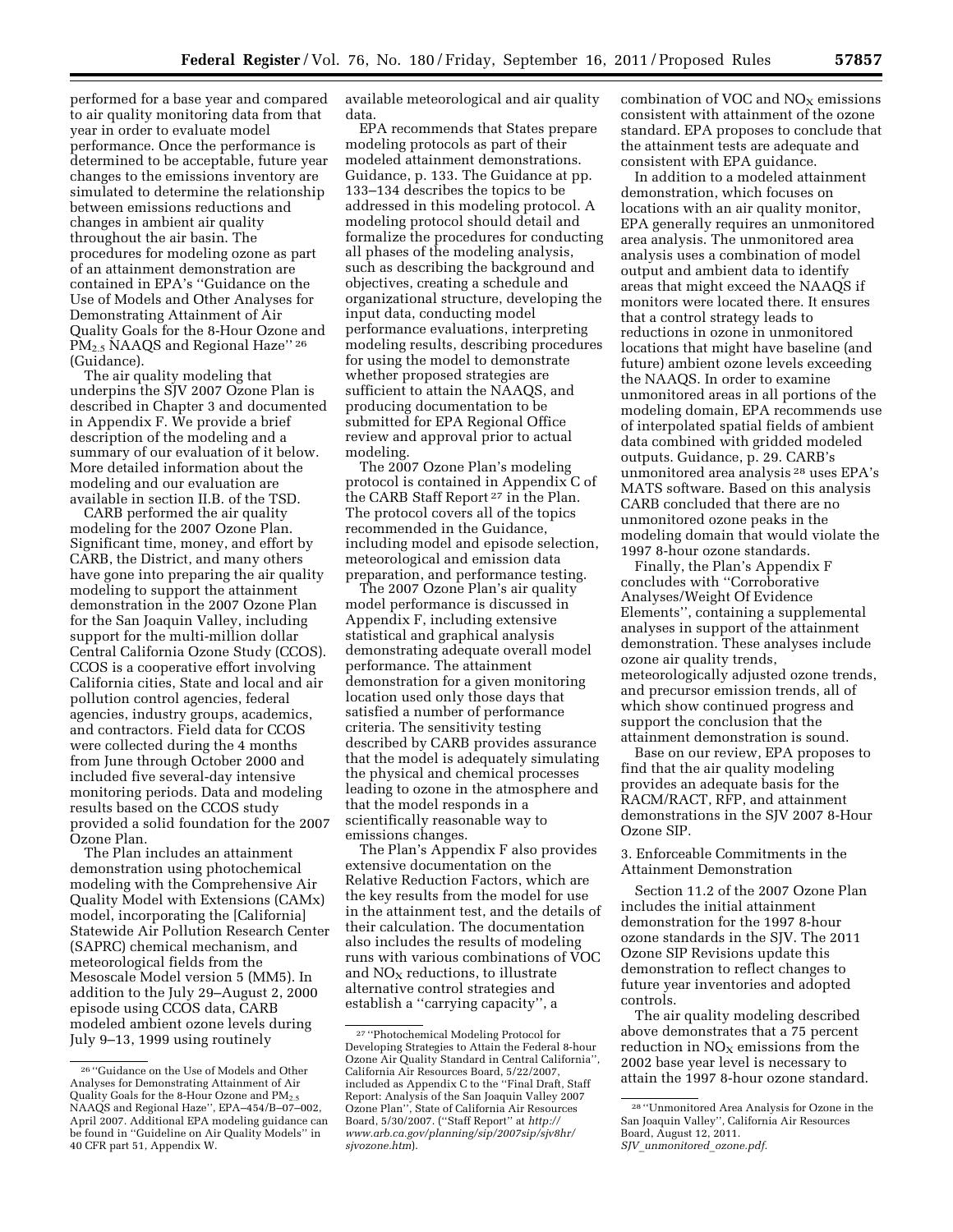A 75 percent reduction from the 2002 base year level equates to an attainment target level of 160 tpd  $NO<sub>X</sub>$ . See 2007 State Strategy, p. 70. In the 2011 Ozone SIP Revisions, CARB revised the 2002 base year  $NO<sub>x</sub>$  emissions downward by 12 percent based on improved inventory methodologies and data. See Section IV.A. above.

Both CARB and EPA recognize that the ideal approach for evaluating the impact of the base year inventory changes on the attainment target would be to perform new air quality modeling. Both Agencies also recognize the time and effort involved in such modeling for an area that is as large and diverse as the San Joaquin Valley. To address the need for remodeling, CARB has committed to update the SJV 2007 Ozone Plan modeling to reflect the emissions inventory improvements and any other new information by December 31, 2014 or by the date the SIPs are due for the revised 8-hour ozone standard whichever comes first. See CARB Resolution 11–22, p. 3 and 2011 Ozone SIP Revisions, p. B–8.

As part of the technical support for the 2011 Ozone SIP Revisions, CARB qualitatively evaluated the impact on the attainment target of the revision to this base year inventory and concluded that the 160 tpd target remains viable. See 2011 Ozone SIP Revisions, p. B–9. The 160 tpd target represents a 72 percent reduction from the revised 2002 base year level. CARB also recognized, however, that a reduction of up to 75 percent from the revised baseline (an attainment target level of 141 tpd) may

be necessary to attain the 1997 8-hour ozone standard in the SJV and reaffirmed its 2007 State Strategy commitment to achieve all emissions reductions that are necessary to provide for attainment. See CARB Resolution 11–22, p. 3.

As EPA stated in its comment letter on the proposed 2011 Ozone SIP Revisions,29 we believe that a 75 percent reduction from the base year  $NO<sub>x</sub>$ emissions level, based on the modeling provided in the Plan as submitted in 2007, provides the best available estimate of the  $NO<sub>x</sub>$  reductions needed to reach attainment. The predicted ozone concentrations from the existing modeling matched the monitored ozone concentration from the summer 2000 episode fairly well, despite having what we now know to be overly high emissions inputs. The model, therefore, may be underpredicting ozone concentrations and the original 160 tpd  $NO<sub>x</sub>$  target may result in higher ozone levels than the existing modeling predicted. Applying the 75 percent reduction from the existing modeling against the revised base year inventory compensates for this underprediction. This equates to a target level of 141 tpd compared to the original target level of 160 tpd.

In our comment letter, we recommended that CARB commit to revising the modeling by a specific date and to commit, in the interim, to achieving a 75 percent reduction in  $NO<sub>x</sub>$ from the revised 2002 base year levels by 2023. We noted that these recommendations are consistent with

CARB's continuing strong commitment and efforts to achieve the emission reductions needed for attainment of the air quality standards in the San Joaquin Valley and the rest of California.

In response, CARB included a commitment to update the 2007 SIP modeling for the SJV to reflect emissions inventory improvements and reaffirmed its commitment to achieve the emissions reduction necessary to provide for attainment. CARB has stated that these commitments are sufficient to address the concerns we raised in our comment letter. See 2011 Ozone SIP Revisions Supplement, p. 1.

EPA notes that  $NO<sub>x</sub>$  reductions needed to reach a target level of 141 tpd relative to the reductions needed to meet a target level of 160 tpd are part of CARB's long-term commitment discussed above in section IV.B.2.d. The current estimate of the  $NO<sub>x</sub>$  reductions needed from new technologies, based on adopted measures and CARB's remaining commitments for reductions from defined measures, is approximately 50 tpd. See Table 10 below. This level of reductions is well within CARB's existing commitment to achieve 81 tpd of  $NO<sub>x</sub>$  emissions reductions from new or improved technologies. See 2009 State Strategy Status Report, p. 21.

Table 9 below summarizes our evaluation of the attainment demonstration taking into account emission reductions achieved to date and other updates.

# TABLE 9—SUMMARY OF REDUCTIONS NEEDED FOR SJV'S 8-HOUR OZONE ATTAINMENT DEMONSTRATION

[Tons per summer day, 2023]

|                                                                                                        | $NO_{\rm x}$ | <b>VOC</b> |
|--------------------------------------------------------------------------------------------------------|--------------|------------|
|                                                                                                        | 565.2        | 457.5      |
|                                                                                                        | 141          | 342        |
|                                                                                                        | 424.2        | 115.5      |
|                                                                                                        | 226.6        | 403.3      |
| E Reductions from baseline measures and improvements to the emissions inventories (A-D)                | 338.6        | 54.2       |
| F Reductions needed from control strategy measures including, for $NO_{x}$ , reductions from new tech- | 85.6         | 61.3       |

Source: TSD, Table D–11.

As shown in this table, the majority of the emissions reductions that the State projects are needed for attaining the 1997 8-hour ozone standard in the SJV by 2024 come from baseline reductions. These baseline reductions are from existing control measures including numerous adopted District and State measures, which generally

have been approved by EPA either through the SIP process or the CAA section 209 waiver process. See Appendices A and B of the TSD. Also included in the baseline are improvements to the emissions inventories, discussed above in section IV.A. The remaining reductions needed for attainment are to be achieved

through the District's and CARB's enforceable commitments to reduce emissions in the SJV or through their commitments to develop and deploy new technologies pursuant to CAA section  $182(e)(5)$ . Since the submittal of the 2007 Ozone Plan and 2007 State Strategy, the District and CARB have adopted measures that have

<sup>29</sup>Letter, Deborah Jordan, Director, Air Division, EPA Region 9, to James Goldstene, Executive Officer, CARB, July 20, 2011.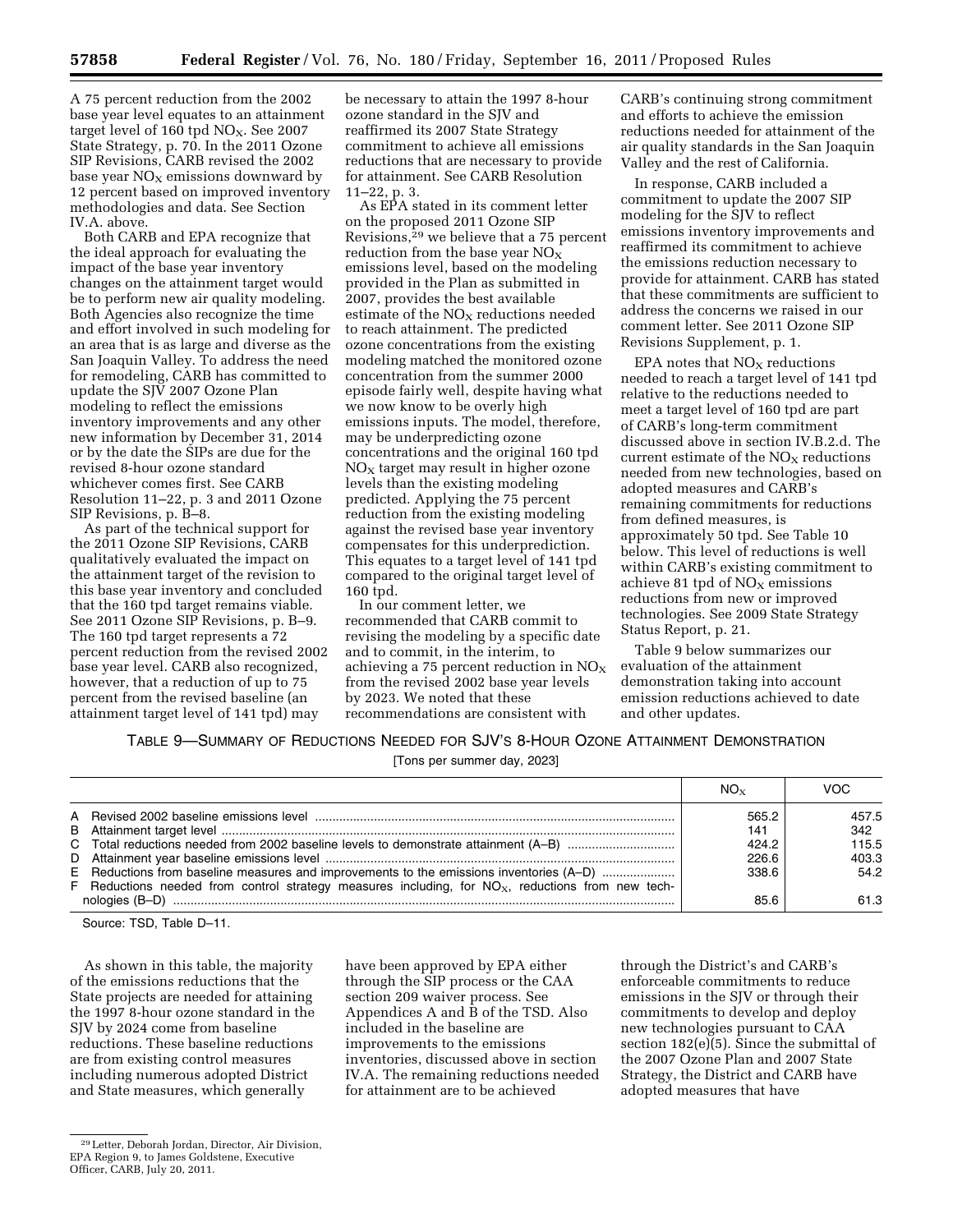significantly reduced the amount of emission reductions needed for

attainment that remain as commitments. See Table 10.

TABLE 10—REDUCTIONS NEEDED FOR ATTAINMENT REMAINING AS COMMITMENTS BASED ON SIP–CREDITABLE MEASURES

[Tons per summer day in 2023]

|                                                                                                                                                                                                                                                                                                         | NO×                    | VOC                   |
|---------------------------------------------------------------------------------------------------------------------------------------------------------------------------------------------------------------------------------------------------------------------------------------------------------|------------------------|-----------------------|
| A Total reductions needed from baseline and control strategy measures to attain (A-B)<br>B Reductions from baseline measures and adjustments due to emissions inventory improvements                                                                                                                    | 423.9<br>338.6<br>32.4 | 115.5<br>54.2<br>53.6 |
| D Total reductions remaining as commitments and, for $NO_{x}$ , reductions from new technologies (A-B-<br>G Total reductions remaining as reductions from new technologies (CAA section 182(e)(5))<br>H Percent of total reductions needed remaining as commitments not including $NOx$ reductions from | 53.2<br>4.7<br>48.6    | 7.7<br>5.9<br>1.8     |
| new technologies                                                                                                                                                                                                                                                                                        | 1.1%                   | $6.7\%$               |

<sup>1</sup> Calculated by subtracting from CARB's 2023 46 tpd NO<sub>x</sub> commitments (Table 8) the adjustment to baseline from State and federal sources from 2011 Ozone SIP Revisions Supplement, Attachment 1 (21.5 tpd) and emissions reductions from currently SIP-creditable State measures on Table 7 (19.8 tpd).

As shown in Table 9, reductions in the projected baseline inventory from measures already adopted by the District and State (both prior to and as part of the 2007 Ozone Plan and 2007 State Strategy) that EPA has approved or proposed for approval provide the great majority of the emissions reductions needed to demonstrate attainment of the 1997 8-hour ozone standard in the SJV. The balance is in the form of either enforceable commitments to specific aggregate emissions reductions by the District and CARB (lines E and F in Table 10 above) or reductions from new or improved technologies under CAA section 182(e)(5) (line G in Table 10). In this section we discuss the enforceable commitments that are part of the attainment demonstration in the SJV 2007 8-hour ozone SIP.

We believe that, with respect to the 2007 SJV 8-hour Ozone SIP, circumstances warrant the consideration of enforceable commitments as part of the attainment demonstration.30 As shown in Table 9 above, the majority of  $NO<sub>X</sub>$  emissions reductions and a substantial fraction of the VOC reductions needed to demonstrate RFP and attainment in the SJV come from rules and regulations that were adopted prior to 2007, *i.e.,* from the baseline measures. As a result of these State and District efforts, most sources in the San Joaquin Valley nonattainment area are currently subject to stringent rules adopted prior to the State Strategy's and the Plan's development, leaving few

opportunities (and generally more technologically and economically challenging ones) to further reduce emissions. In the 2007 Ozone Plan and the 2007 State Strategy, the District and CARB identified potential control measures that could contribute many of the additional emissions reductions needed for attainment. See 2007 Ozone Plan, Appendix I and 2007 State Strategy, Chapter 5. However, the timeline needed to develop, adopt, and implement these measures went beyond the November 2007 submittal date of the SJV 8-hour Ozone SIP. These circumstances warrant the District's and CARB's reliance on enforceable commitments as part of the attainment demonstration in the 2007 Ozone Plan and 2007 State.

Given the State's demonstrated need for reliance on enforceable commitments, we now consider the three factors EPA uses to determine whether the use of enforceable commitments in lieu of adopted measures to meet a CAA planning requirements is approvable: (a) Do the commitments address a limited portion of the statutorily-required program; (b) is the state capable of fulfilling its commitments; and (c) are the commitments for a reasonable and appropriate period of time.

a. The Commitments Are a Limited Portion of Required Reductions

For the first factor, we look to see if the commitment addresses a limited portion of a statutory requirement, such as the amount of emissions reductions needed to demonstrate RFP and attainment in a nonattainment area. For this calculation, reductions assigned to the new technologies provision (CAA

section 182(e)(5)) are not counted as commitments.31

As shown Table 9, the remaining portion of the enforceable commitments, after accounting for approved measures and advanced technology measures, needed to demonstrate attainment of the 8-hour ozone standard in the San Joaquin Valley are 7.7 tpd of VOC and, approximately 4.6 tpd of  $NO<sub>X</sub>$ . When compared to the total reductions needed to demonstrate attainment (not including the CAA section 182(e)(5) reductions in the attainment demonstration), the remaining portion of the enforceable commitments represents at most 6.7 percent of the needed VOC and 1.1 percent of the needed  $NO<sub>X</sub>$ . Historically, EPA has approved SIPs with enforceable commitments in the range of 10 percent or less. See our approval of the SJV PM10 Plan at 69 FR 30005 (May 26, 2004), the SJV 1-hour ozone plan at 75 FR 10420 (March 8, 2010), the Houston-Galveston 1-hour ozone plan at 66 FR 57160 (November 14, 2001), proposed approval of the SJV 2007  $PM_{2.5}$  SIP at 76 FR 41338 (July 13, 2011), and proposed approval of the South Coast  $PM_{2.5}$  SIP at 76 FR 41562 (July 14, 2011). Thus, the State's commitment addresses a limited proportion of the required emissions reductions.

<sup>30</sup>Based on SIP-creditable measures adopted to date, the SJV 2007 8-hour ozone SIP does not rely on enforceable commitments to aggregate emissions reductions to demonstrate RFP or to meet any other applicable requirement of the CAA. Therefore, we discuss here only those enforceable commitments relied on to demonstrate attainment.

<sup>31</sup>CAA section 182(e)(5) specifically allows EPA to approve an attainment demonstration that relies on reductions from new technologies. This provision is separate from the requirement in CAA section  $172(c)(6)$  for enforceable emissions limitations under which enforceable commitments are considered. As a result, reductions attributed in the attainment demonstration to new technologies are not considered part of the State's enforceable commitments for the purposes of determining the percent of the reductions needed for attainment that remain as commitments.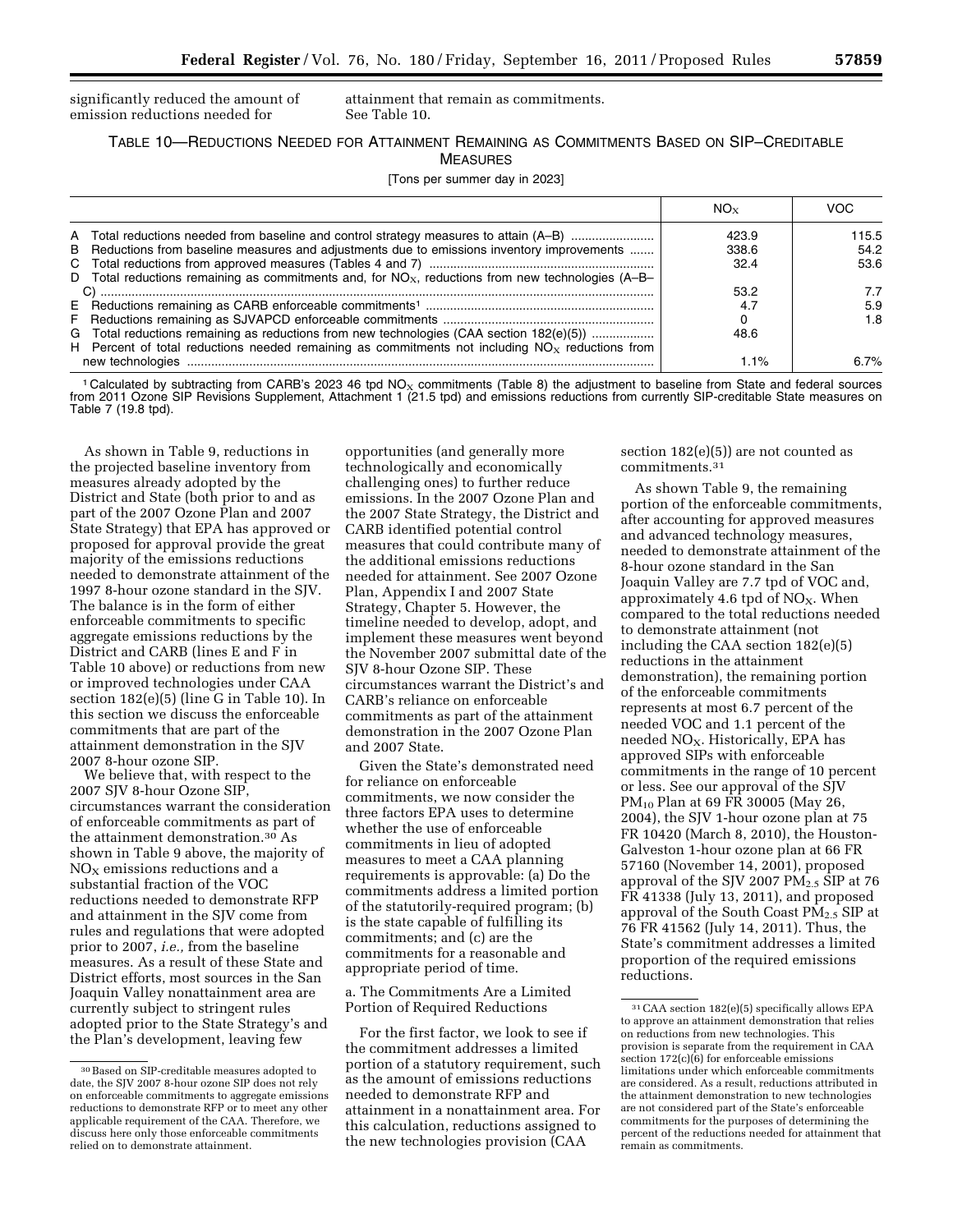b. The State Is Capable of Fulfilling Its Commitments

For the second factor, we consider whether the State and District are capable of fulfilling their commitments.

As discussed above, CARB has adopted and submitted the 2009 State Strategy Status Report and the 2011 Ozone SIP Revisions, which update and revise the 2007 State Strategy. These submittals show that CARB has made significant progress in meeting its enforceable commitments for the San Joaquin Valley. The District has already exceeded its commitments for reducing  $NO<sub>x</sub>$  emissions for the attainment year of 2023. See Tables 3 and 4 above and Table D–4 in the TSD. It also has adopted additional rules (Rules 9510 and 4320) that are projected to achieve  $NO<sub>x</sub>$  reductions in the attainment year. These reductions, however, are not currently creditable to the attainment and RFP demonstrations. In addition, the District has adopted revisions to District Rule 4702 (Reciprocating Internal Combustion Engines) that are likely to achieve substantial  $NO<sub>X</sub>$ reductions. See SJVAPCD, Final Draft Staff Report Proposed Amendments To Rule 4702 (Internal Combustion Engines), August 18, 2011. It has also adopted Rule 4566 (Organic Materials Composting Operations) that will achieve an estimated 19 tpd reductions in VOC (in SIP currency) by 2017. Finally, the District is continuing to work to identify and adopt additional measures to reduce emissions. Beyond the rules discussed above, both CARB and the District have well-funded incentive grant programs to reduce emissions from the on- and off-road engine fleets. Reductions from several of these programs have yet to be quantified and/or credited in the attainment demonstration. See, for example,  $SJVAPCD$ , 2008  $PM<sub>2.5</sub>$  Progress Report (May 2011), section 2.3.

Given the State's and District's efforts to date to reduce emissions, we believe that the State and District are capable of meeting their enforceable commitments to adopt measures to reduce emissions of  $NO<sub>X</sub>$  and VOC to the levels needed in combination with reductions from the new technologies provision to attain the 1997 8-hour ozone standard in the San Joaquin Valley by CAA deadline of June 15, 2024.

c. The Commitments Are for a Reasonable and Appropriate Timeframe

For the third and last factor, we consider whether the commitment is for a reasonable and appropriate period of time.

In order to meet the commitments to reduce emissions to the levels needed to attain the 1997 8-hour ozone standard in the San Joaquin Valley, the 2007 Ozone Plan and 2007 State Strategy included ambitious rule development, adoption, and implementation schedules, which both the District and CARB have substantially met. Given that almost all the emissions reductions committed to by District and CARB have already been achieved and the rules that are likely to achieve the few remaining ones are scheduled for adoption by 2013, these schedules provide sufficient time to achieve the few remaining reductions needed to attain (when considered with the emissions reductions provided by the advanced technology provision) by the applicable attainment date of June 15, 2024. See Tables 2 and 5 above. Thus, we find that the commitments are for a reasonable and appropriate timeframe.

4. Proposed Action on the Attainment Demonstration

In order to approve a SIP's attainment demonstration, EPA must make several findings:

First, we must find that the demonstration's technical bases emissions inventories and air quality modeling—are adequate. As discussed above in sections IV.A. and IV.C.2., we are proposing to approve the revised base year emissions inventory and to find the air quality modeling adequate to support the attainment demonstration.

Second, we must find that the SIP provides for expeditious attainment through the implementation of all RACM. As discussed above in section II.C., we are proposing to approve the RACM demonstration in the SJV 2007 8 hour Ozone SIP as meeting the requirements of CAA section 172(c)(1).

Third, we must find that the emissions reductions that are relied on for attainment are creditable and are sufficient to provide for attainment. As shown on Table 9, the 2007 8-hour Ozone SIP relies primarily on adopted and approved/waived rules to achieve the emissions reductions needed to attain the 1997 8-hour ozone standards in the SJV by June 15, 2024. The balance of the reductions projected to be needed for attainment is currently in the form of enforceable commitments to adopt measures to achieve aggregate tonnage reductions of VOC or  $NO<sub>X</sub>$  in the near term from available technologies and an enforceable commitment to adopt and submit in the longer term measures relying on the development and deployment of new technologies that

will achieve specific aggregate tonnage reductions of  $NO<sub>x</sub>$ .

EPA has previously accepted enforceable commitments in lieu of adopted control measures in attainment demonstrations when circumstances warrant them and the commitments meet three criteria. As discussed above in section IV.C.3., we propose to find that circumstances here warrant the consideration of enforceable commitments and that the three criteria are met: (1) The commitments constitute a limited portion of the required emissions reductions, (2) both the State and the District have demonstrated their capability to meet their commitments, and (3) the commitments are for an appropriate timeframe. Based on these evaluations, we are proposing to approve the enforceable commitments as part of the attainment demonstration in the 2007 8-Hour Ozone SIP.

CAA section 182(e)(5) allows extreme ozone nonattainment area plans under certain conditions to include provisions for the development of new technologies and allows EPA to approve attainment demonstrations based, in part, on those provisions. For the reasons discussed above in section IV.B., we propose to find that California has met the conditions for relying on the CAA's new technologies provisions in its attainment demonstration for the SJV.

As discussed above in section IV.C.2. above, the SJV Ozone Plan and State Strategy, as adopted in 2007, demonstrates that a 75 percent reduction in  $NO<sub>x</sub>$  emissions from the 2002 base year level is necessary to attain the 1997 8-hour ozone standard. Since the adoption of the SJV ozone SIP in 2007, the base year  $NO<sub>x</sub>$  emissions level has to be revised downward by 12 percent due to new inventory methodologies and data. Both CARB and EPA recognize that the ideal approach for evaluating the impact of these base year inventory changes on the attainment target in the SJV 2007 Ozone Plan would be to perform new air quality modeling, but both also recognize the time and effort involved in such modeling. CARB has committed to update the SJV 2007 Ozone Plan modeling to reflect the emissions inventory improvements and any other new information by December 31, 2014 or by the date the SIPs are due for the revised 8-hour ozone standard whichever comes first. See CARB Resolution 11–22, p. 3 and 2011 Ozone SIP Revisions, p. B–8. EPA is proposing to approve this commitment.

EPA believes that a 75 percent reduction from the base year  $NO<sub>x</sub>$ emissions level from the existing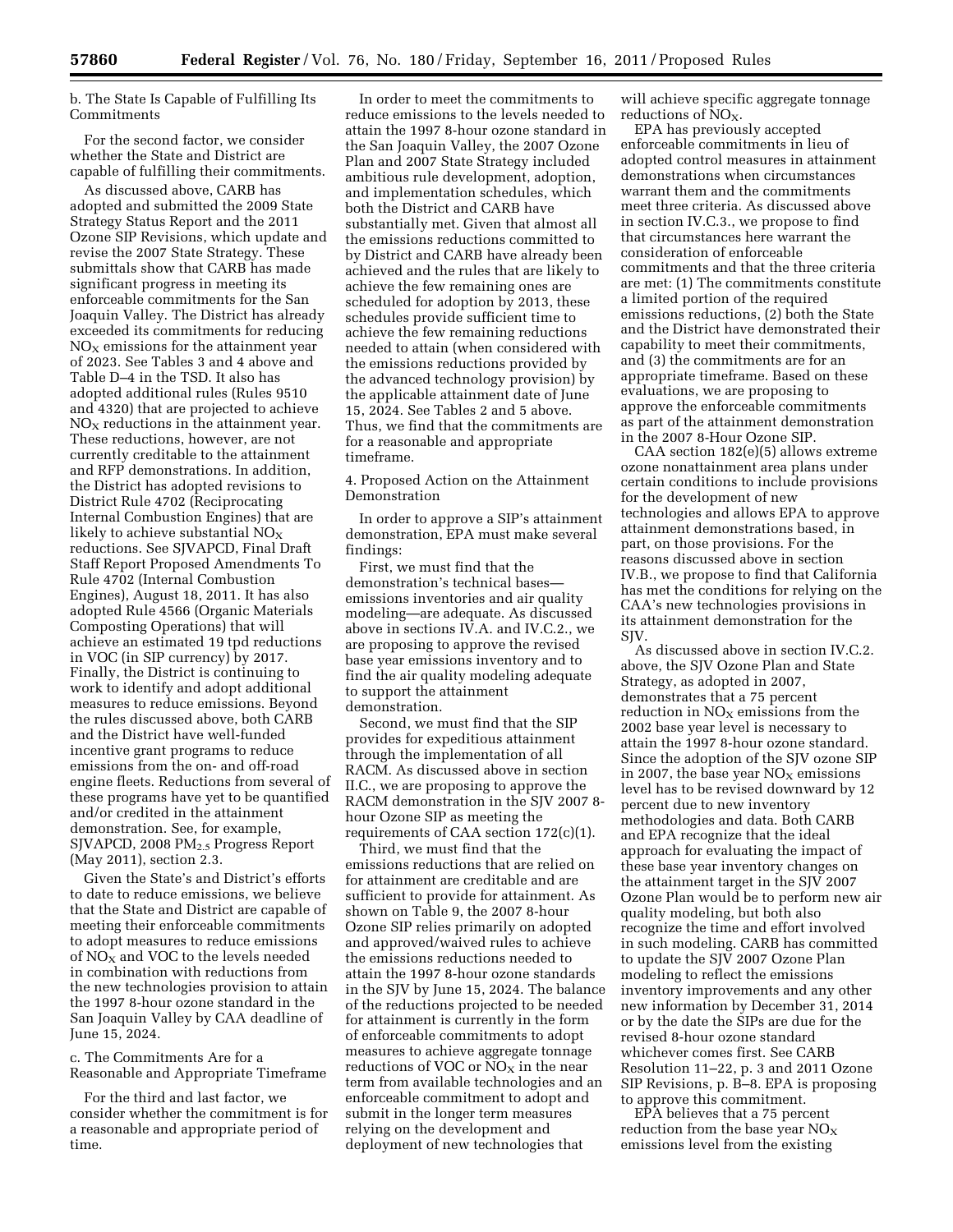modeling provides the best currently available estimate of the  $NO<sub>x</sub>$  reductions needed to reach attainment. CARB has committed to, and has reaffirmed its commitment to achieve the reductions needed for attainment in the SJV. See CARB Resolution 07–28 (September 27, 2007), Appendix B, p. 3, 2009 State Strategy Status Report, p. 13, and CARB Resolution 11–22, p. 3. It has also stated that these commitments are sufficient to address the attainment needs of the SJV. See 2011 Ozone SIP Revisions Supplement, p. 1. As discussed above, CARB's commitment to achieving 81 tpd of  $NO<sub>X</sub>$  emissions reductions from new technologies is sufficient to cover any reductions that may be needed for attainment due to the changes to the base year inventory.

For the foregoing reasons, we propose to approve the attainment demonstration in the SJV 2007 8-Hour Ozone SIP.

### *D. Reasonable Further Progress Demonstration*

### 1. Requirements for RFP Demonstrations

CAA section  $172(c)(2)$  requires that plans for nonattainment areas provide for reasonable further progress (RFP). RFP is defined in section 171(1) as ''such annual incremental reductions in emissions of the relevant air pollutant as are required by [title 1, part D] or may reasonably be required by the Administrator for the purpose of ensuring attainment of the applicable [standard] by the applicable date.'' CAA Section 182(b)(1) specifically requires that SIPs for ozone nonattainment areas that are classified as moderate or above demonstrate a 15 percent reduction in VOC emissions between the years of 1990 and 1996. For ozone nonattainment areas classified as serious or higher, CAA Section

182(c)(2)(B) also requires, in addition to the 15 percent reduction required under CAA 182(b)(1), a three percent per year reduction (averaged over three-year periods) of ozone precursor emissions until attainment.

The ozone implementation rule interprets the RFP requirements for the purposes of the 1997 ozone standards, establishing requirements for RFP that depend on the area's classification as well as whether the area has an approved 15 percent rate of progress plan for VOC under CAA section 182(b)(1) for the 1-hour ozone standard that covers the entire 8-hour ozone nonattainment area. See 40 CFR 51.910(d) and 70 FR 71612. In 1997 EPA approved a 15 percent rate of progress plan for the SJV which covers the current 1997 8-hour ozone standard nonattainment area. See 62 FR 1150, 1172 (January 8, 1997). As a result, the area does not need to demonstrate another 15 percent reduction in VOC. Instead, under the ozone implementation rule, the 8-hour ozone SIP for SJV must provide for an average of three percent per year of VOC and/ or  $NO<sub>x</sub>$  emissions reductions for (1) the six-year period beginning January 1 of the year following the year used for the baseline and (2) all remaining three-year periods after the first six-year period out to the area's attainment date. 40 CFR 51.910(a)(1)(ii)(B). Except as specifically provided in CAA section  $182(\bar{b})(1)(C)$ , emissions reductions from all SIP approved, federally promulgated, or otherwise SIP creditable measures that occur after the baseline are creditable for purposes of demonstrating RFP targets are met. The implementation rule also sets the baseline for RFP calculations as 2002.

The RFP demonstration must calculate and exclude the non-creditable reductions described in CAA

182(b)(1)(D). These non-creditable reductions include emissions reductions from pre-1990 federal motor vehicle programs. The method for calculating the target emissions levels is found in Appendix A to the preamble of the ozone implementation rule. See 70 FR 71612 at 71696.

2. RFP Demonstration in the SJV 2007 8-Hour Ozone SIP

California has made several submittals to address the RFP requirement for the 1997 8-hour ozone standard in the SJV. The last of these is found in Appendix A of the 2011 Ozone SIP Revisions. This revised demonstration incorporates the inventory revisions described in section IV.A. above as well as reductions from measures that have been adopted since the 2007 Ozone Plan's submittal except for those that EPA has determined by rule are not currently creditable. See 2011 Ozone SIP Revisions, p. 2.

3. Proposed Action on the RFP Demonstration

CARB calculated the RFP target levels following the method provided in the ozone implementation rule and preamble. See 40 CFR 51.910 and 70 FR 71612 at 71631–71650. EPA has made minor adjustments to the State's calculations to remove reductions from currently unapproved measures (*e.g.,*  pesticides). A summary of our evaluation of the State's RFP demonstration, taking into account these minor adjustments, is shown in Table 11 below. The detailed analysis can be found in section II.G. of the TSD. As shown in the Table 11, the SJV 2007 8-Hour Ozone SIP provides for RFP in each milestone years. We propose, therefore, to approve the SIP's RFP demonstration.

# TABLE 11—SAN JOAQUIN RATE OF PROGRESS DEMONSTRATIONS

[Summer planning tons per day]

|                                                                                                                  | 2008 | 2011                   | 2014                                      | 2017          | 2020    | 2023  |  |  |  |
|------------------------------------------------------------------------------------------------------------------|------|------------------------|-------------------------------------------|---------------|---------|-------|--|--|--|
|                                                                                                                  |      | <b>VOC Calculation</b> |                                           |               |         |       |  |  |  |
| Target level of VOC needed to meet ROP require-<br>ment.                                                         |      |                        | 365.0  327.2  293.6  264.4  239.7  218.1  |               |         |       |  |  |  |
| Baseline VOC in milestone year (with uncreditable  <br>reductions removed).                                      |      |                        | 408.8    355.9    333.5    331.0    333.0 |               |         | 341.5 |  |  |  |
|                                                                                                                  |      |                        |                                           |               | 93.3    | 123.4 |  |  |  |
|                                                                                                                  |      |                        |                                           |               |         | 28.6% |  |  |  |
| Shortfall previous provided by $NO_x$ substitution $\vert 0.0\%$ $\vert 9.8\%$ $\vert 9.6\%$ $\vert 9.2\%$ 15.4% |      |                        |                                           |               |         | 21.6% |  |  |  |
|                                                                                                                  |      | —3.3% ……… ∣            |                                           | $-0.4\%$ 6.2% | $6.2\%$ | 7.0%  |  |  |  |
| $NO_{x}$ Calculations                                                                                            |      |                        |                                           |               |         |       |  |  |  |

| Adjusted NO <sub>x</sub> baseline (MVCP and uncreditable 425.5  359.6  309.0  260.3  226.5  196.5               |  |  |  |
|-----------------------------------------------------------------------------------------------------------------|--|--|--|
| reductions removed).                                                                                            |  |  |  |
| Change in NO <sub>x</sub> since 2002 adopted controls only   122.9    184.4    213.4    278.0    310.8    537.0 |  |  |  |
|                                                                                                                 |  |  |  |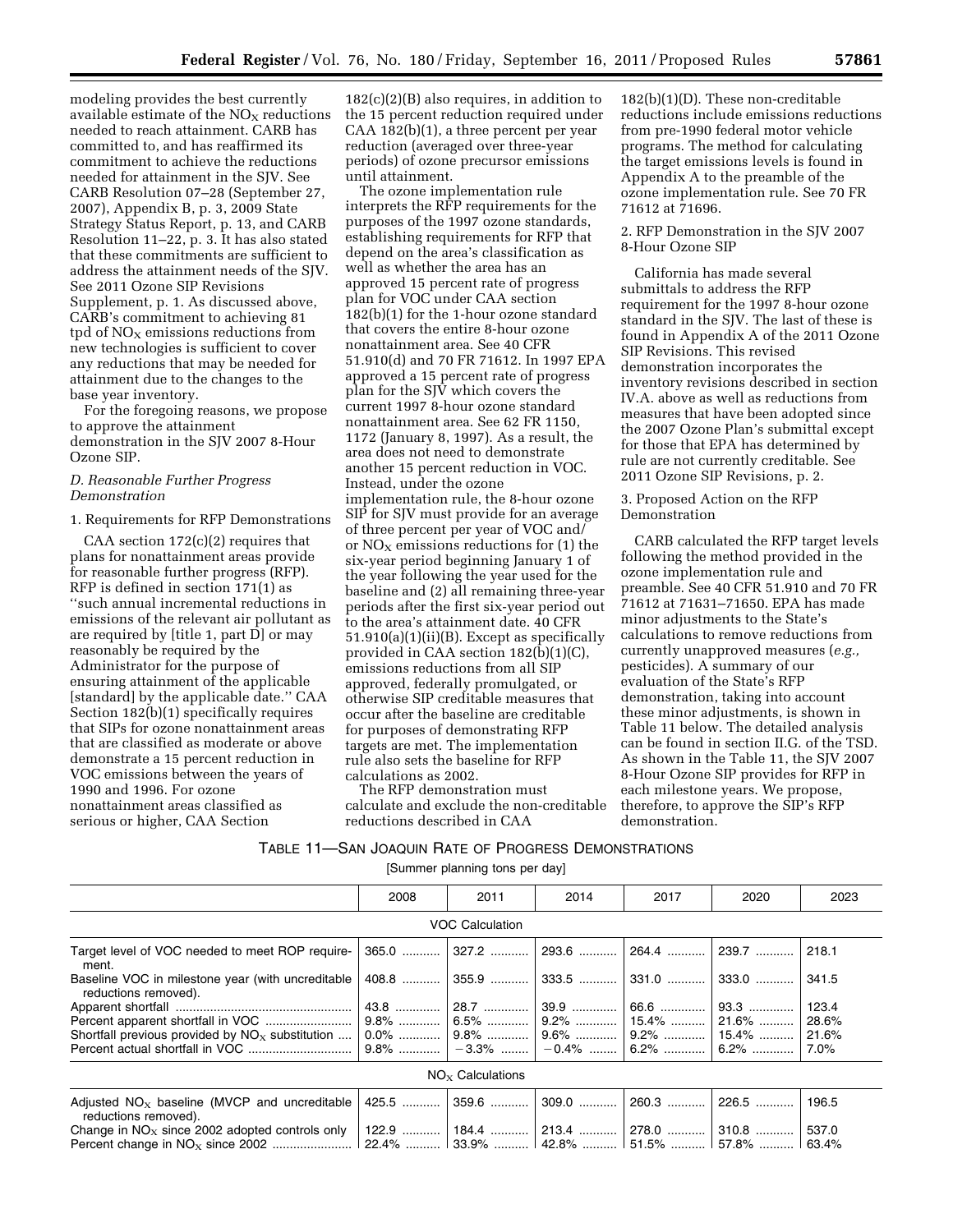|                                                                                                                                                          | 2008 | 2011 | 2014 | 2017 | 2020 | 2023  |
|----------------------------------------------------------------------------------------------------------------------------------------------------------|------|------|------|------|------|-------|
| through previous milestone.                                                                                                                              |      |      |      |      |      | 22.0% |
| 11.1% Percent reductions since 2002 available for RFP 22.4%  24.1%  33.0%  41.8%  41.8%  41.1%<br>substitution and contingency in the milestone<br>vear. |      |      |      |      |      |       |
| tution in the milestone year, percent.                                                                                                                   |      |      |      |      |      | 7.0%  |
| Percent change since 2002 surplus after meeting   12.6%    24.1%    33.0%    35.6%    35.5%<br>substitution in the milestone year.                       |      |      |      |      |      | 34.1% |
|                                                                                                                                                          |      |      |      |      |      |       |

TABLE 11—SAN JOAQUIN RATE OF PROGRESS DEMONSTRATIONS—Continued

[Summer planning tons per day]

*E. Transportation Control Strategies and Transportation Control Measures To Offset Emissions Increases From VMT Increases, To Provide for RFP and Attainment* 

1. Requirements for Transportation Control Strategies and Transportation Control Measures To Offset Emissions Growth, To Provide for RFP and Attainment

CAA section 182(d)(1)(A) requires that areas classified as severe or extreme submit transportation control strategies and transportation control measures (TCM) sufficient to offset any growth in VOC emissions from growth in VMT or the number of vehicle trips, and to provide (along with other measures) the reductions needed to meet the applicable RFP requirement. CAA section 182(d)(1)(A) also requires that states choose and implement such measures as are specified in section 108(f), to the extent needed to demonstrate attainment. In selecting the measures, Congress directed that States ''should ensure adequate access to downtown, other commercial, and

residential areas and should avoid measures that increase or relocate emissions and congestion rather than reduce them."  $CA\overline{A}$  182(d)(1)(A).

EPA believes that it is appropriate to treat the three required elements of section 182(d)(1)(A) (*i.e.,* offsetting emissions growth, attainment of the RFP reduction, and attainment of the ozone standard) as separable. As to the first element of CAA section 182(d)(1)(A) (*i.e.,* offsetting emissions growth), EPA has historically interpreted this CAA provision to allow areas to meet the requirement by demonstrating that emissions from motor vehicles decline each year through the attainment year. General Preamble at 13521–13522.32

2. Transportation Control Strategies and Transportation Control Measures To Offset Emissions Growth, To Provide for RFP and Attainment in the SJV 2007 8- Hour Ozone SIP

Information in 2011 Ozone SIP Revisions reproduced in Table 12 below shows that on-road mobile source emissions of VOC and  $NO<sub>x</sub>$  decline steadily from 2008 to 2023. This decline in emissions is due to EPA's and

California's on-road mobile source programs, California's clean fuels and SmogCheck programs, and CARB's inuse truck and bus rule. As discussed above in section IV.B., these programs are fully creditable for SIP planning purposes in attainment and RFP demonstrations, including demonstrating compliance with CAA section 182(d)(1). The on-road emissions in Table 12 are calculated using EMFAC2007 (the most recent EPA-approved mobile source emissions model) and the same planning assumptions used to develop the RFP and attainment demonstrations and transportation conformity motor vehicle emissions budget in the 2011 Ozone SIP Revisions. 2011 Ozone SIP Revisions, p. C–1. As described above in section IV.B., the SJV MPOs evaluated a wide variety of transportation control strategies and measures, including those measures listed in CAA section 108(f), and determined that there were no combinations of reasonable measures that would expedite attainment of the 8 hour ozone standard in the SJV. See 2007 Ozone Plan, Appendix C.

TABLE 12—ON-ROAD MOTOR VEHICLE EMISSIONS IN THE SAN JOAQUIN VALLEY 2008–2023

[Tons per summer day]

| Year                   | 2008                            | 2014<br>201 |           | 2017      | 2020          | 2023                |  |
|------------------------|---------------------------------|-------------|-----------|-----------|---------------|---------------------|--|
| <b>VOC</b><br>$NO_{x}$ | $\overline{\phantom{a}}$<br>229 | 66<br>183   | 50<br>153 | 43<br>115 | 39<br>Ω1<br>ັ | $\sim$<br>، ت<br>69 |  |

**Source:** 2011 8-Hour Ozone SIP Revision, Appendix B, page B–3.

<sup>32</sup>See also 60 FR 48896 (September 21, 1995) approval of Illinois' vehicle miles traveled plan for the Chicago area; 62 FR 23410 (April 30, 1997) and 62 FR 35100 (June 30, 1997), proposed and final approval of New Jersey's 15 percent ROP plan and other provisions for the New York-New Jersey-

Connecticut ozone nonattainment area; 66 FR 23849 (May 10, 2001), approval of the New York's attainment demonstration and related provisions for the New York-New Jersey-Connecticut ozone nonattainment area; 66 FR 57247 (November 14, 2001), approval of the VMT offset plan for the

Houston-Galveston ozone nonattainment area; 70 FR 25688 (May 13, 2005), approval of the Washington, DC area's 1-hour attainment demonstration and related provisions; and 70 FR 34358 (June 14, 2005), approval of Atlanta's VMT plan.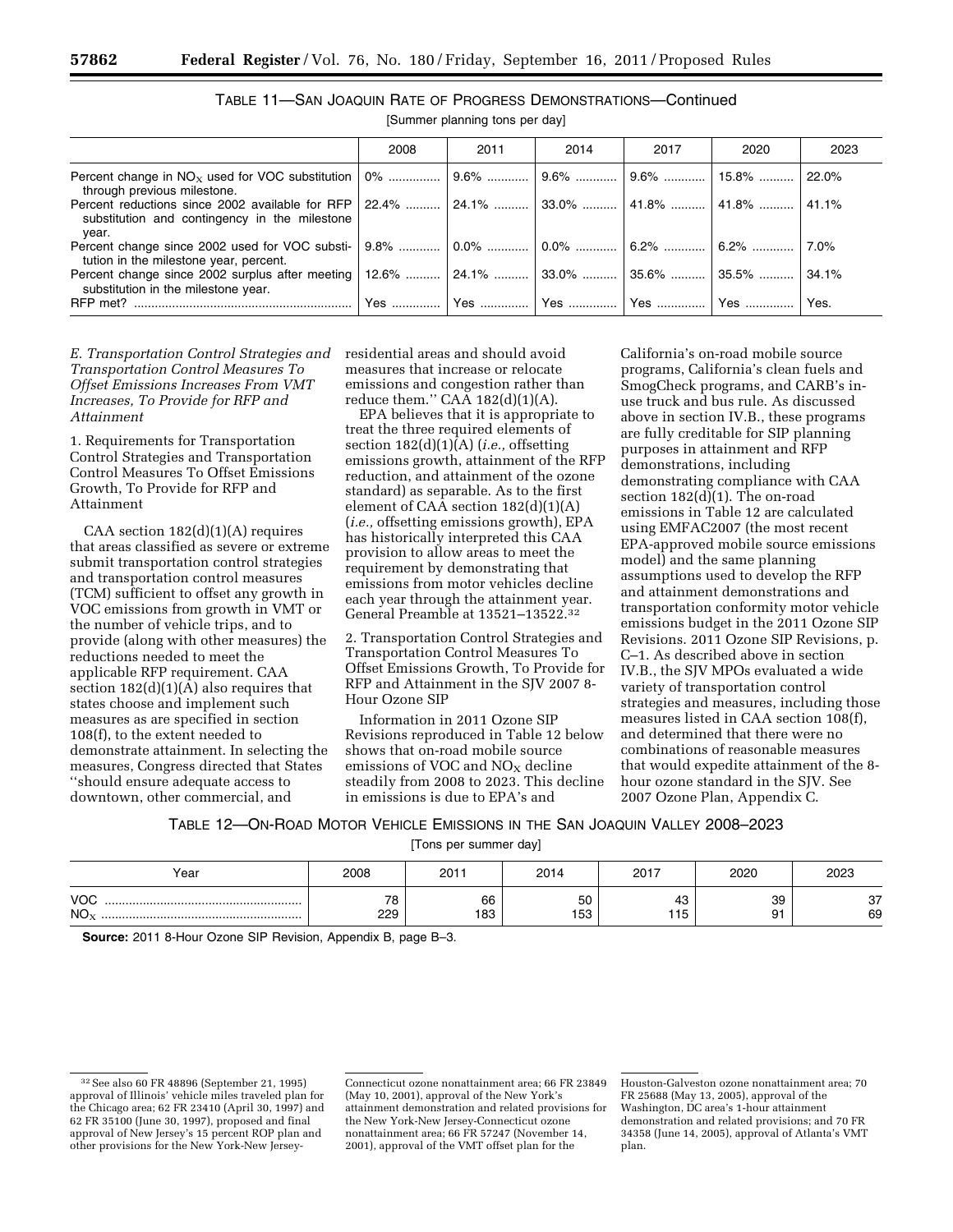3. Proposed Action Transportation Control Strategies and Transportation Control Measures To Offset Emissions Growth, To Provide for RFP and Attainment in the SJV 2007 8-Hour Ozone SIP

Because both VOC and  $NO<sub>x</sub>$ emissions from on-road mobile sources decline steadily over the entire time period covered by the 2007 8-hour Ozone SIP,33 the SIP need not include additional transportation control strategies and TCM to offset growth in emissions from growth in VMT. Therefore, we propose to find that the SJV 2007 8-Hour Ozone SIP meets the requirement in CAA section  $182(d)(1)(A)$  to include transportation control strategies and TCM sufficient to offset any growth in emissions from growth in VMT or the number of vehicle trips.

In *Association of Irritated Residents* v. *EPA,* 632 F.3d 584 (9th Cir. 2011), the U.S. Court of Appeals for the Ninth Circuit held that, with respect to the first element, section 182(d)(1)(A) of the CAA requires States to adopt transportation control measures and strategies whenever vehicle emissions are projected to be higher than they would have been had vehicle miles traveled not increased, even when aggregate vehicle emissions are actually decreasing. EPA has filed a petition for rehearing on this issue. Docket Nos. 09– 71383 and 09–71404 (consolidated), Docket Entry 41–1, *Petition for Panel Rehearing.* 

The Ninth Circuit has yet to issue its mandate in the *Association of Irritated Residents* case, and EPA has not adopted the court's interpretation for the reasons set forth in the Agency's petition for rehearing, pending a final decision by the court. If the court denies the Agency's petition for rehearing and issues its mandate before EPA issues a final rule on the SJV 2007 8-Hour Ozone SIP, then we anticipate that we would not be able to finalize approval of the SJV 2007 8-Hour Ozone SIP with respect to the first element (*i.e.,* offsetting emissions growth) of section  $182(d)(1)(A)$ . Therefore, in today's action, and in the alternative to the proposed approval, we are simultaneously proposing to disapprove the SJV 2007 8-Hour Ozone SIP with respect to the first element (*i.e.,* 

offsetting emissions growth) of section  $182(d)(1)(A)$  based on the plan's failure to include sufficient transportation control strategies and TCM to offset the emissions from growth in VMT. If EPA were to finalize the proposed disapproval, the area would be eligible for a protective finding under the transportation conformity rule because the submitted SIP contains adopted control measures and enforceable commitments that fully satisfy the emissions reductions requirements for reasonable further progress and attainment. 40 CFR 93.120(a)(3).34

As discussed above in section IV.D., we are proposing to find that the SJV 2007 8-Hour Ozone SIP provides for RFP consistent with all applicable CAA and EPA regulatory requirements. Therefore, we also propose to find that the SIP meets the requirement in CAA section  $182(d)(1)(A)$  to include transportation control strategies and TCM as necessary to provide (along with other measures) the reductions needed to meet the applicable RFP requirement.

Finally, as discussed in sections IV.B. and IV.C. above, we are proposing to find that the SJV 2007 8-Hour Ozone SIP provides expeditious attainment of the 1997 8-hour ozone standard. Therefore, we propose to find that the SIP meets the requirement in CAA section  $182(d)$  $(1)(A)$  to include measures to the extent needed to demonstrate attainment.

### *F. Contingency Measures*

1. Requirements for Contingency Measures

Under the CAA, 8-hour ozone nonattainment areas classified under subpart 2 as moderate or above must include in their SIPs contingency measures consistent with sections  $172(c)(9)$  and  $182(c)(9)$ . Contingency measures are additional controls to be implemented in the event the area fails to meet a RFP milestone or fails to attain by its attainment date. These contingency measures must be fully adopted rules or measures which are ready for implementation quickly upon failure to meet milestones or attainment. The SIP should contain trigger mechanisms for the contingency

measures, specify a schedule for implementation, and indicate that the measures will be implemented without significant further action by the State or EPA. See 68 FR 32802, 32837 and 70 FR 71612, 71650.

Additional guidance on the CAA contingency measure provisions is found in the General Preamble at 13510–13512 and 13520. The guidance indicates that states should adopt and submit contingency measures sufficient to provide a 3 percent emissions reduction from the adjusted RFP base year. EPA concludes this level of reductions is generally acceptable to offset emission increases while States are correcting their SIPs. These reductions should be beyond what is needed to meet the attainment and/or RFP requirement. States may use reductions of either VOC or  $NO<sub>X</sub>$  or a combination of both to meet the contingency measure requirements. General Preamble at 13520, footnote 6. EPA guidance also provides that contingency measures could be implemented early, *i.e.,* prior to the milestone or attainment date.35 Consistent with this policy, states are allowed to use excess reductions from already adopted measures to meet the CAA sections  $172(c)(9)$  and  $182(c)(9)$ contingency measures requirement. This is because the purpose of contingency measures is to provide extra reductions that are not relied on for RFP or attainment that will provide continued progress while the plan is being revised to fully address the failure to meet the required milestone. Nothing in the CAA precludes a State from implementing such measures before they are triggered. This approach has been approved by EPA in numerous SIPs. See 62 FR 15844 (April 3, 1997) (approval of the Indiana portion of the Chicago area 15 percent ROP plan); 62 FR 66279 (December 18, 1997) (approval of the Illinois portion of the Chicago area 15 percent ROP plan); 66 FR 30811 (June 8, 2001) (proposed approval of the Rhode Island post-1996 ROP plan); and 66 FR 586 and 66 FR 634 (January 3, 2001) (approval of the Massachusetts and Connecticut 1-hour ozone attainment demonstrations). In the only adjudicated challenge to this approach, the court upheld it. *See LEAN*  v. *EPA,* 382 F.3d 575 (5th Cir. 2004). 70 FR 71611, 71651.

In addition, CAA section 182(e)(5) authorizes EPA to ''approve provisions of an implementation plan for an Extreme Area which anticipate

<sup>33</sup>CARB only presented mobile source emissions estimates for the RFP milestone years rather than for each year between 2011 and 2023. We believe this adequately meets the CAA section 182(d)(3) requirement. There is nothing in the record to indicate that mobile sources emissions in the SJV are likely to increase between milestone years before returning to their historic downward trend in the milestone years.

<sup>34</sup>An area would not be eligible for a protective finding under the transportation conformity regulation if EPA finalizes a disapproval of a control strategy implementation plan revision (*i.e.,*  a plan that demonstrates reasonable further progress or attainment) because the plan revision does not contain adopted control measures or written commitments to enforceable control measures that fully satisfy the emissions reductions requirements relevant to the statutory provision for which the implementation plan revision was submitted. 40 CFR 93.120(a)(3).

<sup>35</sup> *Memorandum,* G.T. Helms, Chief, Ozone/ Carbon Monoxide Programs Branch to Air Directors, ''Contingency Measures for Ozone and Carbon Monoxide (CO) Redesignations,'' June 1, 1992.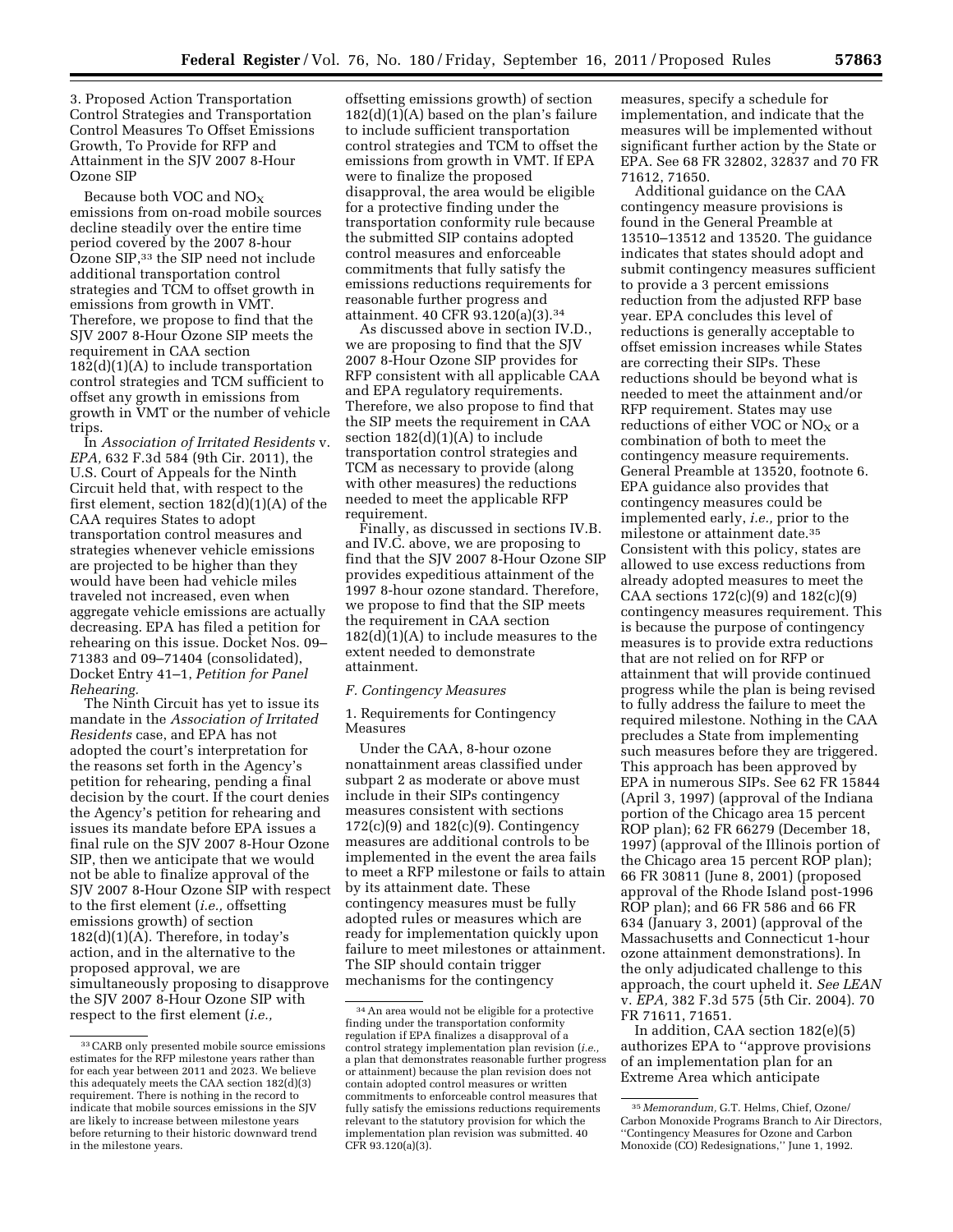development of new control techniques or improvement of existing control techniques, and an attainment demonstration based on such provisions,'' if the State meets certain criteria. See CAA 182(e)(5). Such plan provisions may include enforceable commitments to submit, at a later date, contingency measures for failure to attain under CAA section 172(c)(9), in addition to the contingency measures to be implemented if the anticipated technologies approved under section 182(e)(5) do not achieve planned reductions. These contingency measures must be submitted no later than three years before proposed implementation of the plan provisions and approved or disapproved by EPA in accordance with CAA section 110. *Id.* 

## 2. Contingency Measures in the SJV 2007 8-Hour Ozone SIP

Contingency measure provisions are described in Section 11.6. of the 2007 Ozone Plan and Appendix D of the 2007 State Strategy as updated on February 1, 2008. The provisions were again updated in the 2011 Ozone SIP Revisions, Appendix A. To provide for contingency measures for failure to make RFP, the SIP relies on surplus  $NO<sub>x</sub>$  reductions in the RFP demonstration. See 2011 Ozone SIP Revision, Attachment A, p. A–3. See also Table 11 above. To provide for contingency measures for failure to attain, the SIP relies in part on the additional incremental emissions reductions resulting from fleet turnover in the 2024. Fleet turnover in 2024 is expected to reduce  $NO<sub>x</sub>$  emissions by 2 tpd and VOC emissions by less than 0.5 tpd. See 2011 Ozone SIP Revisions Supplement, Attachment 2.

Additionally, as discussed above in section IV.B.2.d., we are proposing to determine that CARB and the SJVUAPCD have satisfied the criteria in section 182(e)(5) for reliance on the new technology provision as part of the attainment demonstration in the 2007 8- Hour Ozone SIP. Based on the State's anticipated development of these new technologies, CARB has submitted an enforceable commitment to submit, no later than 2020, additional contingency measures under CAA section 182(e)(5) that meet the requirements for attainment contingency measures in CAA section  $172(c)(9)$ , in addition to contingency measures to be implemented if the anticipated longterm measures approved pursuant to section 182(e)(5) do not achieve planned reductions. See CARB Resolution No. 11–22 (July 21, 2011).

3. Proposed Action on the Contingency Measures

As discussed above in section IV.D., we are proposing to approve the 2007 8- Hour Ozone SIP's RFP demonstration. As seen in the second to last line on Table 11 above (the RFP demonstration), there are sufficient excess reductions of  $NO<sub>x</sub>$  in each milestone year beyond those needed to meet the next RFP percent reduction requirement to provide the 3 percent of adjusted baseline emissions reductions needed to meet the RFP contingency measure requirement for 2011, 2014, 2017, and 2020.

No RFP contingency measures are needed for 2008, since the 2011 Ozone SIP Revisions demonstrate that SJV has already met its 2008 milestone. See Table 11 above. As a result, contingency measures for failure to meet the 2008 RFP benchmark will never be triggered and thus are not needed.

*Contingency measures for failure to attain*—The incremental additional emissions reductions that will occur in 2024 (the year after the attainment year) from the continuing implementation of both on- and off-road motor vehicle controls may be used to meet the contingency measure requirement for failure to attain. For the SJV, these reductions are 2 tpd of  $NO<sub>X</sub>$  and less than 0.5 tpd of VOC.

In addition, based on our proposal to determine that the State has satisfied the criteria in section 182(e)(5) for reliance on long-term measures as part of the attainment demonstration in the 2007 8- Hour Ozone SIP, we propose to approve CARB's enforceable commitment to submit, no later than 2020, additional contingency measures under CAA section 182(e)(5) that meet the requirements for attainment contingency measures in CAA section 172(c)(9), in addition to contingency measures to be implemented if the anticipated long-term measures approved pursuant to section 182(e)(5) do not achieve planned reductions.36 CARB Resolution No. 11–22 (July 21, 2011).

Accordingly, we propose to approve the RFP and attainment contingency measures in the SJV 2007 Ozone SIP under CAA sections 172(c)(9) and 182(c)(9), based in part on CARB's commitment to submit by 2020 additional contingency measures meeting the requirements of CAA

sections 172(c)(9) and 182(e)(5). Following the State's submittal of these additional contingency measures, EPA will approve or disapprove the provisions in accordance with CAA section 110.

## *G. Advanced Control Technology and Clean Fuels for Boilers*

1. Requirements for Advanced Technology and Clean Fuels for Boilers

CAA section 182(e)(3) provides that SIPs for extreme areas must require each new, modified, and existing electric utility and industrial and commercial boiler that emits more than 25 tpy of  $NO<sub>X</sub>$  to either burn as its primary fuel natural gas, methanol, or ethanol (or a comparably low polluting fuel), or use advanced control technology (such as catalytic control technology or other comparably effective control methods). These provisions are due three years after designation and the control requirements must be in place eight years after designation. Further guidance on this requirement is provided in the General Preamble at 13523. According to the General Preamble, a boiler should generally be considered as any combustion equipment used to produce steam and generally does not include a process heater that transfers heat from combustion gases to process streams. General Preamble at 13523. In addition, boilers with rated heat inputs less than 15 million Btu (MMBtu) per hour which are oil or gas fired may generally be considered de minimis and exempt from these requirements since it is unlikely that they will exceed the 25 tpy  $NO<sub>X</sub>$ emission limit. General Preamble at 13524.

2. Provisions for Controls on Boilers in the SJV District Rules

The 2007 Ozone Plan, which addresses the CAA section 182(e)(3) requirements on page 2–9, states that District Rules 4305, 4306, and 4352 address  $NO<sub>x</sub>$  from affected boilers and that these rules meet the requirements of the CAA. Since submittal of the 2007 Ozone Plan, Rule 4305 has been superseded by Rule 4306.

*Rule 4306 ''Boilers, Steam Generators, and Process Heaters—Phase 3''* as revised on September 18, 2003, applies to any gaseous fuel or liquid fuel fired boiler, steam generator, or process heater with a total rated heat input greater than 5 million Btu per hour. The emission limits in the rule (5 ppm to 30 ppm for gaseous fuels and 40 ppm for liquid fuels) cannot be achieved without the use of advanced control technologies. See ''Alternative Control

<sup>36</sup>These contingency measures should, at a minimum, ensure that an appropriate level of emissions reduction progress continues to be made if attainment is not achieved and additional planning by the State is needed. See General Preamble at 13524.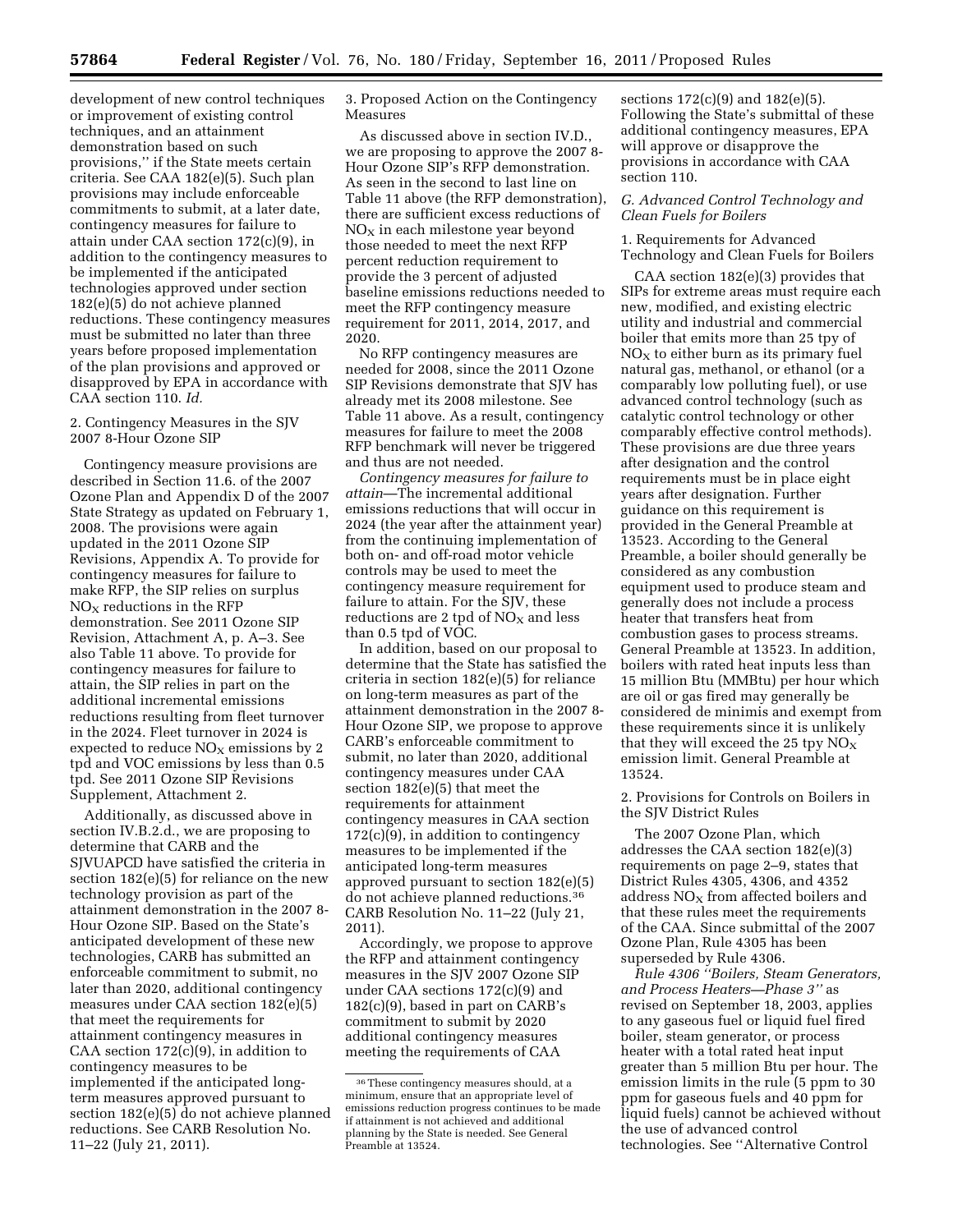$Techniques Document—NO<sub>x</sub> Emissions$ from Industrial/Commercial/ Institutional (ICI) Boilers,'' Emissions Standards Division, EPA, March 1994; see also 74 FR 33933 at 33945 (July 14, 2009) and 75 FR 10420 at 10434 (March 8, 2010) (proposed and final rules approving 1-hour ozone plan for SJV). All units subject to Rule 4306 were required to comply with the limits in the rule no later than December 1, 2008. See Rule 4306, section 7.0. We approved Rule 4306 as a SIP revision on May 18, 2004 at 69 FR 28061.

*Rule 4352 ''Solid Fuel-Fired Boilers, Steam Generators And Process Heaters''*  as revised May 18, 2006, applies to any boiler, steam generator or process heater fired on solid fuel at a source that has a potential to emit more than 10 tons per year of  $NO<sub>X</sub>$  or VOC. All units subject to Rule 4352 were required to comply with the Rule's limits no later than January 1, 2007. Rule 4352, section 7.0. We approved Rule 4352 into the California SIP on October 1, 2010. In that action, we determined that all of the  $NO<sub>X</sub>$  emission limits in Rule 4352 effectively require operation of Selective Noncatalytic Reduction (SNCR) control systems, which are comparably effective to SCR for the affected sources. SNCR also appears to achieve  $NO<sub>X</sub>$  emission reductions comparable to combustion of clean fuels at these types of boilers. We therefore concluded that Rule 4352 satisfies the requirements of section 182(e)(3) for solid fuel-fired boilers in the SJV. See TSD, section II.I.; see also 74 FR 33933 at 33945 and 75 FR 10420 at 10434.

New and modified boilers that will emit or have the potential to emit 25 tpy or more of  $NO<sub>x</sub>$  are subject to the District's new source permitting rule, Rule 2201 ''New and Modified Stationary Source Review.'' This rule requires new and modified source to install and operate best available control technology/lowest achievable emissions reductions technology. EPA approved Rule 2201 into the SIP at 75 FR 26102 (May 11, 2010).

3. Proposed Finding on the Advanced Technology and Clean Fuels for Boilers

Based on our review of the emission limitations in SJVAPCD's rules, we propose to find that the SJV area meets the clean fuel/clean technology for boilers requirement in CAA section 182(e)(3).

### *H. Motor Vehicle Emissions Budgets for Transportation Conformity*

1. Requirements for Motor Vehicle Emissions Budgets

CAA section 176(c) requires Federal actions in nonattainment and maintenance areas to conform to the SIP's goals of eliminating or reducing the severity and number of violations of the NAAQS and achieving expeditious attainment of the standards. Conformity to the SIP's goals means that such actions will not: (1) Cause or contribute to violations of a NAAQS, (2) worsen the severity of an existing violation, or (3) delay timely attainment of any NAAQS or any interim milestone.

Actions that involve Federal Highway Administration (FHWA) or Federal Transit Administration (FTA) funding or approval are subject to the EPA's transportation conformity rule, codified at 40 CFR part 93, subpart A. Under this rule, metropolitan planning organizations (MPOs) in nonattainment and maintenance areas coordinate with state and local air quality and transportation agencies, EPA, FHWA, and FTA to demonstrate that an area's regional transportation plans (RTP) and transportation improvement programs (TIP) conform to the applicable SIP. This demonstration is typically done by showing that estimated emissions from existing and planned highway and transit systems are less than or equal to the motor vehicle emissions budgets (budgets) contained in the SIP. An attainment, maintenance, or RFP SIP should establish budgets for the attainment year, each required RFP year or last year of the maintenance plan, as appropriate. Budgets are generally established for specific years and specific pollutants or precursors. Ozone attainment and RFP plans should establish budgets for  $NO<sub>X</sub>$  and VOC. See 40 CFR 93.102(b)(2)(i).

Before an MPO may use budgets in a submitted SIP, EPA must first determine that the budgets are adequate or approve the budgets. In order for us to find the budgets adequate and approvable, the submittal must meet the conformity adequacy requirements of 40 CFR 93.118(e)(4) and be approvable under all pertinent SIP requirements. To meet these requirements, the budgets must reflect all of the motor vehicle control measures contained in the attainment and RFP demonstrations. See 40 CFR  $93.118(e)(4)(v)$ .

2. Motor Vehicle Emissions Budgets in the SJV 2007 8-Hour Ozone SIP

The SJV Ozone SIP as submitted in 2007 included budgets for VOC and  $NO<sub>X</sub>$  for the attainment year of 2023 and the RFP years of 2008, 2011, 2014, 2017, and 2020. See 2007 Ozone Plan, Section 9.2.3 and Appendix C and CARB Staff Report, Appendix D (updating MVEB for Madera and San Joaquin Counties). On January 8, 2009, we notified CARB that we found the budgets in the 2007 Ozone Plan for the RFP milestone years 2011, 2014, and 2017 adequate and the MVEB for the RFP milestone years 2008 and 2020 and the attainment year of 2023 inadequate for transportation conformity purposes. See letter Deborah Jordan, EPA Region 9, to James Goldstene, CARB, ''RE: Adequacy Status of San Joaquin Valley 8-Hour Ozone Reasonable Further Progress and Attainment Plan Motor Vehicle Emissions Budgets,'' January 8, 2009. We published a notice of our findings at 74 FR 4032 (January 22, 2009).

CARB submitted updated MVEB for the San Joaquin Valley and their documentation in Appendices A and C, respectively, of the 2011 Ozone SIP Revisions. The updated MVEB are for  $NO<sub>X</sub>$  and VOC for the RFP years of 2011, 2014, 2017 and 2020 the attainment year of 2023 and are intended to replace the budgets for these years that were submitted in 2007. No budgets were included for the RFP year of 2008 because it is no longer applicable as a conformity analysis year. Additional information associated with the motor vehicle emission budget calculations were provided in an e-mail from Douglas Ito, CARB to Elizabeth Adams, EPA Region 9, ''Additional Clarifying Information,'' August 11, 2011.

3. Proposed Action on the Motor Vehicle Emissions Budgets

As part of its review of the budgets' approvability, EPA has evaluated the revised budgets using our adequacy criteria in 40 CFR 93.318(e)(4). As documented in Table K–3 in the TSD, we found that they meet each adequacy criterion. We have completed our detailed review of the 2007 SJV 8-Hour Ozone SIP and supplemental submittals including the 2011 Ozone SIP Revisions and are proposing to approve the SIP's attainment and RFP demonstrations. We have also reviewed the proposed MVEB submitted with the 2011 Ozone SIP Revision and have found that they are consistent with the attainment and RFP demonstrations and were based on control measures that have already been adopted and implemented. Therefore, we are proposing to approve the 2011, 2014, 2017, 2020, and 2023 MVEB as shown in Table 13.

EPA is not required under its Transportation Conformity rules to find budgets adequate prior to proposing approval of them. However, we will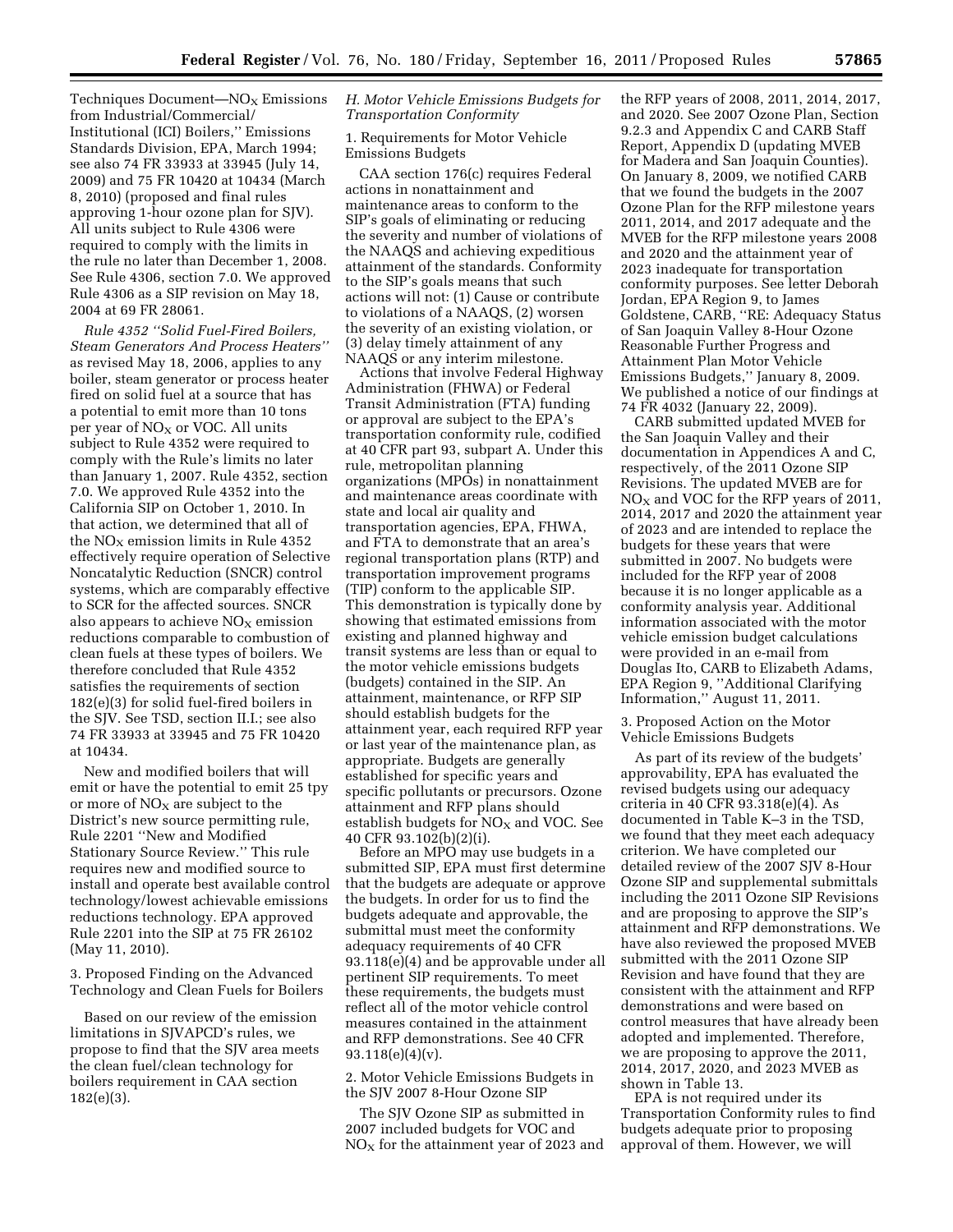complete the adequacy review of these budgets either prior to or concurrently with our final action on SJV 2007 8- Hour Ozone SIP. We will also post the revised budgets on EPA's adequacy review web page.

As stated in section IV.E., if we were to finalize a disapproval with respect to the plan's section  $182(d)(1)(A)$  element, then the area would be eligible for a protective finding under the transportation conformity rule because

the submitted SIP contains adopted control measures and enforceable commitments that fully satisfy the emissions reductions requirements for reasonable further progress and attainment. 40 CFR 93.120(a)(3).

TABLE 13—MOTOR VEHICLE EMISSIONS BUDGET IN THE SJV 2007 OZONE SIP AS REVISED ON JULY 21, 2011

[Tons per summer day]

| Year   | 2011       |          | 2014<br>2017 |          |            | 2020     |            | 2023     |            |                 |
|--------|------------|----------|--------------|----------|------------|----------|------------|----------|------------|-----------------|
|        | <b>ROG</b> | $NO_{X}$ | <b>ROG</b>   | $NO_{X}$ | <b>ROG</b> | $NO_{X}$ | <b>ROG</b> | $NO_{X}$ | <b>ROG</b> | NO <sub>x</sub> |
| County |            |          |              |          |            |          |            |          |            |                 |
| Fresno | 14.3       | 36.2     | 10.7         | 30.0     | 9.3        | 22.6     | 8.3        | 17.7     | 8.0        | 13.5            |
|        | 12.7       | 50.3     | 9.7          | 42.7     | 8.7        | 31.7     | 8.2        | 25.1     | 7.9        | 18.6            |
|        | 2.8        | 10.7     | 2.1          | 8.9      | 1.8        | 6.7      | 1.7        | 5.3      | 1.6        | 4.0             |
|        | 3.4        | 9.3      | 2.5          | 7.7      | 2.2        | 5.8      | 2.0        | 4.7      | 1.9        | 3.6             |
|        | 5.1        | 19.9     | 3.7          | 16.7     | 3.2        | 12.4     | 2.9        | 9.9      | 2.8        | 7.4             |
|        | 11.1       | 24.6     | 8.4          | 20.5     | 7.2        | 15.6     | 6.4        | 12.4     | 6.3        | 10.0            |
|        | 8.5        | 16.9     | 6.4          | 13.9     | 5.6        | 10.6     | 5.0        | 8.4      | 4.7        | 6.4             |
| Tulare | 8.8        | 16.0     | 6.7          | 13.2     | 5.8        | 10.1     | 5.3        | 8.1      | 4.9        | 6.2             |

#### *I. Other Clean Air Act Requirements Applicable to Extreme Ozone Nonattainment Areas*

In addition to the requirements discussed above, title 1, subpart D of the CAA includes other provisions applicable to extreme ozone nonattainment areas, such as the San Joaquin Valley. We describe these provisions and their current status below for information purposes only.

1. Enhanced Vehicle Inspection and Maintenance Programs

CAA section  $182(c)(3)$  requires states with ozone nonattainment areas classified under subpart 2 as serious or above to implement an enhanced motor vehicle inspection and maintenance (I/ M) program in those areas. The requirements for those programs are provided in section 182(c)(3) and 40 CFR part 51, subpart S.

On July 1, 2010 (75 FR 38023), EPA approved California's inspection and maintenance program in the San Joaquin Valley as meeting the requirements of the CAA and applicable EPA regulations for enhanced I/M programs.

### 2. Reformulated Gasoline Program

As an extreme ozone nonattainment area for the 1-hour ozone standard, the San Joaquin Valley was covered under the federal reformulated gasoline (RFG) program. See CAA section 211(k)(10)(D). As an 8-hour ozone nonattainment area, SJV continues to be covered under the federal RFG program. See 40 CFR 80.70(m)(1)(i) and 70 FR 71685. California has its own RFG program (California Phase III RFG (CaRFG3)), which also applies in the SJV. EPA approved CaRFG3 program into the

California SIP on May 12, 2010. See 75 FR 26633.

# 3. New Source Review Rules

CAA section 182(a)(2)(C) requires states to develop SIP revisions containing permit programs for each of its ozone nonattainment areas. The SIP revisions are to include requirements for permits in accordance with CAA 172(c)(5) and 173 for the construction and operation of each new or modified major stationary source (with respect to ozone) anywhere in the nonattainment area. See also CAA sections 182(e). EPA's implementation regulations for nonattainment new source review (NSR) programs are in 40 CFR 51.165, and guidance specific to ozone nonattainment areas is provided in the preamble to the 8-hour ozone implementation rule, 70 FR 71612 at 71671–71684. EPA approved the SJV District's new source review rules, Rules 2201 ''New and Modified Stationary Source Review'' and Rule 2020 ''Exemptions,'' into the SJV portion of the California SIP based in part on a conclusion that they adequately addressed the NSR requirements specific to extreme areas. See 75 FR 26102 (May 11, 2010).

#### 4. Clean-Fuel Vehicle Program

CAA sections  $182(c)(4)(A)$  and  $246$ require California to submit for EPA approval a SIP revision that includes measures to implement the Clean Fuel Fleet Program. Section 182(c)(4)(B) of the Act allows states to opt-out of the clean-fuel vehicle fleet program by submitting a SIP revision consisting of a program or programs that will result in at least equivalent long term

reductions in ozone-producing and toxic air emissions.

In 1994, CARB submitted a SIP revision to opt-out of the federal clean fuel fleet program and demonstrating that is low-emissions vehicle program achieved emission reductions at least as large as the federal program would. EPA approved the State's opt-out on August 27, 1999. See 64 FR 46849.

#### 5. Gasoline Vapor Recovery

CAA section 182(b)(3) mandates that States submit a revised SIP by November 15, 1992 that requires owners or operators of gasoline dispensing systems to install and operate gasoline vehicle refueling vapor recovery (''Stage II'') systems in ozone nonattainment areas classified as moderate and above. California's ozone nonattainment areas had implemented Stage II vapor recovery well before the passage of the CAA Amendments of 1990. See General Preamble at 13514.

Under California State law (Health and Safety Code Sections 41954), CARB is required to adopt procedures and performance standards for controlling gasoline emissions from gasoline marketing operations, including transfer and storage operations. State law also authorizes CARB, in cooperation with districts, to certify vapor recovery systems, to identify defective equipment, and to develop test methods. CARB has adopted numerous revisions to its vapor recovery program regulations. See Table A–7 in Appendix A to this TSD. See also CARB's Web site, *<http://www.evrhome.org>*.

In the San Joaquin Valley, the installation and operation of CARBcertified vapor recovery equipment is required and enforced by SJVUAPCD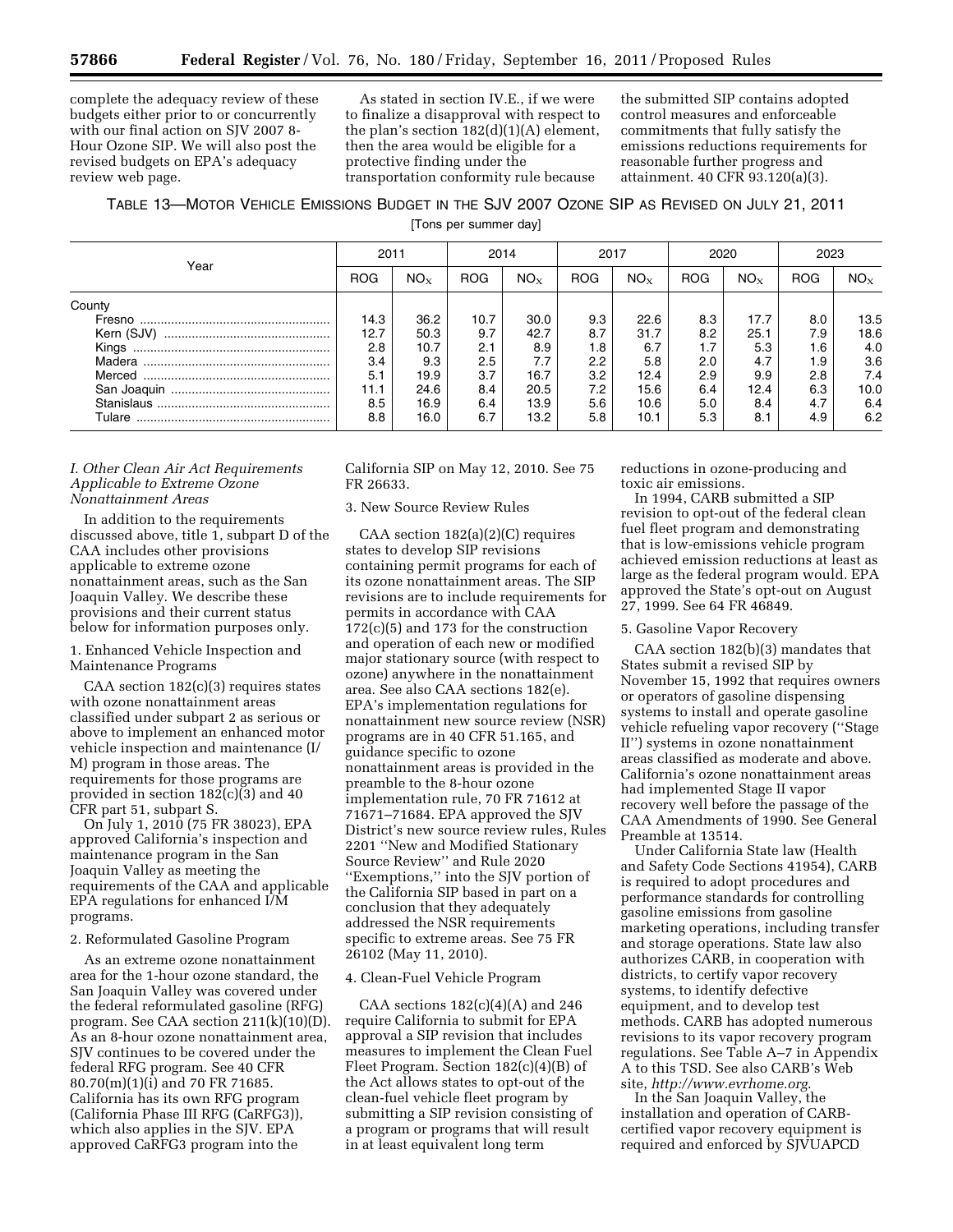Rules 4621 and 4622, the latest versions of which were approved by into the SIP on October 30, 2009. See 74 FR 56120.

6. Enhanced Ambient Air Quality Monitoring

CAA Section 182(c)(1) requires that all ozone nonattainment areas classified as serious or above implement measures to enhance and improve monitoring for ambient concentrations of ozone,  $NO<sub>x</sub>$ , and VOC, and to improve monitoring of emissions of  $NO<sub>X</sub>$  and VOC.

The SJVAPCD's Annual Air Quality Monitoring Network Plan (June 30, 2010) describes the steps the state has taken to address the requirements of CAA section 182(c)(1). The SJV's Photochemical Assessment Monitoring Station (PAMS) network consists of six sites operated by SJVAPCD centered around Fresno and Bakersfield, as described on pages 13 and 17 of the monitoring network plan.37 EPA has approved the SJVAPCD PAMS network. See letter, Matthew Lakin, EPA Region 9 to Scott Nester, SJVAPCD, November 1, 2010.

7. CAA Section 185 Fee Program

CAA section 185 requires that the SIP for each severe and extreme ozone nonattainment area provide that, if the area fails to attain by its applicable attainment date, each major stationary source of VOC and NO<sub>X</sub> located in the area shall pay a fee to the State as a penalty for such failure for each calendar year beginning after the attainment date, until the area is redesignated as an attainment area for ozone. States are not yet required to implement CAA section 185 fee programs for the 1997 8-hour ozone standard.38

#### **V. EPA's Proposed Actions**

For the reasons discussed above, EPA is proposing to approve California's submitted SIP for attaining the 1997 8- Hour Ozone standard in the SJV extreme ozone nonattainment area. In the alternative, EPA is proposing to disapprove the submitted SIP with respect to certain requirements for transportation control strategies and measures pending resolution of petitions before the 9th Circuit U.S. Court of Appeals in *Association of* 

*Irritated Residents* v. *EPA,* 632 F.3d 584 (9th Cir. 2011). The submitted SIP consists of the SJV 2007 Ozone Plan (as revised 2008 and 2011) and the SJVspecific portions of CARB's 2007 State Strategy (as revised in 2009 and 2011) that address CAA and EPA regulations for attainment of the 1997 8-hour ozone NAAQS for the SJV.

Specifically, EPA proposes to approve under CAA section 110(k)(3) the following elements of the SJV 2007 8- Hour Ozone SIP:

1. The revised 2002 base year emissions inventories as meeting the requirements of CAA sections 182(a)(1) and 40 CFR 51.915;

2. The reasonably available control measures demonstration as meeting the requirements of CAA section 172(c)(1) and 40 CFR 51.912(d);

3. The reasonable further progress demonstration as meeting the requirements of CAA section 172(c)(2) and 182(c)(2)(B) and 40 CFR 51.910;

4. The attainment demonstration as meeting the requirements of CAA sections  $182(c)(2)(A)$  and  $40$  CFR 51.908;

5. The provisions for the development of new technologies pursuant to CAA section 182(e)(5) and CARB's commitment to adopt and submit by 2020 contingency measures to be implemented if the new technologies do not achieve the planned emissions reductions, in addition to additional attainment contingency measures meeting the requirements of CAA 172(c)(9), pursuant to CAA section 182(e)(5) and CARB's commitment to develop and submit by 2020 revisions to the SIP that will: (1) Reflect modifications to the 2023 emission reduction target based on updated science and (2) identify additional strategies and implementing agencies needed to achieve the needed reductions by 2023.

6. The contingency measure provisions for failure to make RFP and to attain as meeting the requirements of CAA sections  $172(c)(9)$  and  $182(c)(9)$ ;

7. The demonstration that the SIP provides for transportation control strategies and measures sufficient to offset any growth in emissions from growth in VMT or the number of vehicle trips and to provide for RFP and attainment as meeting the requirements CAA section  $182(d)(1)(A);$ 

8. The revised motor vehicle emissions budgets for the RFP years of 2011, 2014, 2017, and 2020 and the attainment year of 2023 because they are derived from approvable RFP and attainment demonstrations and meet the requirements of CAA section 176(c) and 40 CFR part 93, subpart A;

9. SJVUAPCD's commitments to achieve specific aggregate emissions reductions of direct VOC and  $NO<sub>x</sub>$ , as listed in Table 6–1 of the 2007 Ozone Plan (as revised December 18, 2008); and

10. CARB's commitments to propose certain defined measures, as listed in Table B–1 on page 1 of Appendix B of the 2011 Progress Report and in Appendix A–3 of the 2011 Ozone SIP Revisions, to achieve specific aggregate emissions reductions of VOC and NO<sub>X</sub> by 2023 as provided in CARB Resolution 07–28, Attachment B and the 2009 State Strategy Status Report; p. 20; and to achieve the emissions reductions needed to attain the 8-hour ozone standard in the SJV as provided in CARB Resolution 07–28 (September 27, 2007), Appendix B, p. 3, 2009 State Strategy Status Report, p. 13.

Finally, we propose to find that SJVUAPCD has satisfied the clean fuel/ advanced technology requirement for boilers in CAA section 182(e)(3) for the SJV.

In the alternative, if the U.S. Court of Appeals for the 9th Circuit denies the Agency's petition for rehearing in AIR v. EPA and issues its mandate before EPA issues a final rule on the SJV 2007 8- Hour Ozone SIP, we propose to disapprove the SIP under CAA section  $110(k)(3)$  with respect to the first element (*i.e.,* offsetting emissions growth) of CAA section  $182(d)(1)(A)$ based on the plan's failure to include sufficient transportation control strategies and measures to offset the emissions from growth in VMT.

### **VI. Statutory and Executive Order Reviews**

## *A. Executive Order 12866, Regulatory Planning and Review*

The Office of Management and Budget (OMB) has exempted this regulatory action from Executive Order 12866, entitled ''Regulatory Planning and Review.''

### *B. Paperwork Reduction Act*

This action does not impose an information collection burden under the provisions of the Paperwork Reduction Act, 44 U.S.C. 3501 *et seq.* Burden is defined at 5 CFR 1320.3(b).

### *C. Regulatory Flexibility Act*

The Regulatory Flexibility Act (RFA) generally requires an agency to conduct a regulatory flexibility analysis of any rule subject to notice and comment rulemaking requirements unless the agency certifies that the rule will not have a significant economic impact on a substantial number of small entities.

<sup>37</sup>Starting in 2007, EPA's monitoring rules (see 71 FR 61236, October 17, 2006) required the submittal and EPA action on annual monitoring network plans.

<sup>38</sup>SJVUAPCD submitted Rule 3170, ''Federally Mandated Ozone Nonattainment Fee,'' and a feeequivalent program to address the requirements of CAA section 185 for the 1-hour ozone standard. EPA recently proposed to approve these programs as a revision to the SJVUAPCD portion of the California SIP. See 76 FR 45212 (July 28, 2011).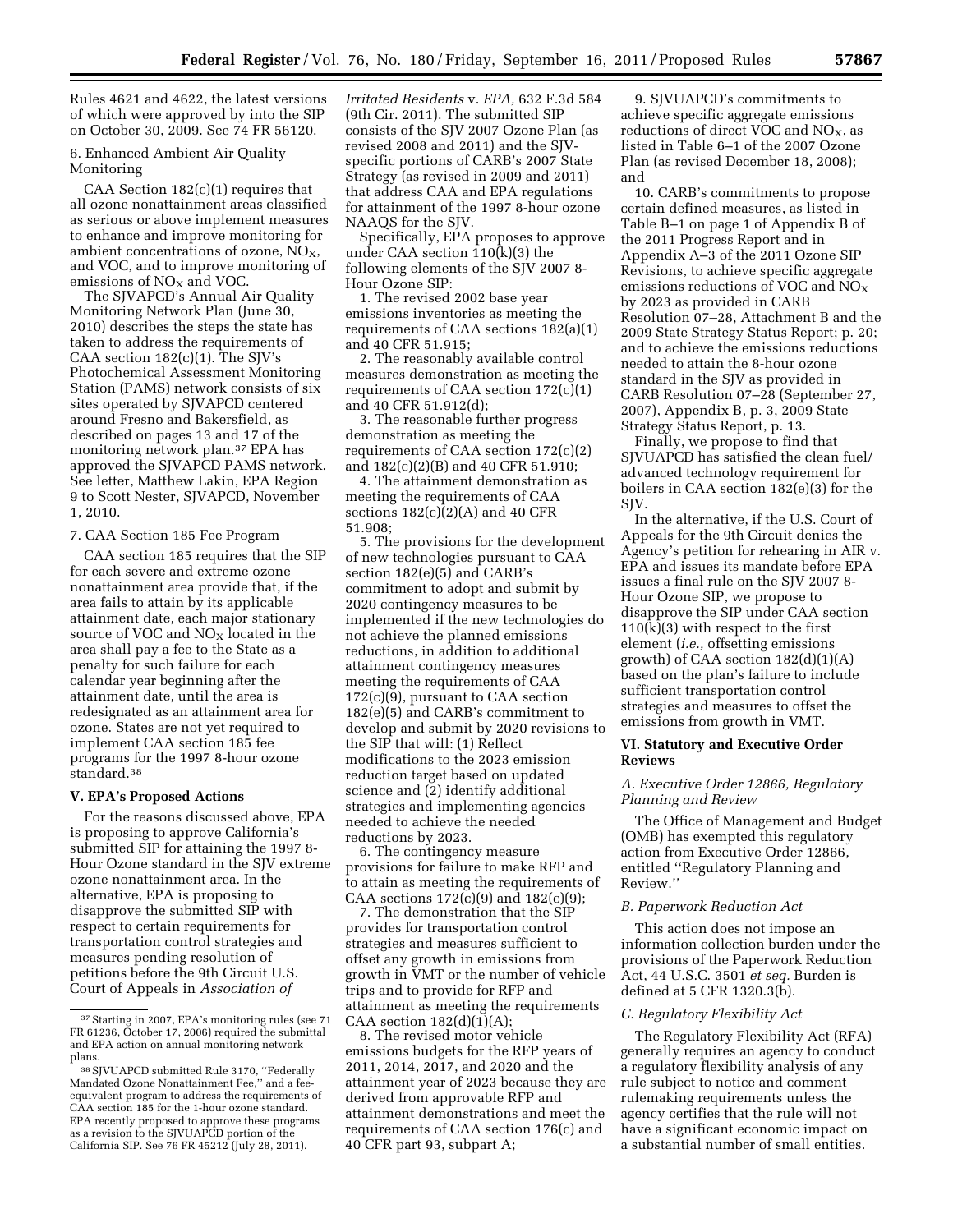Small entities include small businesses, small not-for-profit enterprises, and small governmental jurisdictions.

This rule will not have a significant impact on a substantial number of small entities because proposed SIP approvals under section 110 and subchapter I, part D of the Clean Air Act do not create any new requirements but simply propose to approve requirements that the State is already imposing. Therefore, because this proposed Federal SIP approval does not create any new requirements, I certify that this action will not have a significant economic impact on a substantial number of small entities. Moreover, due to the nature of the Federal-State relationship under the Clean Air Act, preparation of flexibility analysis would constitute Federal inquiry into the economic reasonableness of State action. The Clean Air Act forbids EPA to base its actions concerning SIPs on such grounds. *Union Electric Co.,* v. *U.S. EPA,* 427 U.S. 246, 255–66 (1976); 42 U.S.C. 7410(a)(2).

### *D. Unfunded Mandates Reform Act*

Under sections 202 of the Unfunded Mandates Reform Act of 1995 (''Unfunded Mandates Act''), signed into law on March 22, 1995, EPA must prepare a budgetary impact statement to accompany any proposed or final rule that includes a Federal mandate that may result in estimated costs to State, local, or tribal governments in the aggregate; or to the private sector, of \$100 million or more. Under section 205, EPA must select the most costeffective and least burdensome alternative that achieves the objectives of the rule and is consistent with statutory requirements. Section 203 requires EPA to establish a plan for informing and advising any small governments that may be significantly or uniquely impacted by the rule.

EPA has determined that this proposed action does not include a Federal mandate that may result in estimated costs of \$100 million or more to either State, local, or tribal governments in the aggregate, or to the private sector. This Federal action proposes to approve pre-existing requirements under State or local law, and imposes no new requirements. Accordingly, no additional costs to State, local, or tribal governments, or to the private sector, result from this action.

# *E. Executive Order 13132, Federalism*

*Federalism* (64 FR 43255, August 10, 1999) revokes and replaces Executive Orders 12612 (Federalism) and 12875 (Enhancing the Intergovernmental

Partnership). Executive Order 13132 requires EPA to develop an accountable process to ensure ''meaningful and timely input by State and local officials in the development of regulatory policies that have federalism implications.'' ''Policies that have federalism implications'' is defined in the Executive Order to include regulations that have ''substantial direct effects on the States, on the relationship between the national government and the States, or on the distribution of power and responsibilities among the various levels of government.'' Under Executive Order 13132, EPA may not issue a regulation that has federalism implications, that imposes substantial direct compliance costs, and that is not required by statute, unless the Federal government provides the funds necessary to pay the direct compliance costs incurred by State and local governments, or EPA consults with State and local officials early in the process of developing the proposed regulation. EPA also may not issue a regulation that has federalism implications and that preempts State law unless the Agency consults with State and local officials early in the process of developing the proposed regulation.

This proposed rule will not have substantial direct effects on the States, on the relationship between the national government and the States, or on the distribution of power and responsibilities among the various levels of government, as specified in Executive Order 13132, because it merely proposes to approve a State rule implementing a Federal standard, and does not alter the relationship or the distribution of power and responsibilities established in the Clean Air Act. Thus, the requirements of section 6 of the Executive Order do not apply to this rule.

### *F. Executive Order 13175, Coordination With Indian Tribal Governments*

EO 13175, entitled ''Consultation and Coordination with Indian Tribal Governments'' (65 FR 67249, November 9, 2000), requires EPA to develop an accountable process to ensure ''meaningful and timely input by tribal officials in the development of regulatory policies that have tribal implications.'' This proposed rule does not have tribal implications, as specified in EO 13175. It will not have substantial direct effects on tribal governments, on the relationship between the Federal government and Indian tribes, or on the distribution of power and responsibilities between the Federal government and Indian tribes. Thus, EO

13175 does not apply to this rule. EPA specifically solicits additional comment on this proposed rule from tribal officials.

# *G. Executive Order 13045, Protection of Children From Environmental Health Risks and Safety Risks*

EPA interprets EO 13045 (62 FR 19885, April 23, 1997) as applying only to those regulatory actions that concern health or safety risks, such that the analysis required under section 5–501 of the EO has the potential to influence the regulation. This proposed rule is not subject to Executive Order 13045, because it proposes to approve a State rule implementing a Federal standard.

### *H. Executive Order 13211, Actions That Significantly Affect Energy Supply, Distribution, or Use*

This proposed rule is not subject to EO 13211 ''Actions Concerning Regulations That Significantly Affect Energy Supply, Distribution, or Use'' (66 FR 28355, May 22, 2001) because it is not a significant regulatory action under Executive Order 12866.

### *I. National Technology Transfer and Advancement Act*

Section 12 of the National Technology Transfer and Advancement Act (NTTAA) of 1995 requires Federal agencies to evaluate existing technical standards when developing a new regulation. To comply with NTTAA, EPA must consider and use ''voluntary consensus standards'' (VCS) if available and applicable when developing programs and policies unless doing so would be inconsistent with applicable law or otherwise impractical.

The EPA believes that VCS are inapplicable to this proposed action. Today's proposed action does not require the public to perform activities conducive to the use of VCS.

# *J. Executive Order 12898: Federal Actions To Address Environmental Justice in Minority Populations and Low-Income Populations*

EO 12898 (59 FR 7629 (Feb. 16, 1994)) establishes federal executive policy on environmental justice. Its main provision directs federal agencies, to the greatest extent practicable and permitted by law, to make environmental justice part of their mission by identifying and addressing, as appropriate, disproportionately high and adverse human health or environmental effects of their programs, policies, and activities on minority populations and low-income populations in the United States.